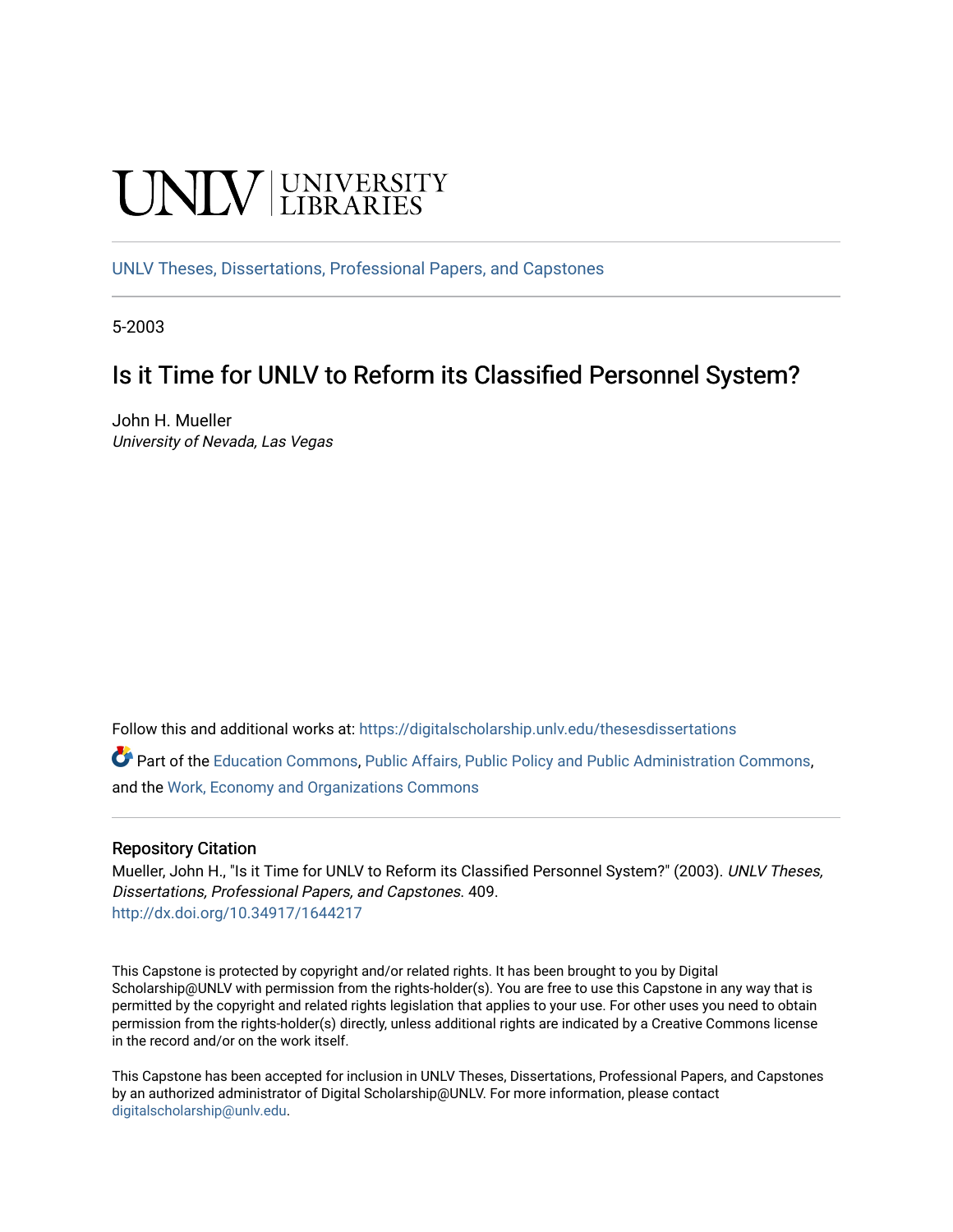## IS IT TIME FOR UNLV TO REFORM ITS CLASSIFIED PERSONNEL SYSTEM?

Prepared by

John H. Mueller

Bachelor of Science University of Nevada, Las Vegas 1988

**A professional paper submitted in partial fulfillment of the requirement for the degree of Master of Public Administration** 

> **Department of Public Administration Greenspun College of Urban Affairs University of Nevada, Las Vegas May 2003**

> > Examination Committee: Dr. Soonhee Kim, Chair Dr. Lee Bernick Dr. William Thompson Dr. Craig Walton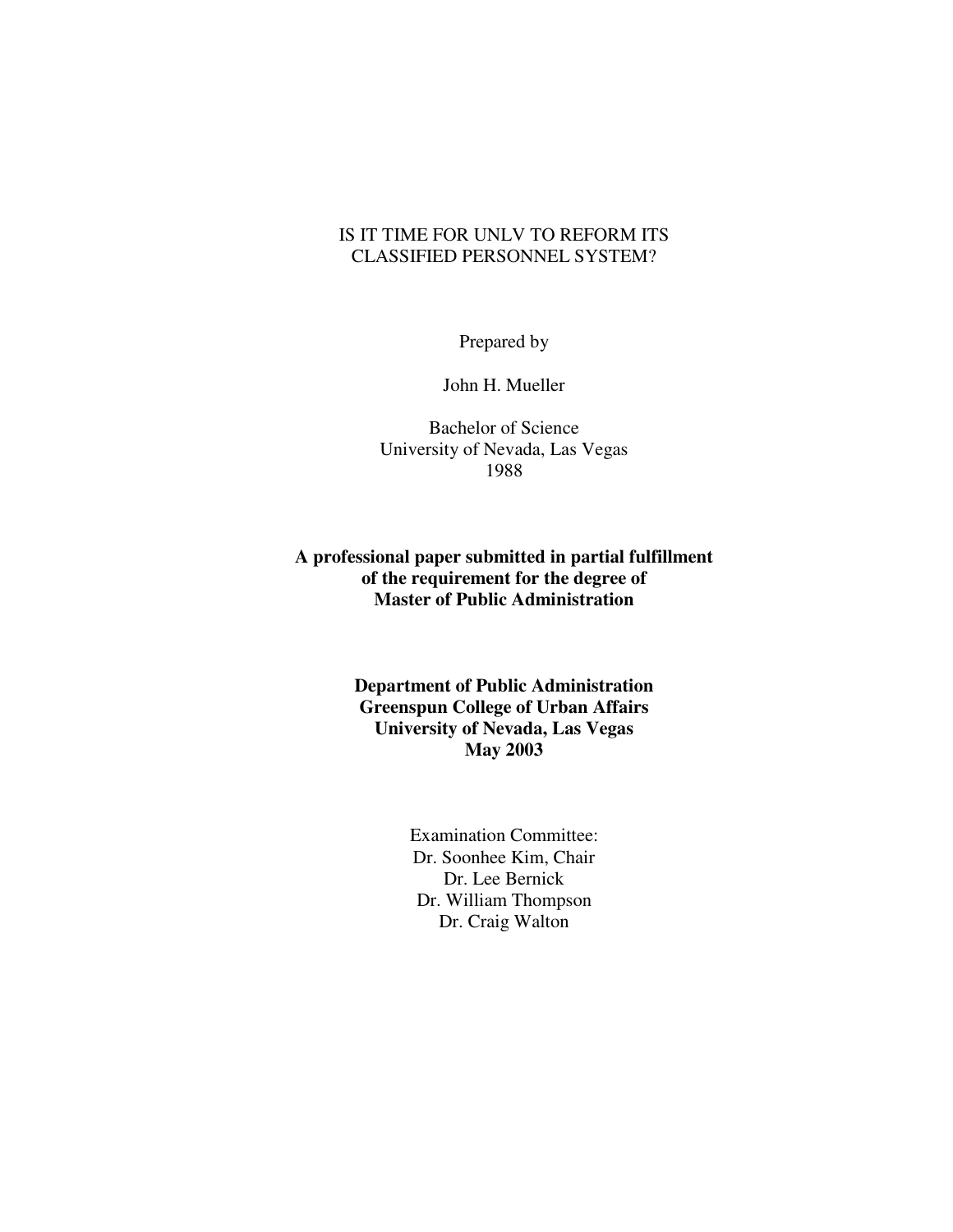# **TABLE OF CONTENTS**

| <b>CHAPTER I</b>                |                                     |  |
|---------------------------------|-------------------------------------|--|
| <b>CHAPTER II</b>               |                                     |  |
| <b>CHAPTER III</b>              | RESEARCH DESIGN AND METHODOLOGY  12 |  |
| <b>CHAPTER IV</b>               |                                     |  |
| <b>CHAPTER V</b>                |                                     |  |
| <b>CHAPTER VI</b>               |                                     |  |
| <b>APPENDICES</b>               |                                     |  |
|                                 |                                     |  |
| <b>DESCRIPTIVE DATA FIGURES</b> |                                     |  |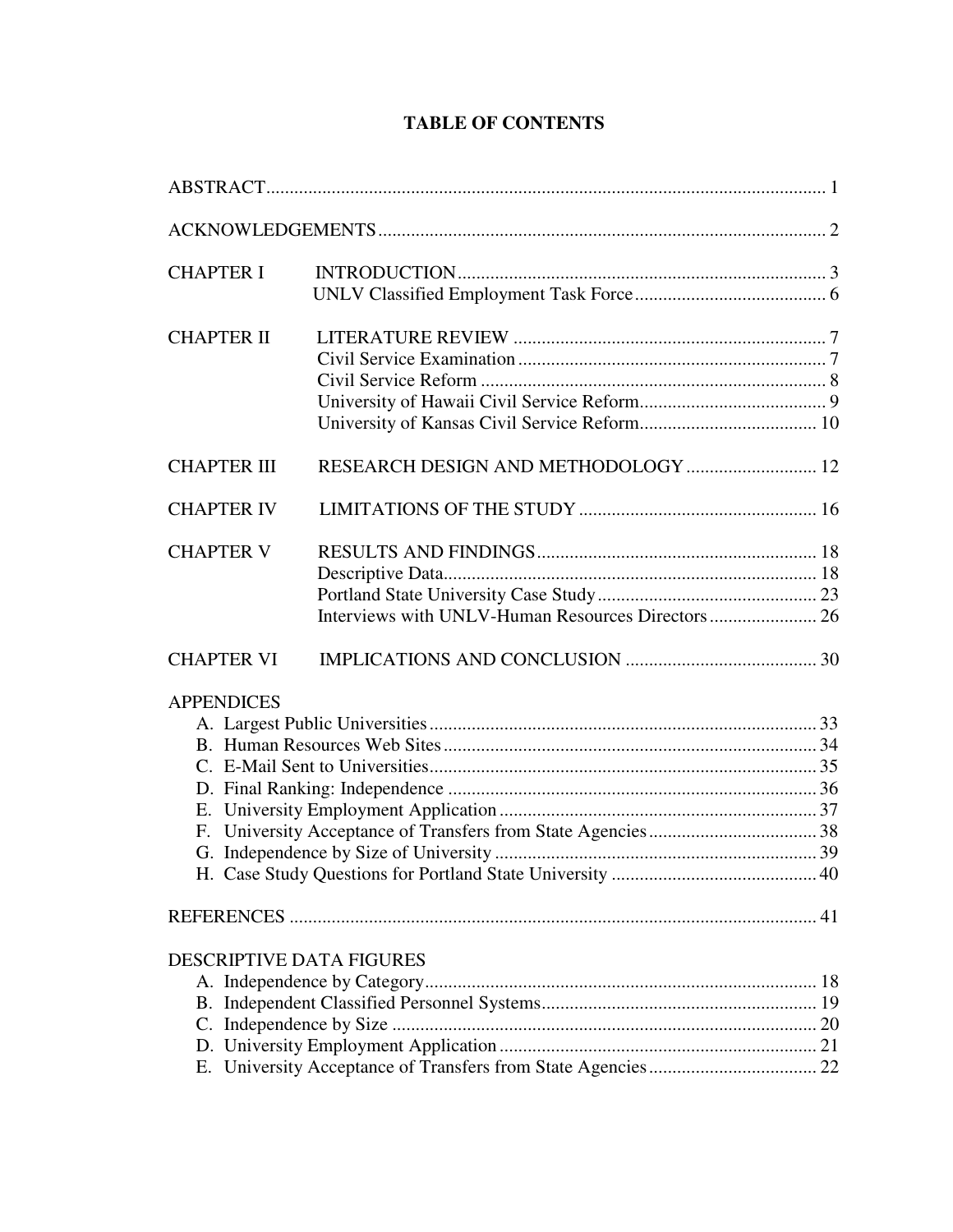### **ABSTRACT**

The University of Nevada, Las Vegas (UNLV) is a fast growing institution and is the largest public university in Nevada. However, it cannot create its own rules for the administration of its classified personnel system. Many large public universities possess this ability and function independently. This is in direct contrast to the traditional role of other state agencies and the administration of civil service rules for their classified personnel. This paper addresses the prevalence of independent classified personnel systems in public universities and presents a review of current movements in that direction. The paper also presents a case study of an independent classified personnel system of a public university. At the conclusion of this paper, implications of a possible move by UNLV toward an independent system are examined.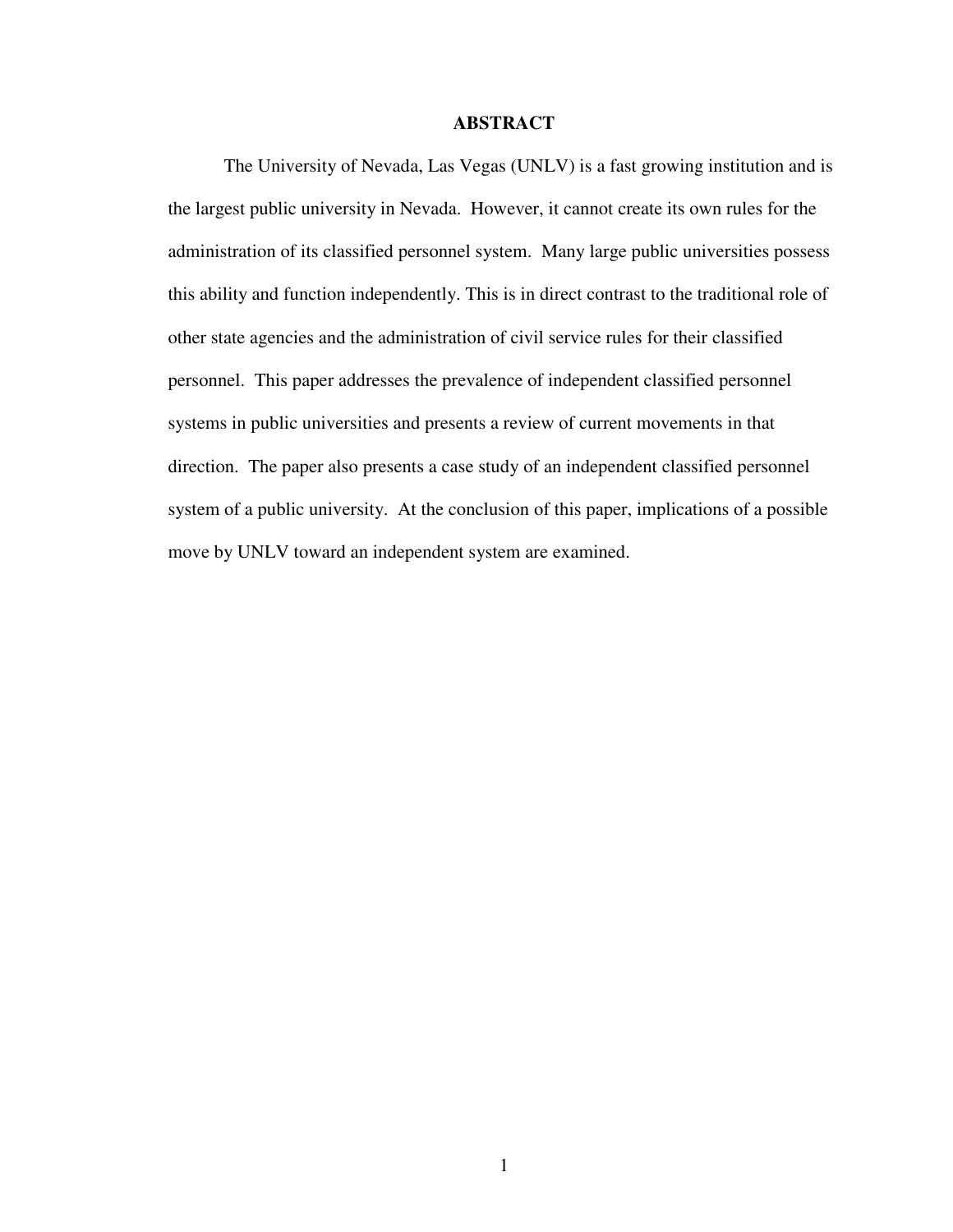#### **ACKNOWLEDGEMENTS**

I would like to thank all of the human resource employees from the public universities I contacted, as well as all of the human resources directors I interviewed. As Assistant Director of Human Resources for the University of Nevada, Las Vegas, I have personal experience with state classified personnel systems but I needed to compile research from a varied group of public human resource professionals to produce this type of professional paper. I am grateful to have worked with all of the professionals who participated. I would also like to thank the chairperson of my examination committee and all of the committee members for the assistance they provided to me. I am proud to work for a university with such an esteemed group of faculty members who are dedicated to supporting the academic development of graduate students. Lastly, and most importantly, I want to thank my wife and daughter, Tami and Ariana, for providing me with the continuous encouragement and support to complete this paper and my master's program.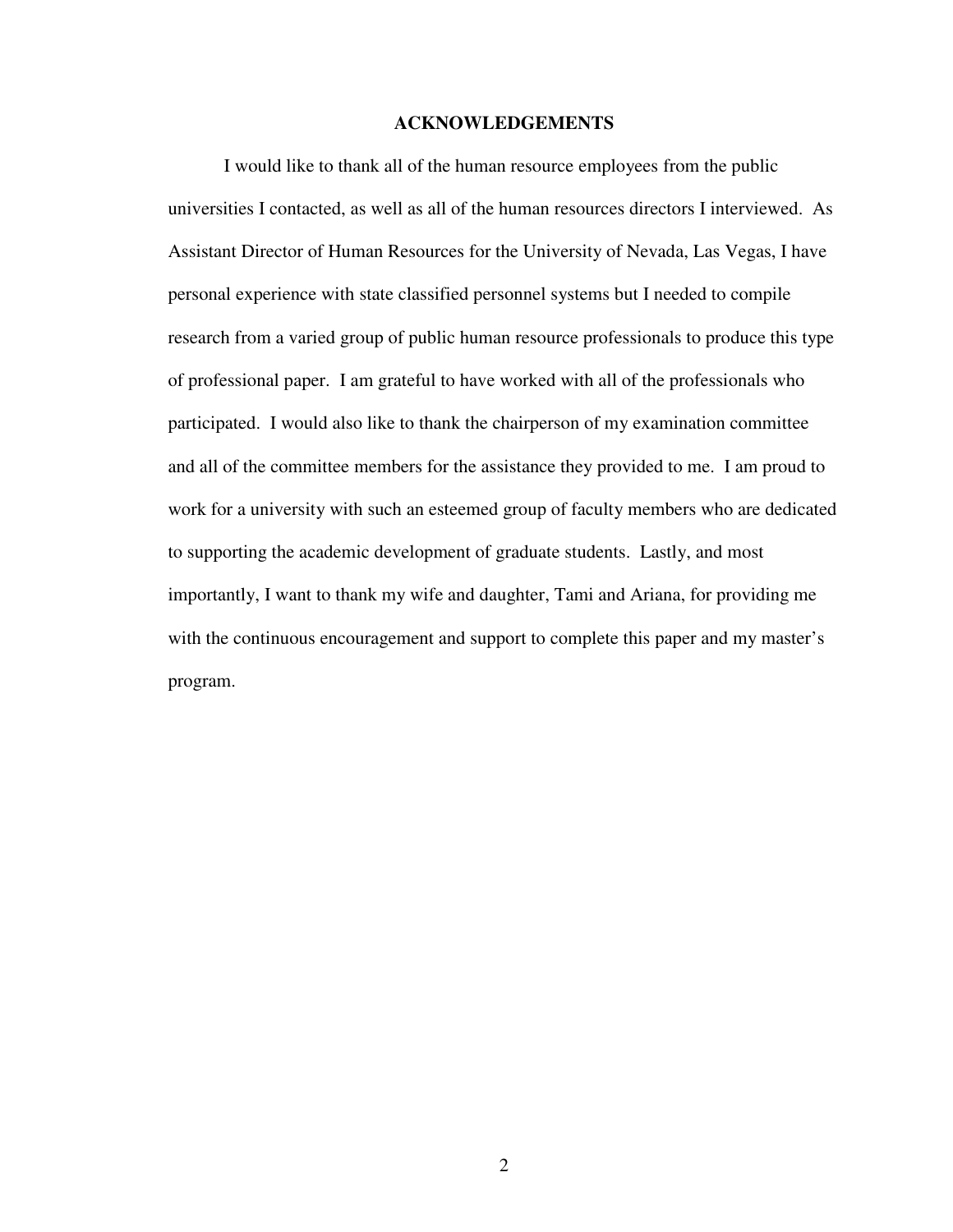#### **CHAPTER I**

#### **INTRODUCTION**

The Department of Human Resources of the University of Nevada, Las Vegas functions under a delegation agreement with the State of Nevada Department of Personnel. This agreement defines the scope of responsibility for performance of the university's personnel functions for classified staff. Classified staff are non-exempt employees and are eligible for overtime. The University of Nevada, Las Vegas currently employs more than 900 full-time classified employees who perform custodial, clerical or maintenance duties as defined by state statute (Nevada Revised Statutes 284.140). Classified service is defined in the State of Nevada Employees Handbook as "employees, other than nonclassified, unclassified or elected officers, who are selected and governed by the state's merit system as found in the Nevada Administrative Codes and Nevada Revised Statutes." Personnel functions for all classified staff throughout the state are governed by the Rules for State Personnel Administration in Chapters 281 and 284 of the Nevada Administrative Code.

Personnel policies for faculty and professional staff of the university are regulated and codified in the University and Community College System of Nevada Code. Personnel functions for these types of employees are performed independently with no direction from the State of Nevada Department of Personnel. The university possesses independent control of its personnel functions for faculty and professional staff.

The University of Nevada, Las Vegas is a very large organization in the state but the classified personnel system it administers cannot be reformed without major changes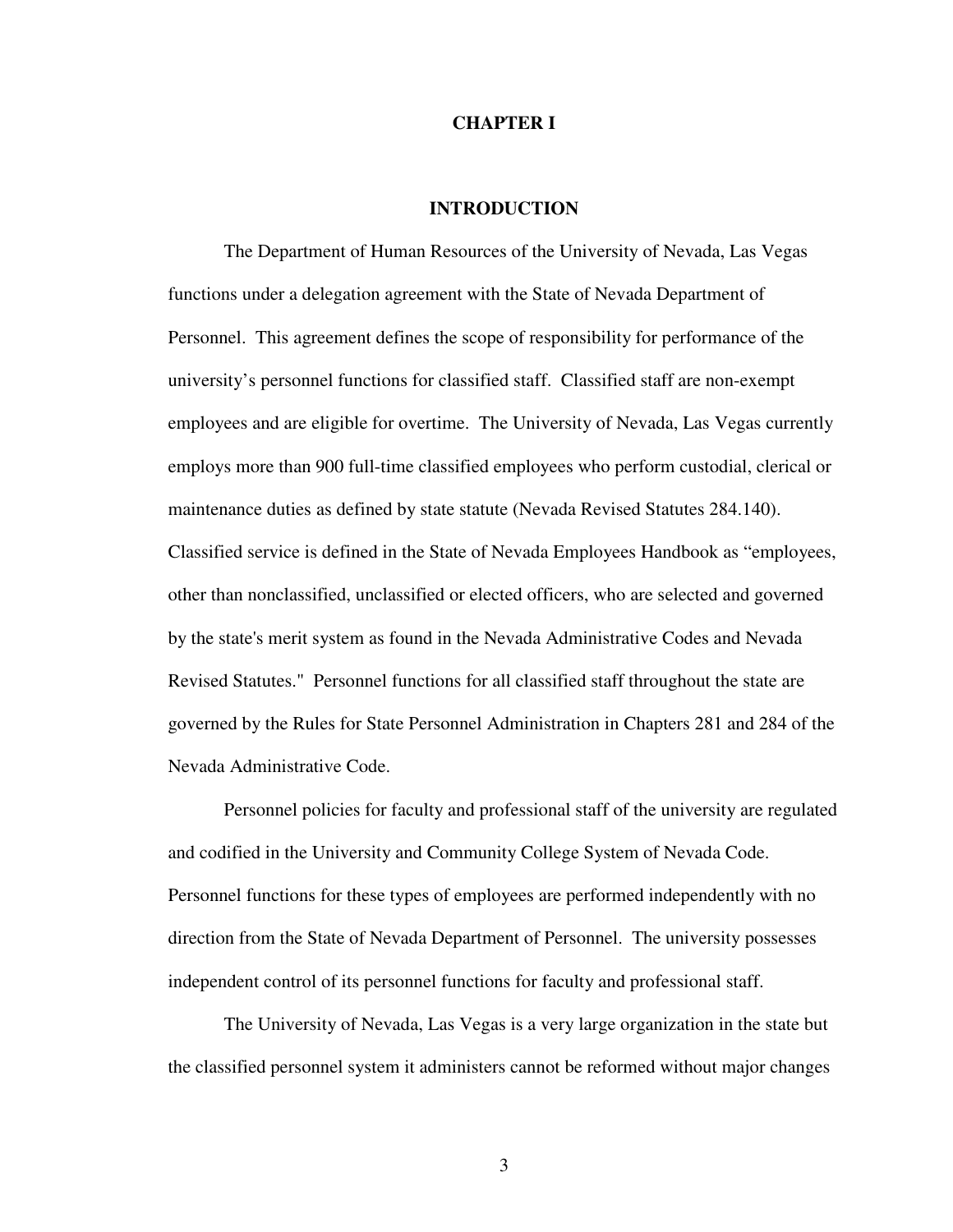that must be applied to all state agencies. This places the university in a position of dependence upon the state to reform its classified personnel system.

The State of Nevada's classified personnel system does not score well when it is compared to other states. Research for the Government Performance Act (GPA) was gathered from a review of state personnel systems in all fifty states. It was conducted through a team effort by the Maxwell School of Citizenship and Public Affairs at Syracuse University and the staff of *Governing* Magazine. The State of Nevada received a grade of "D" for its human resources operation in 1999 and a "D+" for 2000. This 2000 grade ranked tied for  $49<sup>th</sup>$  in the survey. The 1999 and 2000 GPA reports identified deficiencies in the state's classified personnel system. However, as is the case with many public sector entities, funding has been requested to address the deficiencies but it has not been allocated due to other state priorities and heavy competition for state funds every legislative session. Since the University of Nevada, Las Vegas is dependent upon the state to address the deficiencies identified in the reports, the ranking of  $49<sup>th</sup>$  is a negative reflection of the university's classified personnel system due to the state's inability to reform the system. The reports were downloaded from the magazine's web site at http://www.governing.com/gpp/2001/gp1intro.htm.

In an effort to achieve independence from state controlled systems, some public universities have created independent classified personnel systems. The University of Illinois and the University System of Oregon are just two examples. Illinois created its own university civil service system in 1952 and through legislative action the Oregon university system created an independent classified personnel system in 1995. However, the University of Nevada, Las Vegas continues to rely on a state-controlled classified system to address the needs of the university.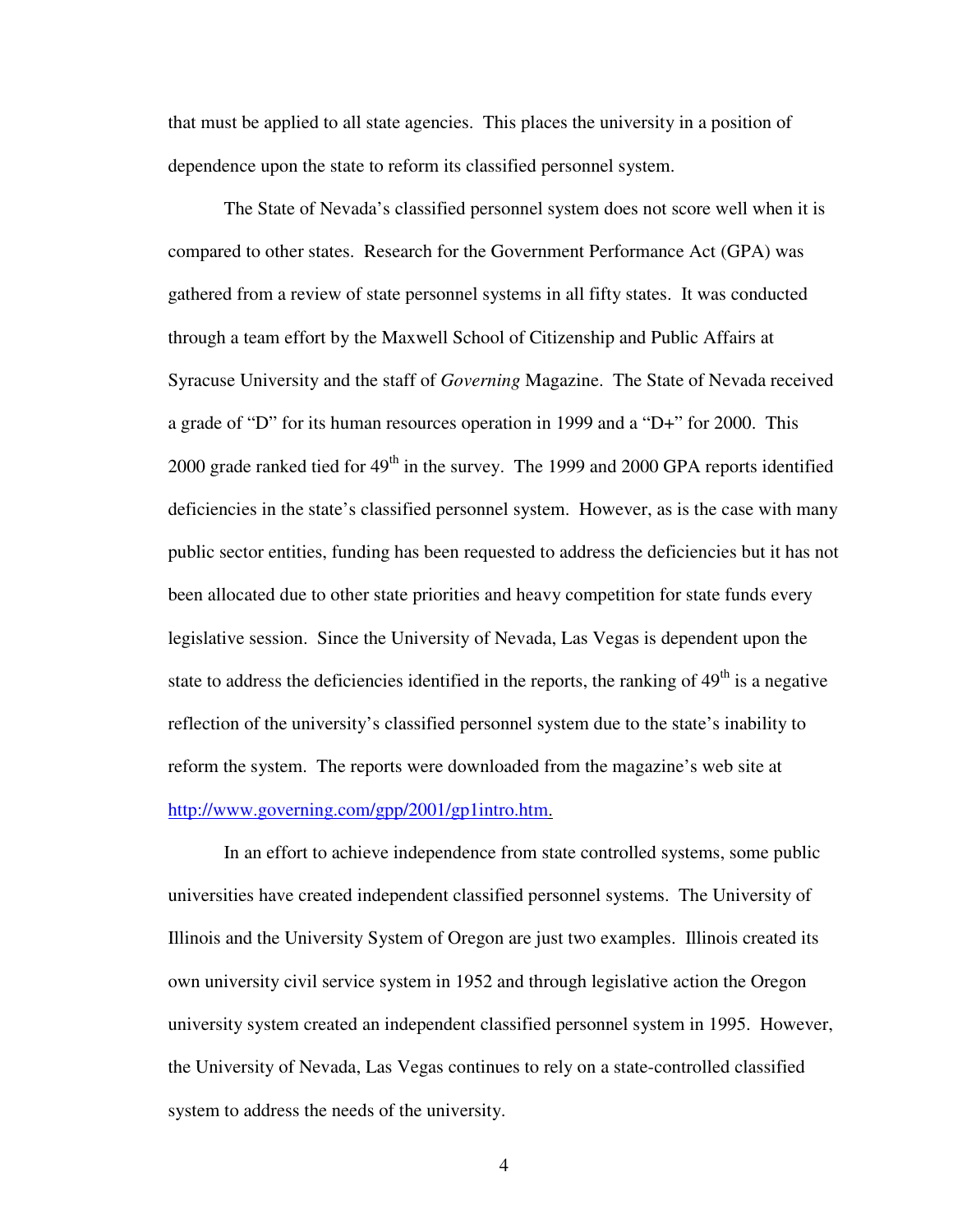Although the University of Nevada, Las Vegas can perform many personnel functions for its classified staff independently due to the delegation agreement, there are many classified functions that cannot be performed independently. Major functions such as recruitment, classification and employee relations are controlled in some manner by the State of Nevada Department of Personnel.

This paper is descriptive with a case study component. It is descriptive due to the fact that the issue of independence was studied in an environment with very limited research on the subject. The descriptive nature of the paper focuses on what is taking place in the public higher education human resources world, and the current situation of the university with respect to the administration of classified personnel services. The case study component begins with a review and analysis of the classified personnel operation of a public university in Oregon that actually functions independently. The case study concludes with a summary of answers to interview questions posed to current and former directors of human resources of the University of Nevada, Las Vegas.

The intent of this paper is to provide research for any future consideration of a potential move toward an independent classified personnel system for the University of Nevada, Las Vegas. The intent is not to criticize the State of Nevada Department of Personnel or the civil service rules it administers to non-university state agencies. The state's personnel system serves a valuable purpose by providing a consistent application of traditional civil service rules to a varied and diverse set of large and small agencies in a fast growing state. Instead, this paper focuses on identifying factors that have led to independent classified personnel systems of public universities and the limitations of traditional state civil service systems as applied to public higher education institutions and the University of Nevada, Las Vegas.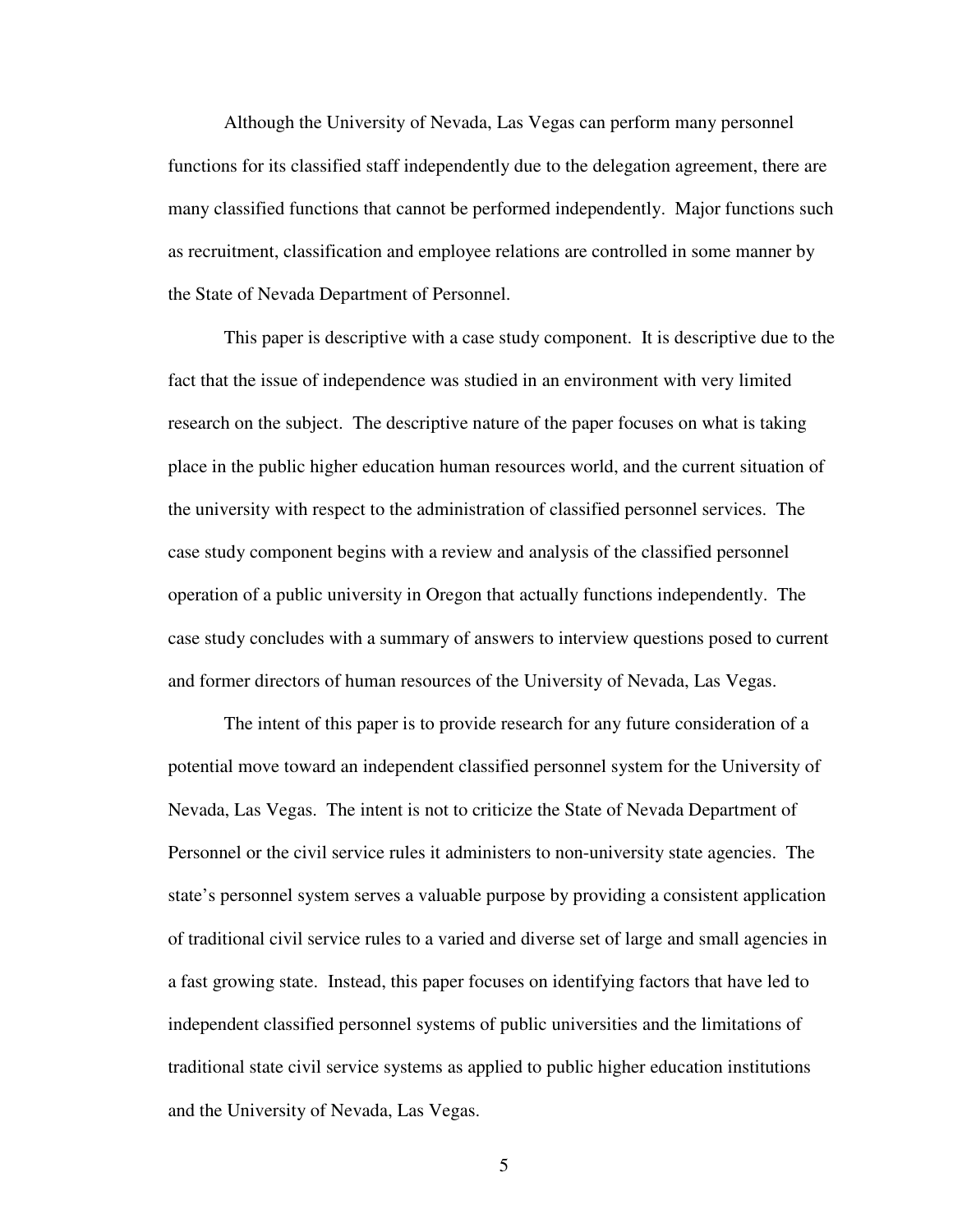#### **UNLV Classified Employment Task Force**

 A task force was formed in 2001 to study and make recommendations to improve the classified employment process at the University of Nevada, Las Vegas. Many procedural recommendations from the task force were implemented and subsequently presented in a November 30, 2001 campus memorandum. It was distributed to the campus community and posted on the Internet (http://hr.unlv.edu/3dMemos/2001-11- 30\_Classified\_Recruitment\_Procedures.html). However, only procedural changes to the university's classified personnel system came out of the task force. The committee assigned to the task force was not charged with recommending changes to state policy or developing major reform changes. The procedural changes were targeted at improving the efficiency of the classified employment process as far as university procedures were concerned. State procedures and rules were not addressed.

 Enhancements to the classified recruitment procedures included new forms and a recruitment manual. Implementation of the new forms streamlined the recruitment process as applied to required university forms such as the Classified Position Approval form and the Essential Functions form. For example, instead of routing the paper copies of the Classified Position Approval form in campus mail to the Department of Human Resources, a new process was set up with the Budget office to receive budget approval electronically via e-mail. This new process addressed a need to improve the turnaround time of vacancy announcements for classified positions. However, the enhancements from the task force did not address the core limitations and deficiencies of the state's classified personnel system.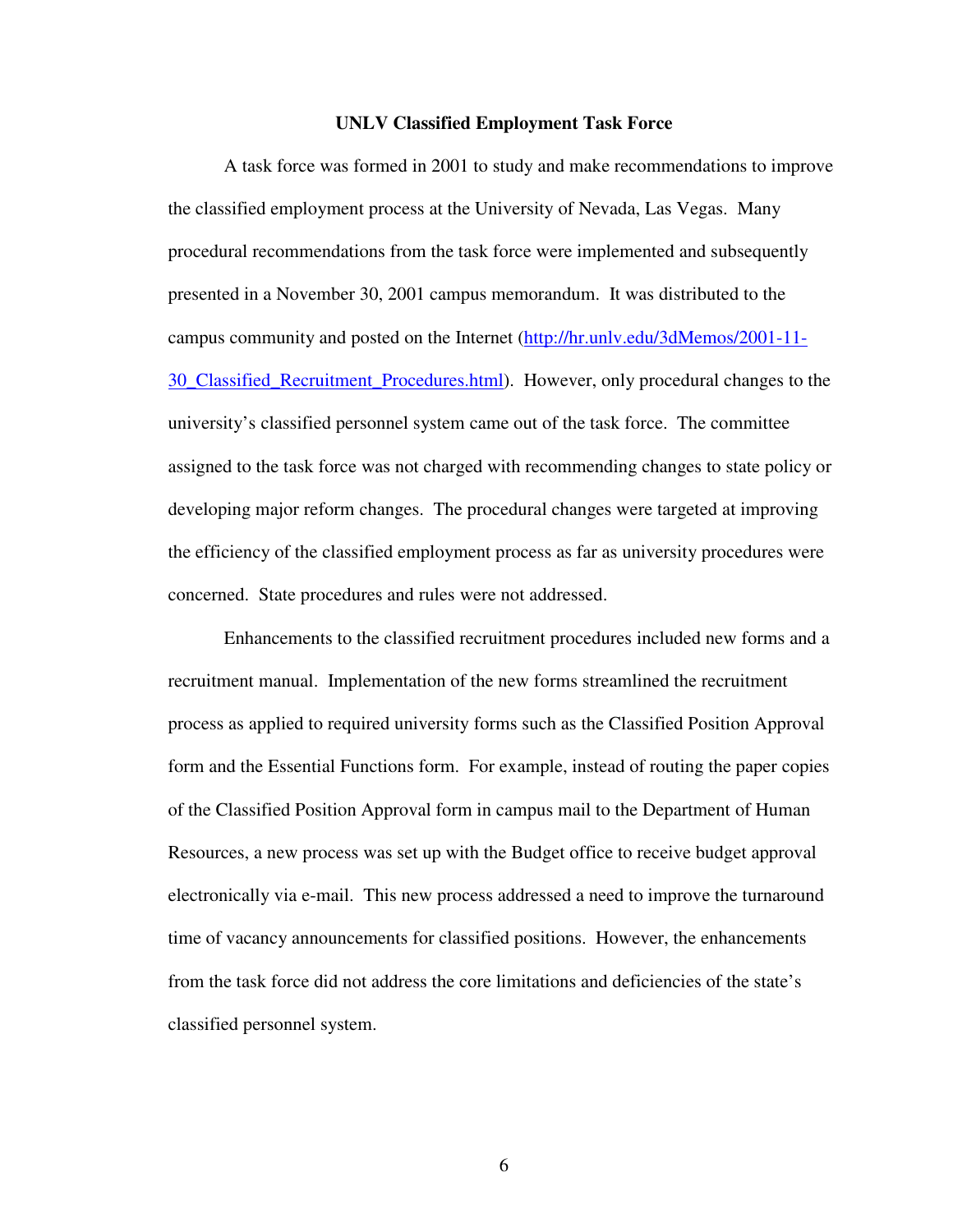#### **CHAPTER II**

#### **LITERATURE REVIEW**

#### **Civil Service Examination**

According to Chi (1998), a common complaint from hiring managers of state agencies across the country is that existing hiring systems are cumbersome or inflexible. Therefore, many states are recommending or have recommended reforms in the hiring process to include development of systems to hire for specific jobs, not general classifications (Chi, p. 40, 1998).

Research in the written examination field also suggests that a problem existed in Kansas before a new process was implemented. In 1996 the State of Kansas Department of Personnel Services developed a policy to select interviewees based on their skill level. This was applied across the board to all classified positions because it was determined that only one-third of classified vacancies were being filled through the examination process. Therefore, they replaced the examination process with a computerized system that selects interviewees based on their skill level. Registration forms for civil service position vacancies are completed by all applicants and then education and experience is measured from the use of these forms through the use of sophisticated computer software to come up with proficiency levels. This software was developed to search each employment application for skill levels and experience. This proficiency level is loaded into a computerized applicant tracking system and interviews are then provided to the applicants with the highest proficiency level for a specific classification (Chi, p. 40, 1998).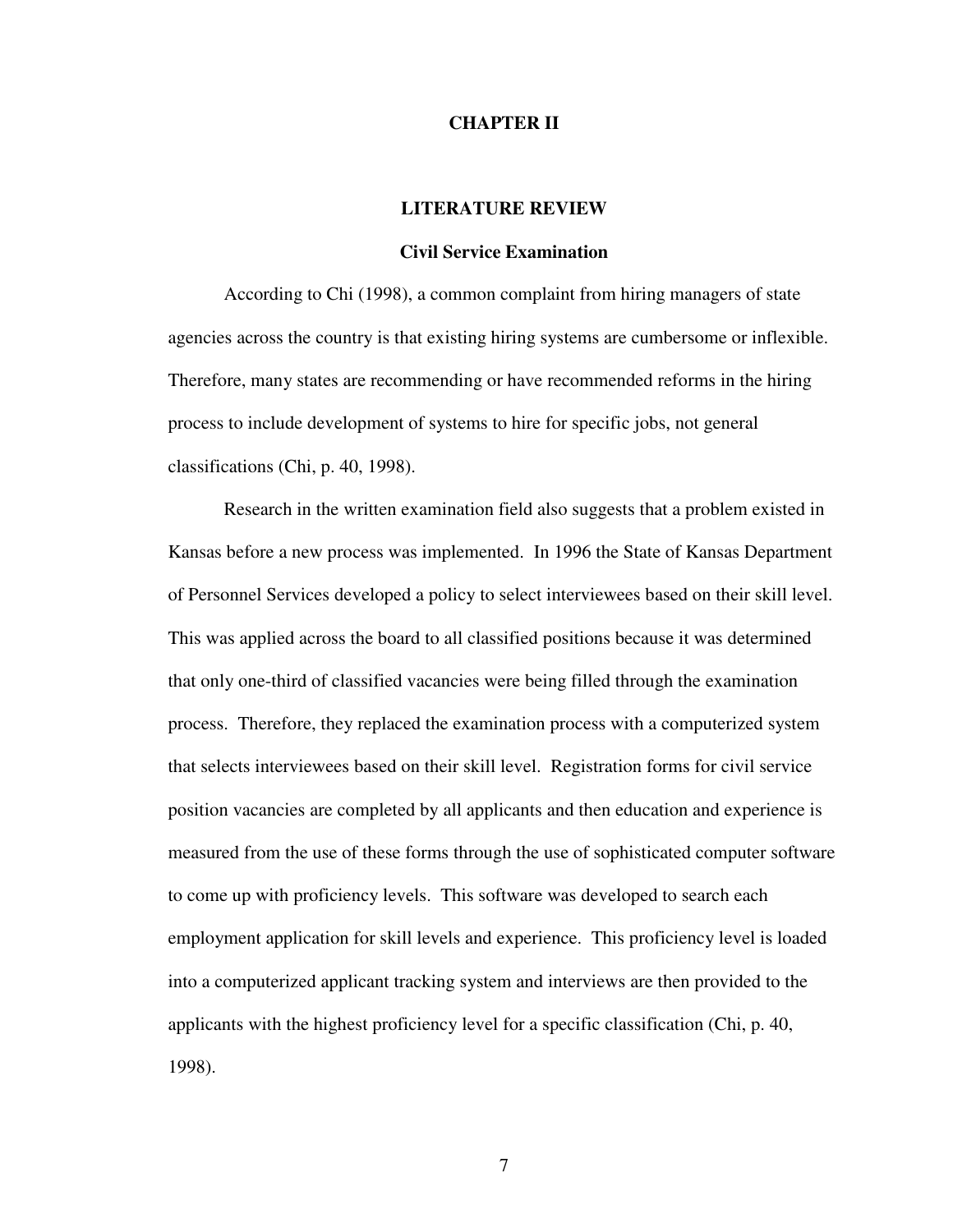#### **Civil Service Reform**

 Many state agencies are pursuing reform efforts. A 1996 National Association of State Personnel Executives survey showed that state personnel agencies were currently involved in reform activities of policies covering areas such as classification (forty-five states), recruitment (twenty-seven) and employee relations (twenty-one) (Chi, p.39, 1998). This research suggests that a movement away from traditional methods of administering civil service systems is underway in many states.

 Selection and hiring reform, such as elimination of the written testing mechanism is ongoing but many states still continue to use the traditional method of a written examination in the selection process. Research from Chi (1998) indicates that a majority of state agencies continue to use traditional methods of selection and placement.

Condrey (1998) defines three models of public human resource management. The three models defined are traditional, reform and strategic. With these models, the delivery of services is, respectively, centralized, decentralized and collaborative. Condrey (1998) describes the traditional model as being more concerned with rules and procedures than with effective functioning and management.

There is movement within higher education human resource management to improve efficiency. Some of these measures include online application forms, implementation of applicant tracking systems to include scanning of application capabilities, and redesign of the hiring process. These best practices in higher education support the decentralized and strategic reform models of Condrey (1998) and are described in Transforming Human Resources in Higher Education (Connolly, 1999).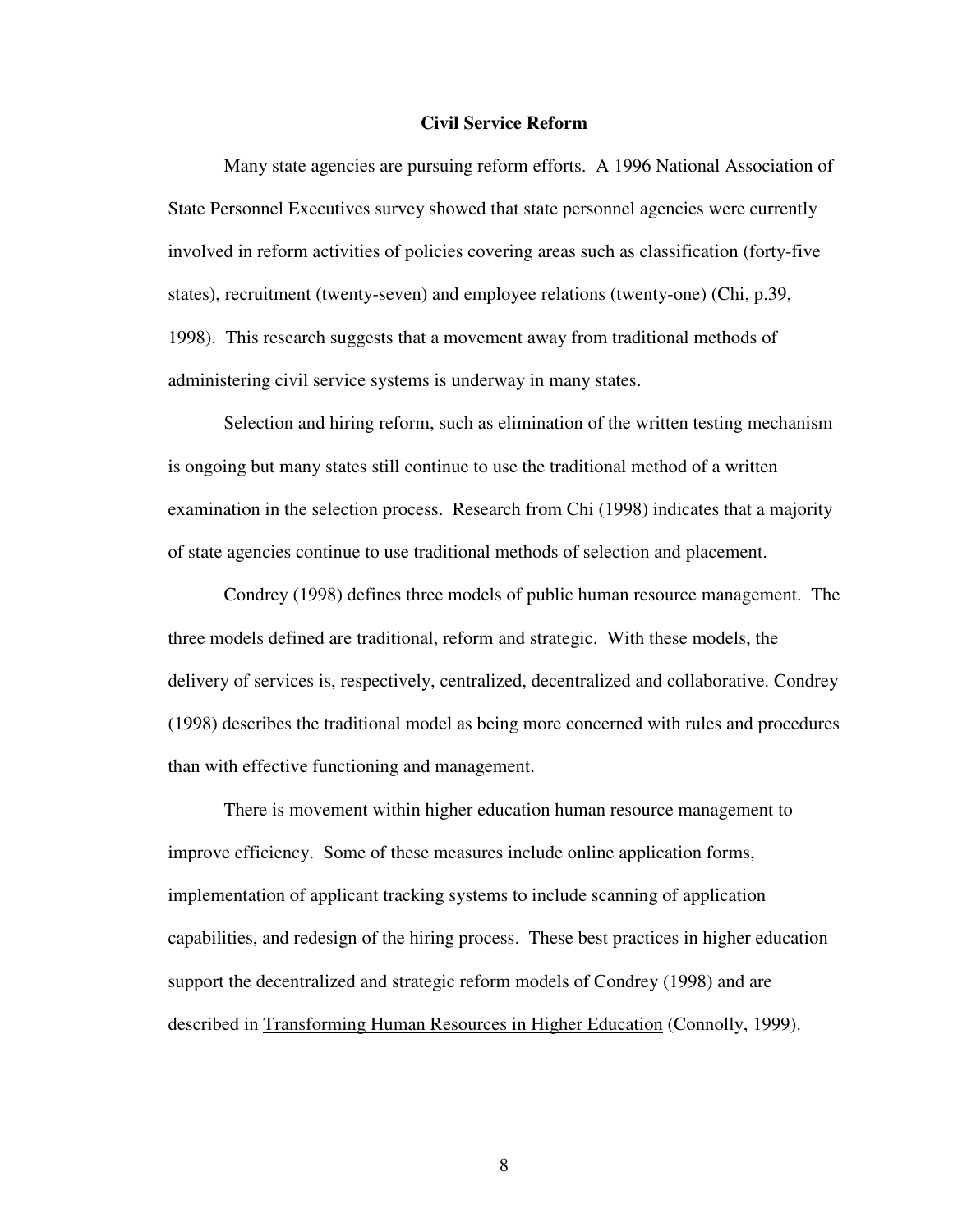#### **University of Hawaii Civil Service Reform**

The University of Hawaii is currently in the middle of completing a major reform of its civil service system. Research for this section of the paper was gathered in March 2003 from the university's human resources web site (http://www.hawaii.edu/ohr/). The University of Hawaii is dependent upon the state civil service system for rules administration but the state's governor recently approved a civil service modernization project for the university's classified system. The governor approved the project as "cost neutral" in implementation. A technical advisory committee and development work group was created to design and implement changes to the system. The committee and work group are comprised of a cross section of employees of the university as well as representatives from associated unions and the state's personnel department. The committee and work group provide a balance, as one group is not dominant over the other, at least in numbers.

One of the charges of the committee and the work group is the development of a new civil service classification and compensation system specifically for the university. To quote an answer to a frequently asked question listed on the university's web page, "new systems are being developed for civil service personnel to meet the changing human resources needs of the university and to create systems to facilitate employee growth and development while providing new compensation mechanisms."

 Key principles identified in review of the project are flexibility, responsiveness, and the ability to attract and retain quality personnel. These are common themes of this paper. The timeline of the project is approximately two years. The project began in June of 2002 and has an expected completion date of February 2004.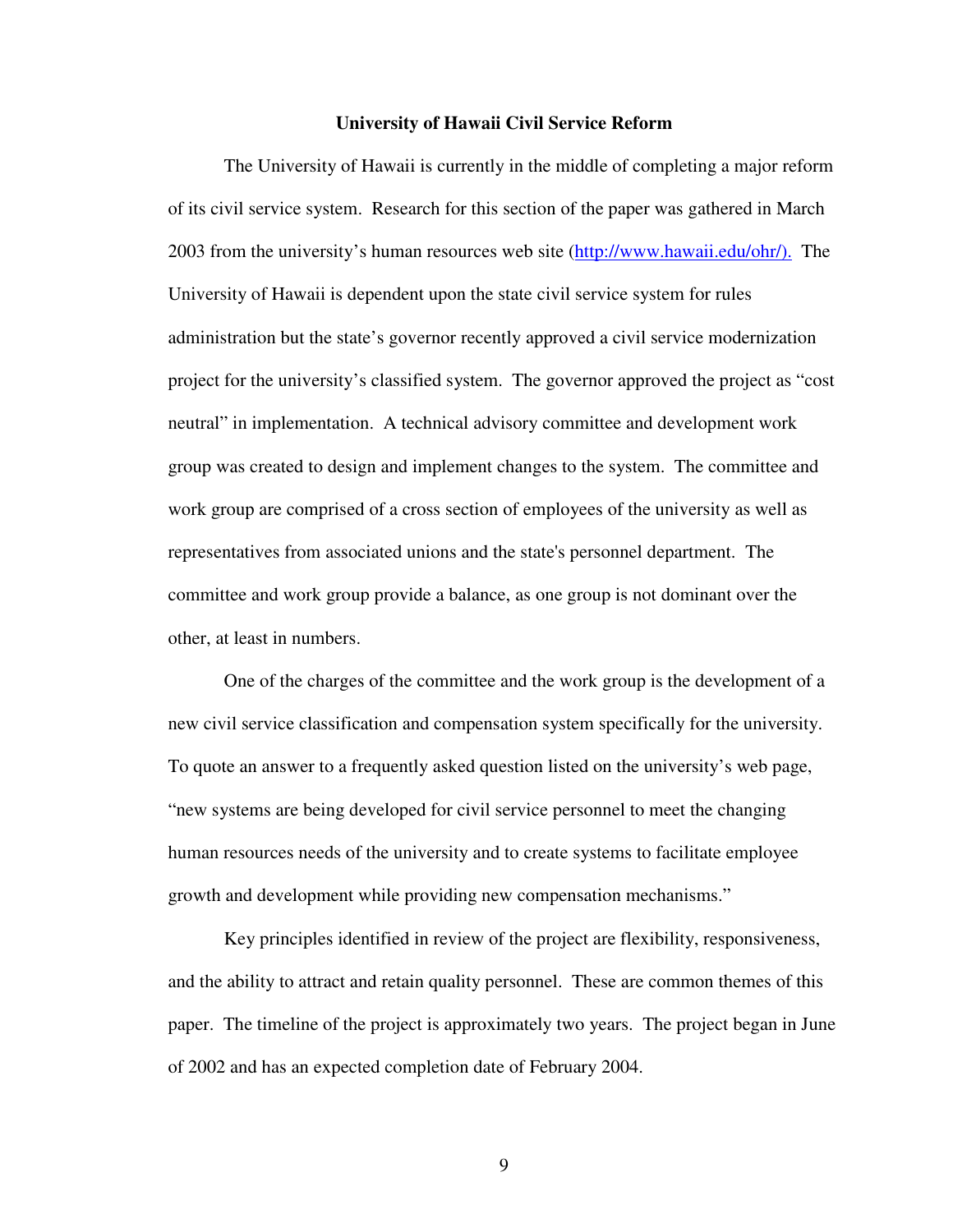#### **University of Kansas Civil Service Reform**

 A reform movement to the classified personnel system is underway at the University of Kansas. Research for this section of the paper was gathered in March 2003 from the university's human resources web site (http://www.ku.edu/~kuhr/). The provost of the university appointed a work group and designated a chairperson to lead the effort into exploring alternatives to civil service. The key differences with this reform movement as compared with that of the University of Hawaii, are the absence of a charge from the governor and the establishment of a cross section of committee members from external agencies and groups. Meetings were scheduled during work time to gauge whether classified staff of the university would be interested in proposed alternatives.

An idea floated by the provost was a plan to better compensate and reward classified staff by utilizing available tuition revenues and block grant funds of the university. A review of the plan indicates that a move to pay for performance may be one of the key alternatives being explored by the work group. Instead of a time in service program, a pay for performance plan, subsidized by tuition revenue and grants, is being explored. Other key alternatives include removing restrictive state regulations applied to the university but maintaining job protection and appeal measures without changing existing health insurance, retirement and leave programs. By establishing the meetings, the provost appears to want classified staff buy-in to the reform measures being explored by the administration, all the while leaving in place most existing regulations and programs. The centralized process is being reformed through a decentralization effort of the university.

 One reform effort proposed was a streamlined recruitment process where departments would be able to submit a position description with specialized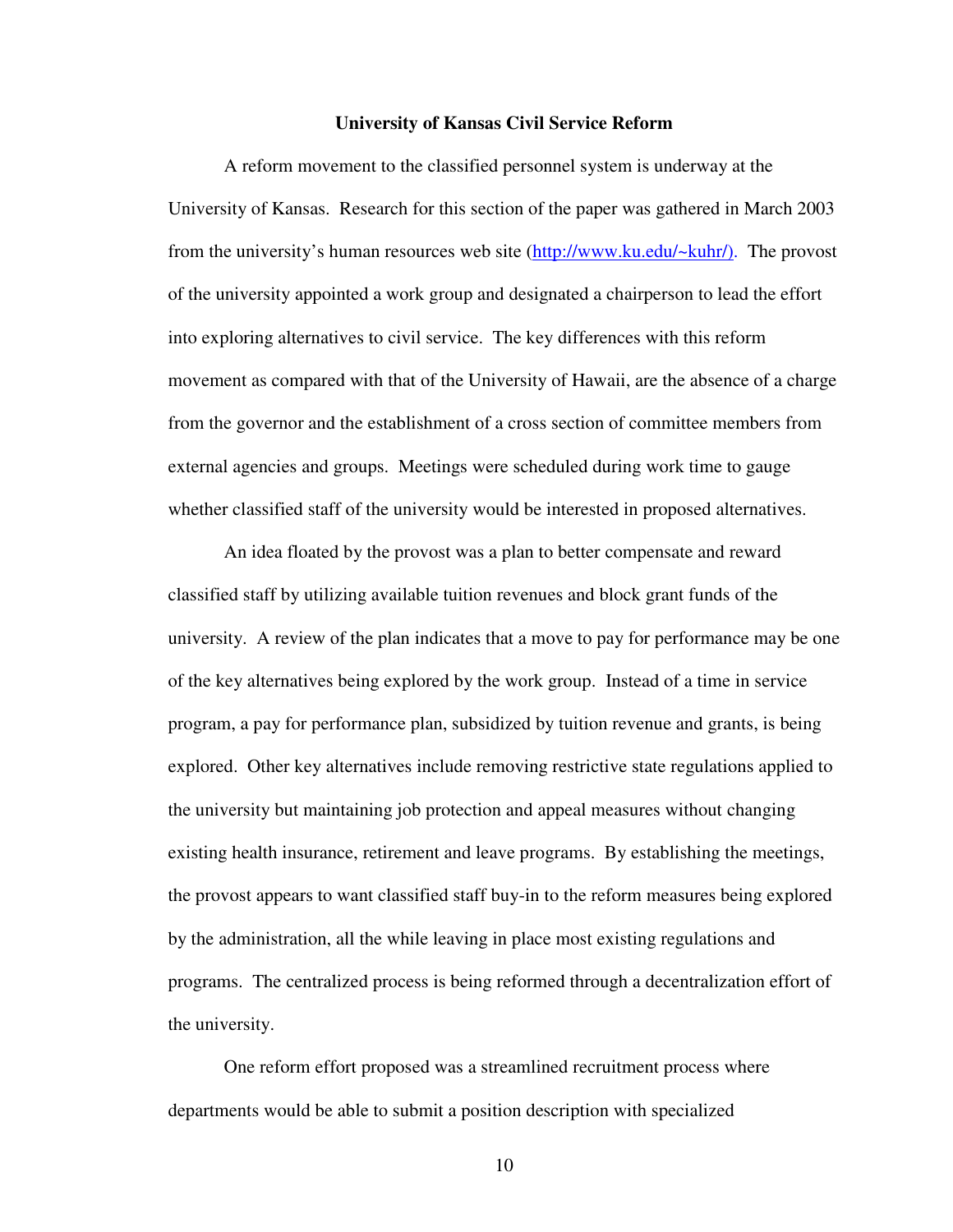qualifications that "fit the specific department needs for a job." Human Resources would determine the appropriate title of the job through a review of the materials developed by the department. This proposal is consistent with current reform measures of civil service programs in general as stated by Chi (1998), as well as the current reform movement at the University of Hawaii. The theme of flexibility and responsiveness to university needs is prevalent in a review of the alternatives to civil service proposal.

In the new proposal, position reclassifications would no longer be based on the state classification title system. The current grade and step program would also be eliminated. It would be replaced with a newly developed pay for performance system.

While the performance proposal would be a benefit to the employees and would most likely be an additional cost to the university, a move to replace the current appeal process for suspensions, demotions and dismissals is on the table. Discussion of a modified process includes removal of the appeal process to the state's civil service board. In lieu of the current state appeal process, a proposal of a three-person university advisory board is being floated to the classified staff.

 In conclusion, the reform movements described in this chapter are decentralized in nature. Both universities identified needs that were not being satisfied through the centralized, traditional model of the state personnel program. This traditional, centralized versus reform, decentralized approach appears to be the preferred course of action by these universities, rather than a move to total separation from each state's personnel program.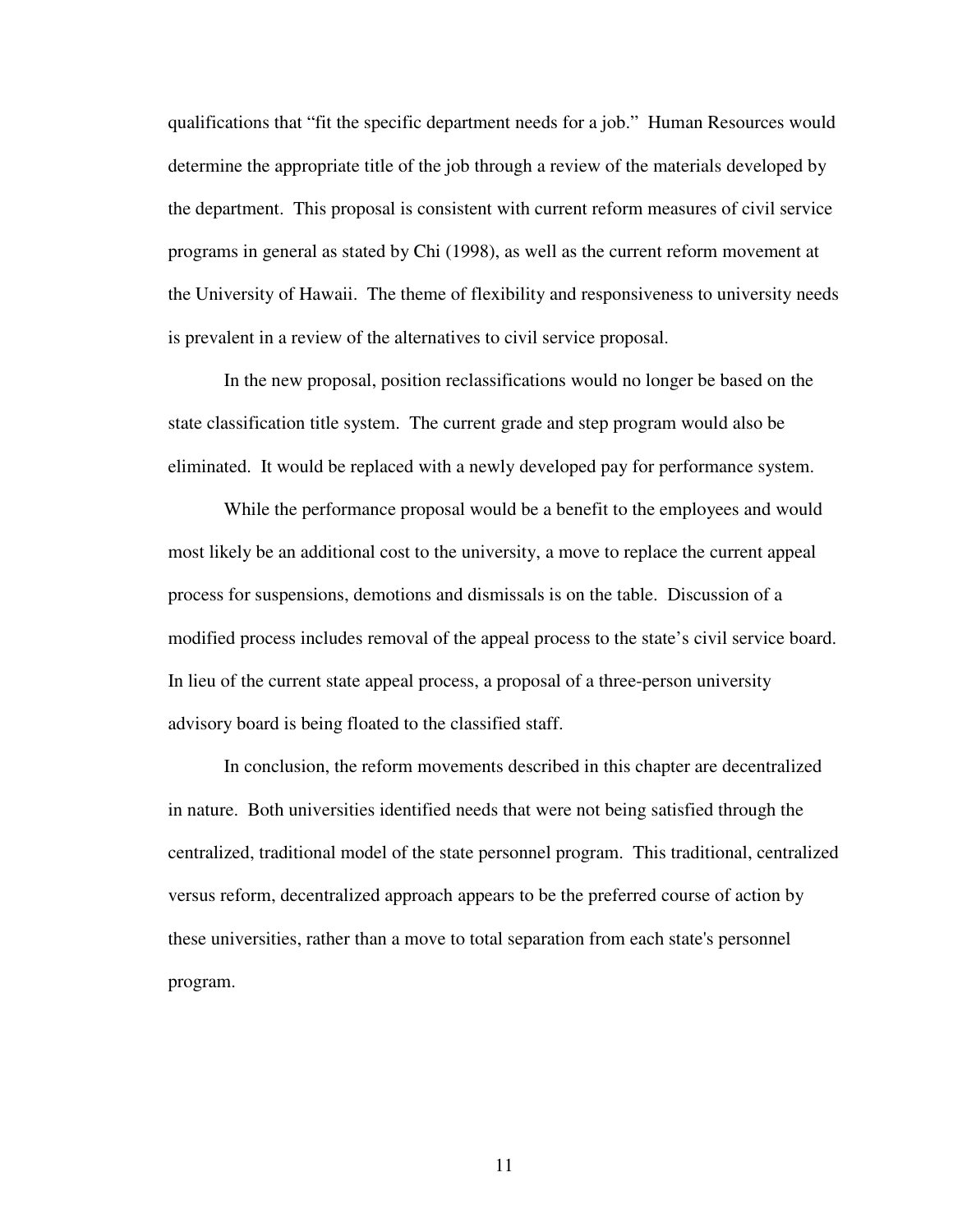#### **CHAPTER III**

#### **RESEARCH DESIGN AND METHODOLOGY**

The target population for the descriptive component of the study was determined to be the largest public university of each state. This was established because the University of Nevada, Las Vegas is the largest public university in Nevada. In order to make any comparisons as to what is going on with universities similar to the University of Nevada, Las Vegas, it was necessary to establish this criterion for the study. Large universities were also selected due to the more complex problems associated with the size of institutions when more attention to structure is required in order to alleviate any lack of informality in the personnel systems. The University of Nevada, Las Vegas is growing rapidly and fits this complex standard as it is a large entity with a need to focus attention to structure in order to meet the personnel system needs of the university.

The National Center for Education Statistics web site (http://nces.ed.gov/) was utilized to produce a list of universities. A query was submitted to the Integrated Postsecondary Education Data System College Opportunities On-Line section of the web site on February 15, 2003. The category for the query was public four-year and above institutions with students enrolled greater or equal to 20,000 for the first query, and between 10,000 to 20,000 for the second query. The second query of 10,000 to 20,000 was necessary because some smaller states did not have a public university with greater or equal to 20,000 student enrollment.

The queries produced two lists that established the largest public universities of each state. Since the lists produced multiple names of institutions from the majority of states, the lists were analyzed to produce the largest public universities of each state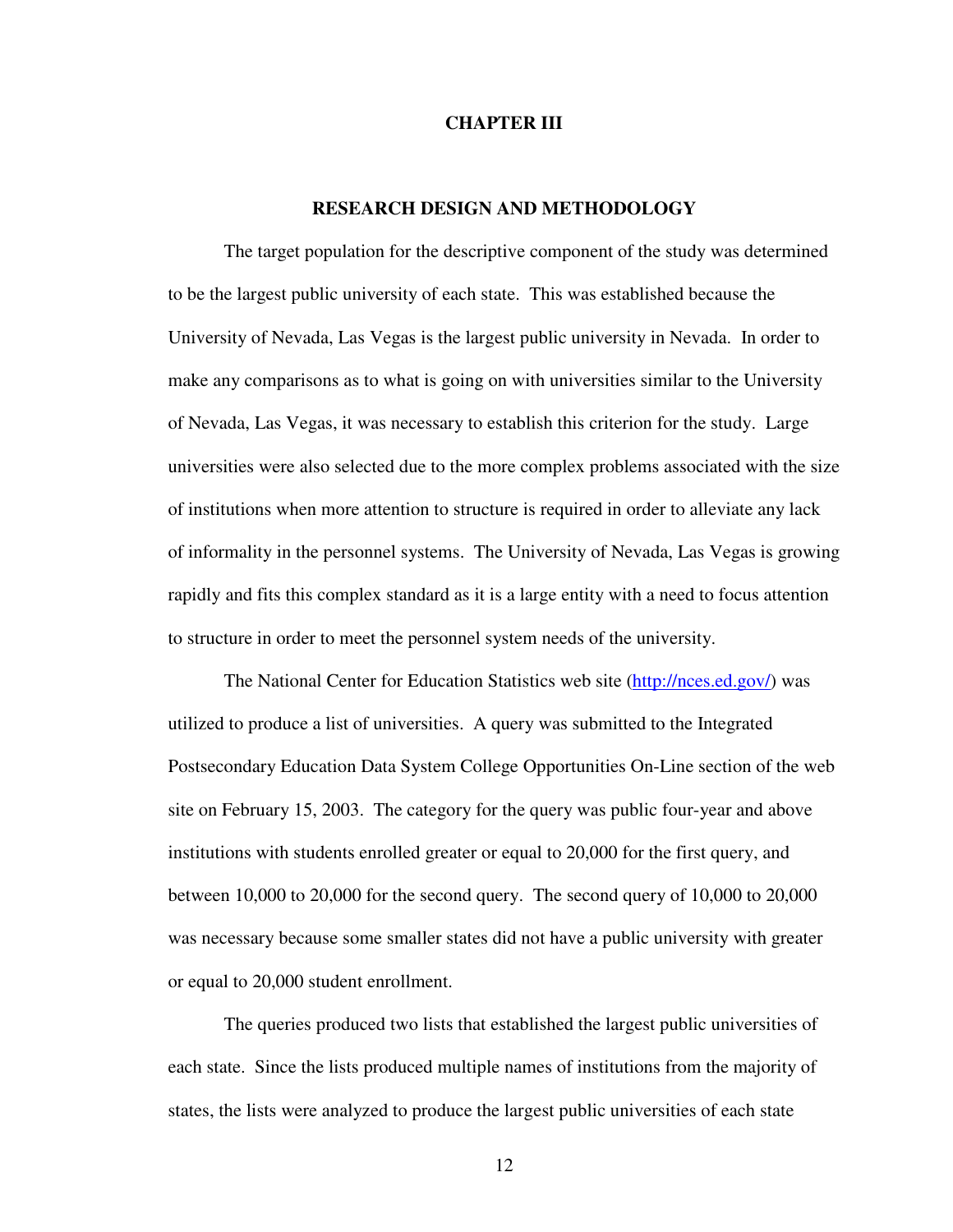based on student enrollment. Therefore, the completed list comprises fifty universities and is the complete population of this component of the study (see Appendix A).

 Once the population was established, a list of the web pages for each university's human resources department was produced (see Appendix B). From this list, a review of the web pages was conducted to answer four questions. The four questions included:

**1) Ability of each institution to initiate recruitment for a vacant classified position without going through the state personnel department of each state.** For example, the university could establish recruitment without first producing a list of reemployments (layoffs). This is an important factor because it establishes a level of control. If the state instructs a university to hire a laid-off state employee from another state agency, it does not function independently.

**2) Ability of each institution to screen and produce a list of eligible candidates for a vacancy without utilizing a required state civil service examination.** For example, if a vacant administrative assistant recruitment is requested, does the university have to utilize a state mandated civil service written examination in order to produce a list of eligible candidates? If the university must utilize a state mandated written examination, it does not function independently and is dependent upon the state to create and maintain a written examination that produces candidates the university can employ. Conversely, if the university possesses the ability to create its own examination for vacant classified administrative assistant positions, it possesses independence to create its own testing mechanism.

**3) Ability to independently create its own classifications for university-specific jobs.** If the university must utilize a state classification system that is applied to all agencies throughout the state, it does not function independently. In this case it is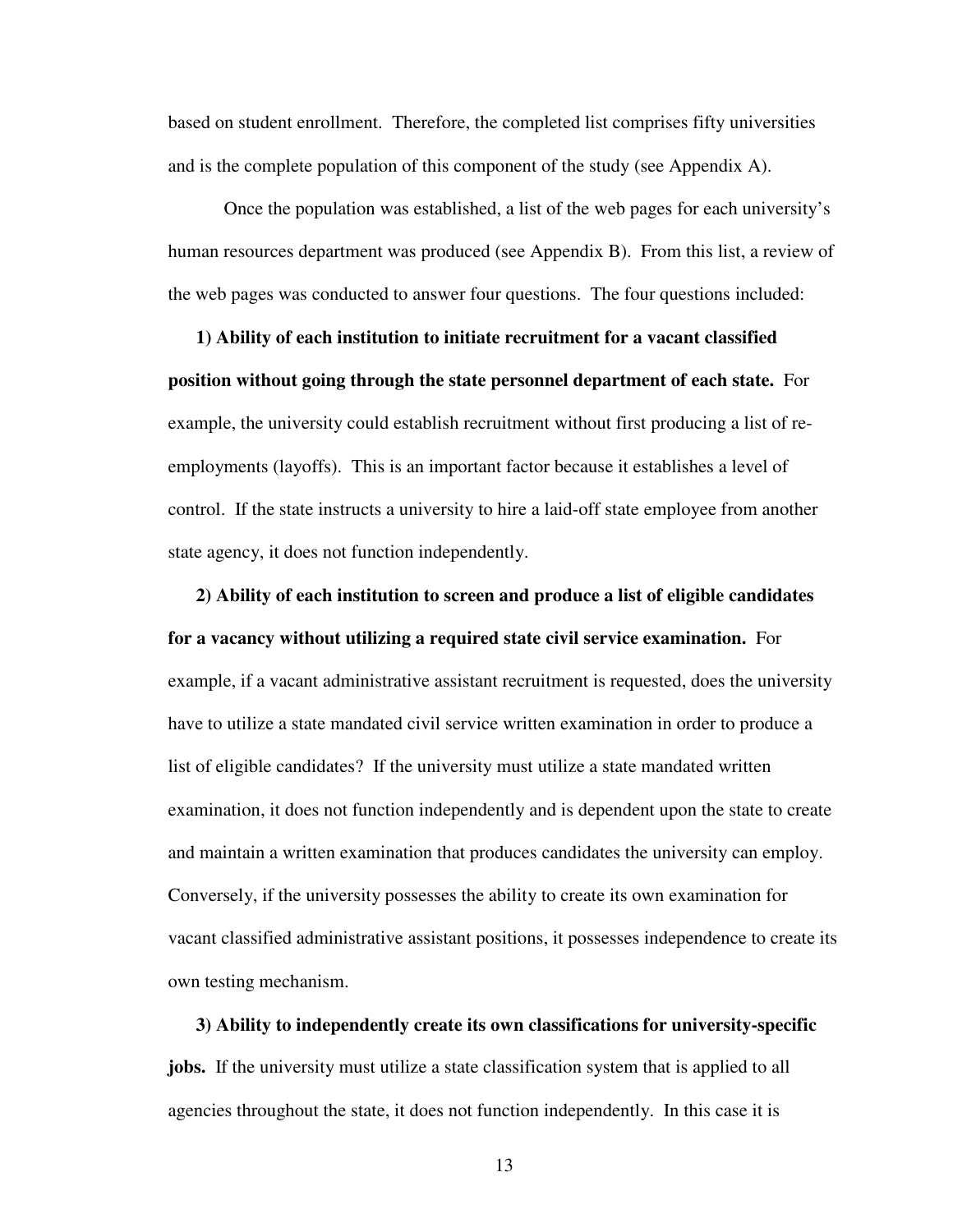dependent upon the state to modify and or/create job classifications and ultimately approve them.

**4) Ability to dismiss employees through a university hearing process.** A university functions independently if the president, the university system chancellor, or the board of regents/trustees possess the ability to make the final decision. For example, if the university has an appeal process that includes a final appeal to a state board or commission, it does not function independently. It must adhere to the final decision of the state, not the university president, higher education chancellor, or board of regents/trustees.

Web pages from each university's human resources department were surveyed to produce a "yes" or "no" answer to independence of each category. Answers for classification and employee relations' independence were determined through a review of human resources policies on the university web pages. However, answers to recruitment and testing were difficult to determine from the web pages. Therefore, an e-mail was sent to a human resource contact from each agency (see Appendix C). The response rate was 90 percent. Phone calls to each university where the human resources department contact failed to respond were then made to capture the answer. With the web survey, email correspondence, and phone calls, a complete set of answers (100 percent) was produced for all categories. In order for a university to function "independently", confirmation of possession of independence for each category was required. The final results are listed in Appendix D.

In addition to the required questions used to classify systems, information collected from a survey of web pages was conducted to identify university employment applications (Appendix E) and the transferability of state employees (Appendix F). If an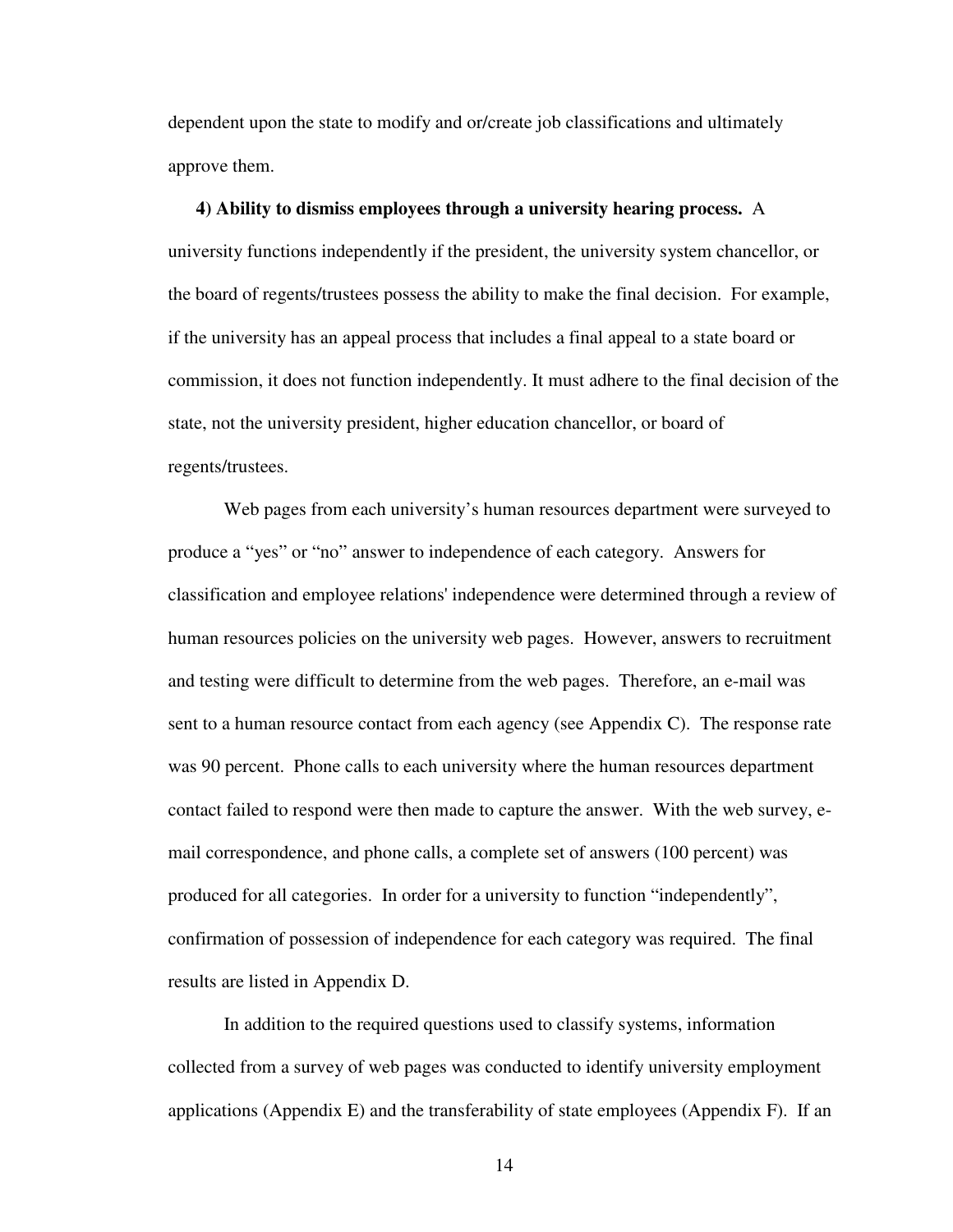application was not listed on the web page, it was assumed a university employment application does not exist. Regarding transferability, a "yes" answer was coded if one of the following conditions were met: acceptance of sick or annual leave from another state agency; acceptance of time in service at another state agency for seniority purposes; or the acceptance of probationary time already served at another state agency.

The case study component began with a phone interview conducted on March 19, 2003 with a manager in Human Resources of Portland State University. The questions posed to the manager were approved by the Office for the Protection of Research Subjects of the University of Nevada, Las Vegas. The manager requested to remain anonymous and therefore will be referred to as "manager" in this paper. A list of questions was sent to the manager a day before the phone interview (see Appendix H).

Portland State University is the state's largest university based on student enrollment and is located in the largest metropolitan city of the state of Oregon. It is a commuter school and is classified as a research-intensive institution by the Carnegie Foundation (http://www.carnegiefoundation.org/Classification/). All of these factors are similar to the current situation of the University of Nevada, Las Vegas. Therefore, since the universities are similar in many ways, case study data could be evaluated as a possible model for future consideration by the University of Nevada, Las Vegas in exploring a move to an independent system.

Lastly, interviews were conducted with current and former directors of human resources for the University of Nevada, Las Vegas. The interviews were conducted March 19-21, 2003. The focus of the questions was geared toward identifying limitations of the current system, as applied to the university, in an effort to explore possible common themes, which could be explored and addressed.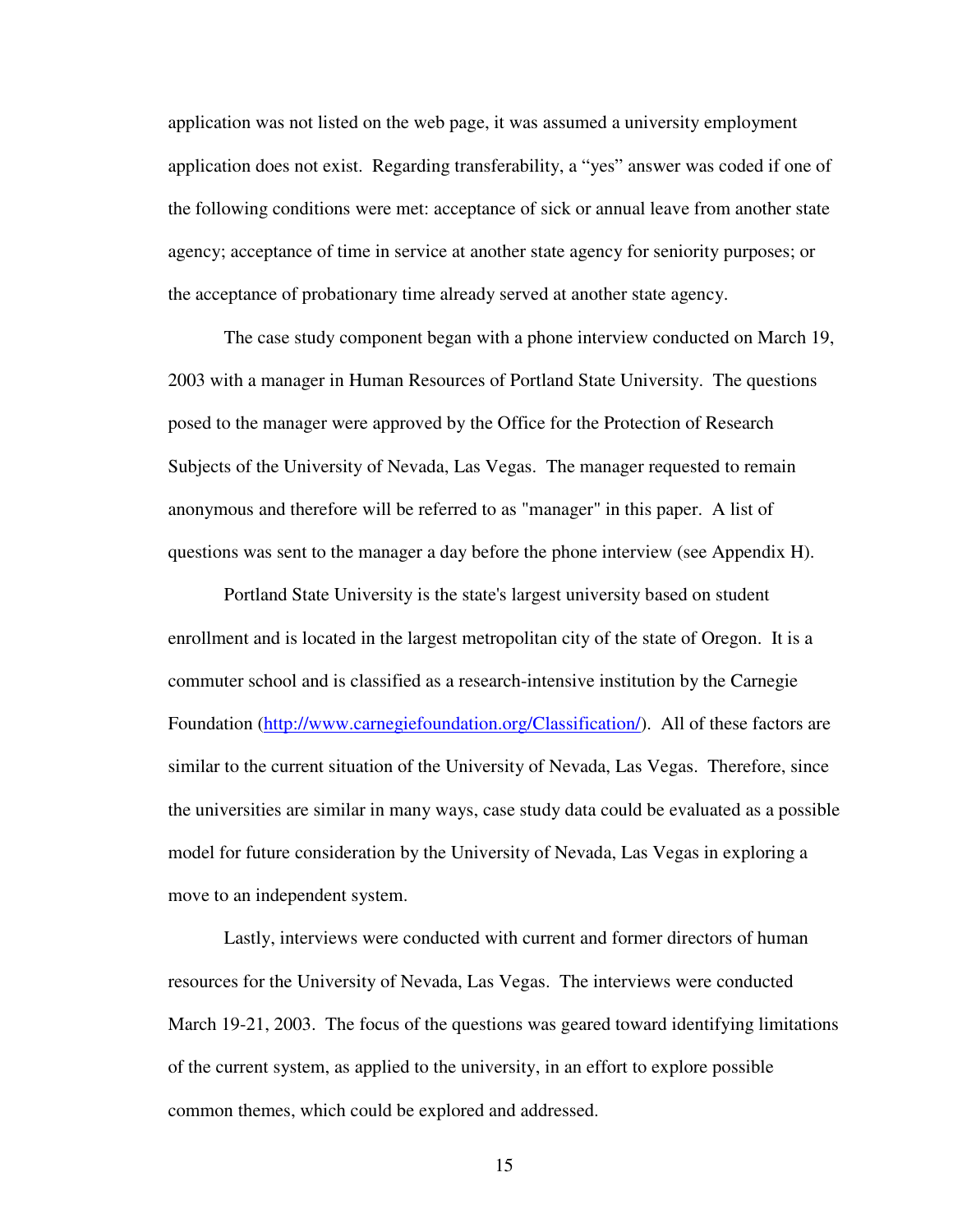#### **CHAPTER IV**

### **LIMITATIONS OF THE STUDY**

 Several limitations are evident within this study. First, the largest public university of each state is not necessarily the best comparison to the University of Nevada, Las Vegas. For example, the University of Nevada, Reno is the state's only research extensive institution as classified by the Carnegie Foundation (http://www.carnegiefoundation.org/Classification/) and therefore possesses a higher level of academic prestige in the state. One could argue that the University of Nevada, Las Vegas is larger but does not necessarily compare favorably to the universities of this study. Many of these universities have a long-standing academic history and tradition and may have much more political support within their respective states. However, this limitation is negated somewhat by the fact that the University of Nevada, Reno functions in the same manner as the University of Nevada, Las Vegas, as far as the administration of its classified personnel system is concerned. Furthermore, the limitation is further lessened by the fact that the University of Nevada, Las Vegas is rapidly growing and is moving toward becoming a major research institution.

Second, from posing only four questions, the converted findings to the four criteria may not be enough to establish a complete level of independence. There may be other criteria that may come to light. However, this limitation is diminished by the fact that the criteria established for this paper are current restrictions of the classified personnel system of the University of Nevada, Las Vegas. Even though there may be more criteria for independence available to study, these should be helpful at analyzing the classified personnel program at the university and may be useful with making a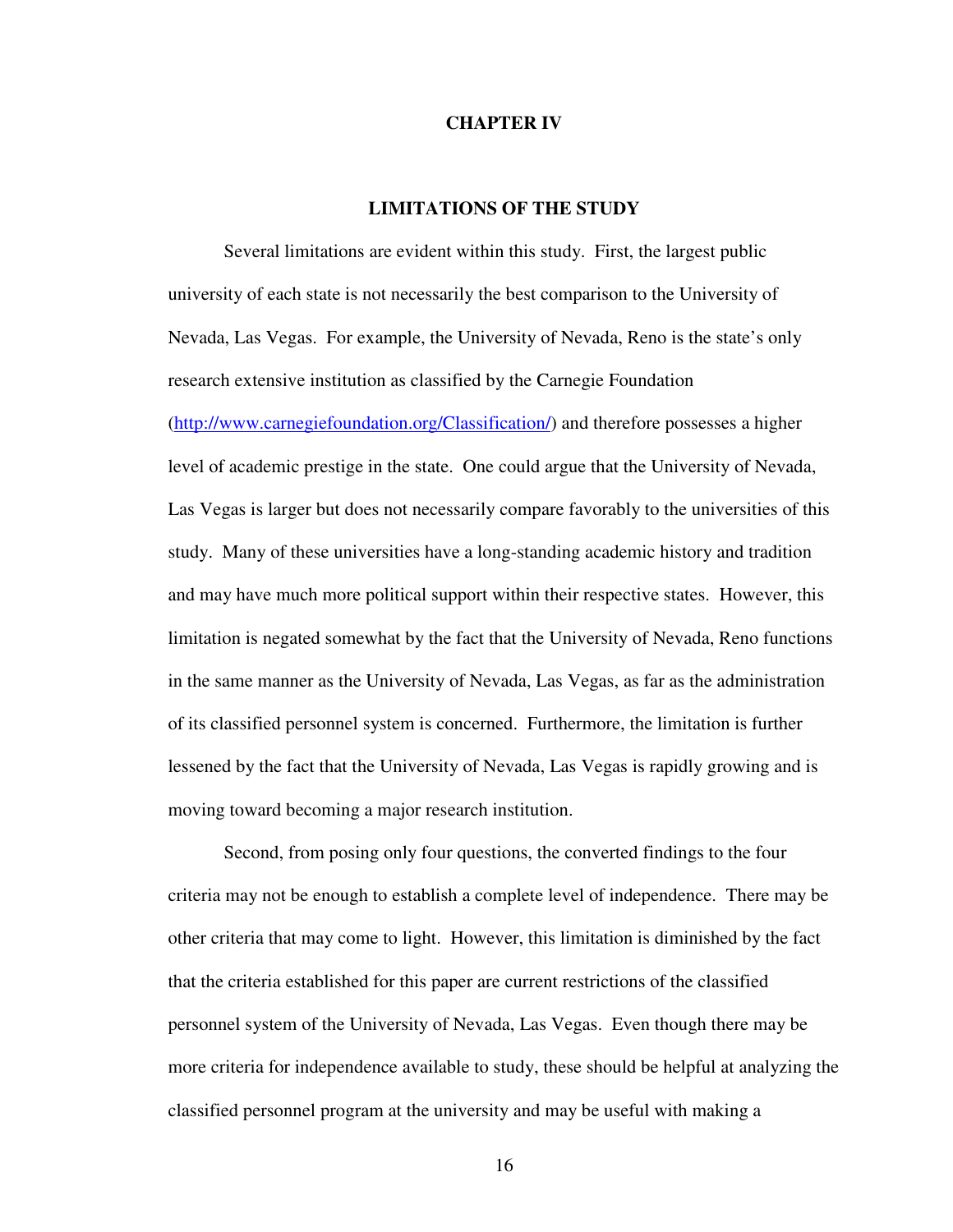recommendation for a suggested course of action because they can be sorted and used to make decisions and judgments.

 Third, only one public university was considered through the case study component of the paper. The university studied is the largest university of its state and is located in the state's largest city. This negates some of the limitations of the study. However, this limitation could be considered a moot point because the move by Portland State University to an independent classified personnel system was initiated and directed by the university system of the state and was applied to all State of Oregon universities. A more extensive study would include multiple universities from other states to examine ramifications of a transition from a centralized, dependent university to an independent, decentralized or strategic system. However, it may not be possible to include a larger sample of universities since many classified personnel system conversions took place decades ago or did not take place at all because many universities were never under state control. This time gap may prove to be difficult in any future studies, in that it might make difficult any comparisons to current systems, or might fail to provide future causal data regarding the conversion process. But these mights might be only of marginal importance

Therefore, this paper is descriptive in nature and does not seek to establish causal relationships in efficiency. The purpose of the paper is to provide research regarding the prevalence of independent classified personnel systems of public universities. The descriptive and case study data produced should only be viewed as a beginning in exploring possible reform or strategic measures to the classified personnel system of the University of Nevada, Las Vegas.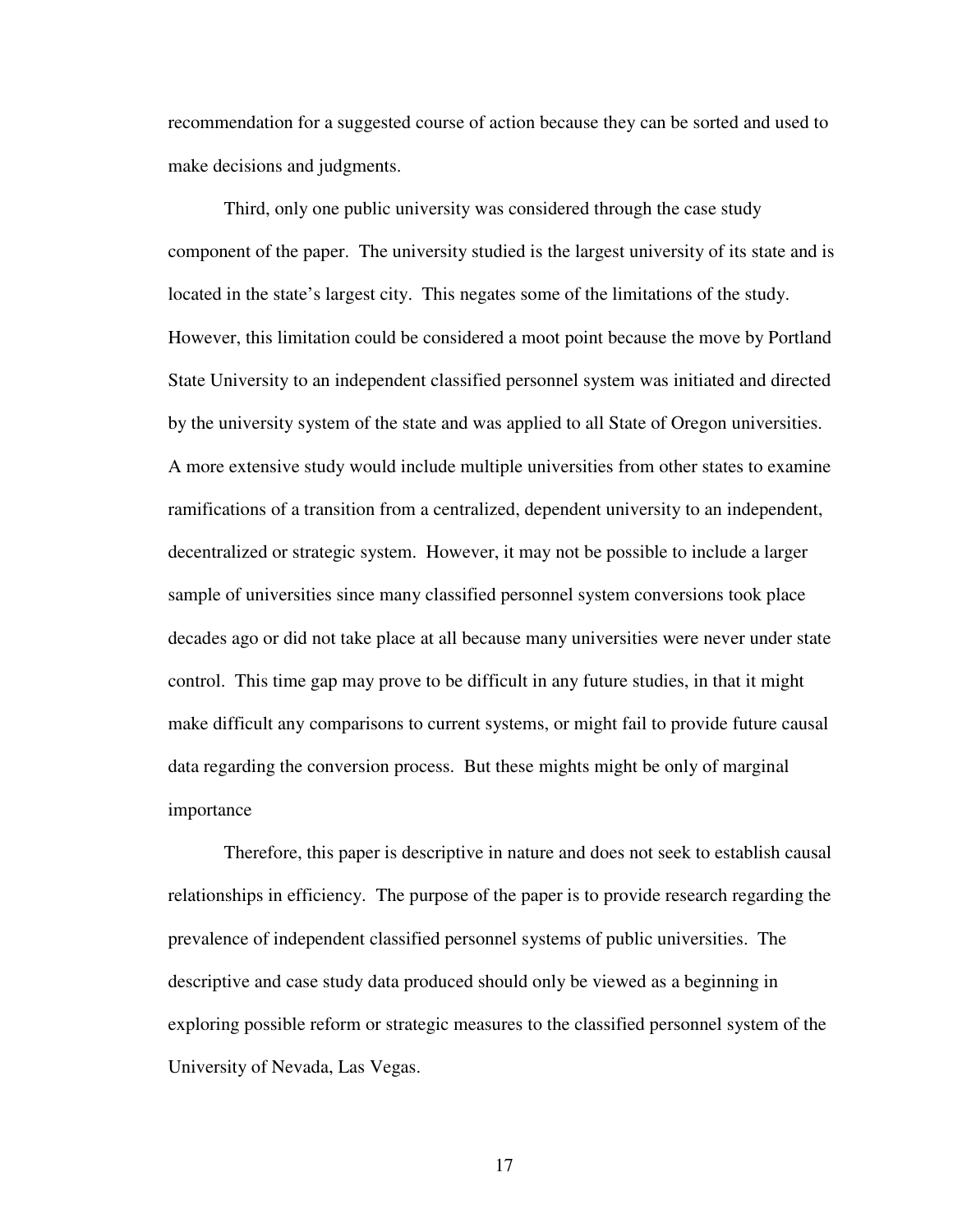#### **CHAPTER V**

## **RESULTS AND FINDINGS**

#### **Descriptive Data**

The results of the descriptive study data are listed in Appendix D. As illustrated in Figure A, when the categories are analyzed (recruitment, testing, classification and employee relations) individually, two relationships are evident. First, with respect to recruitment and testing, forty-one (82 percent) of the universities of the population possess the ability to function independently in these categories. This is a very strong relationship and indicates a very high degree of independence. However, secondly, classification and employee relations have a lower level of independence as thirty-three (66 percent) of the universities in the population possess the ability to function independently in these categories. Therefore, the data suggests that states are more inclined to retain control of the creation of position classifications and the formal process of grievance and discipline appeals, but they are less inclined to maintain control of recruitment and testing functions and requirements.

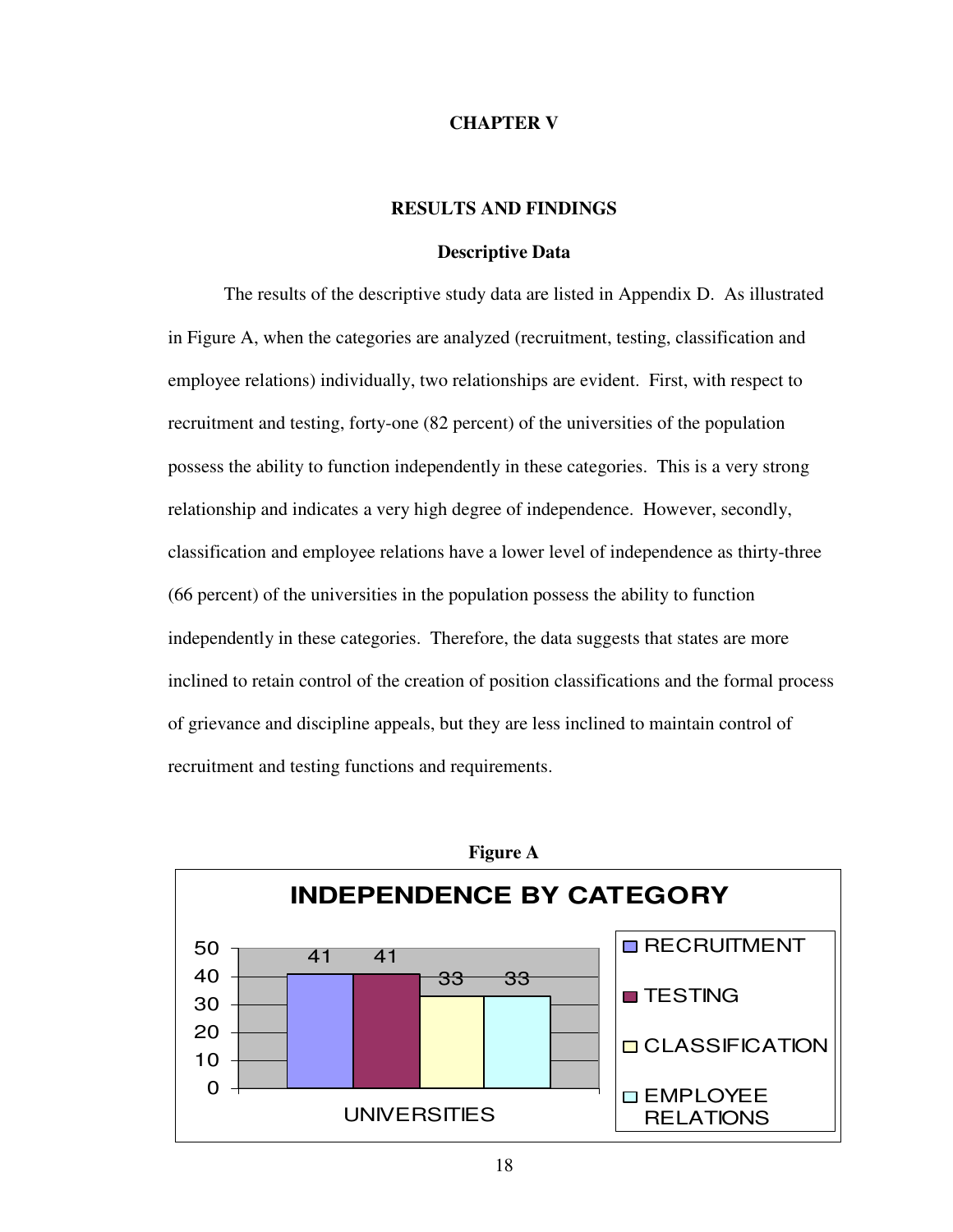As illustrated in Figure B, the net result of independence versus dependence is that 64 percent (thirty-two out of fifty) of the universities possess the ability to function independently in all four categories. The independent universities are located throughout the United States and therefore independence is not a matter of location. The overall percentage of independent universities would have been 4 percent higher if the Ohio State University and the University of Montana possessed full responsibility for their own employee relations and classification functions, respectively. They possess independence in three out of four categories. It is interesting that these universities are one of the largest and smallest in the population.

A key statistic is that only 36 percent of the universities in the population of this study function in a dependent manner in at least one category. Contrary to the traditional role of state-controlled centralized personnel systems for the majority of state agencies as addressed by Chi (1998), this data suggests the opposite is true for public universities because the majority of the population of this study function independently. Clearly, typical state agencies and the public universities of this study function differently as far as the traditional administration of state classified personnel systems is concerned.

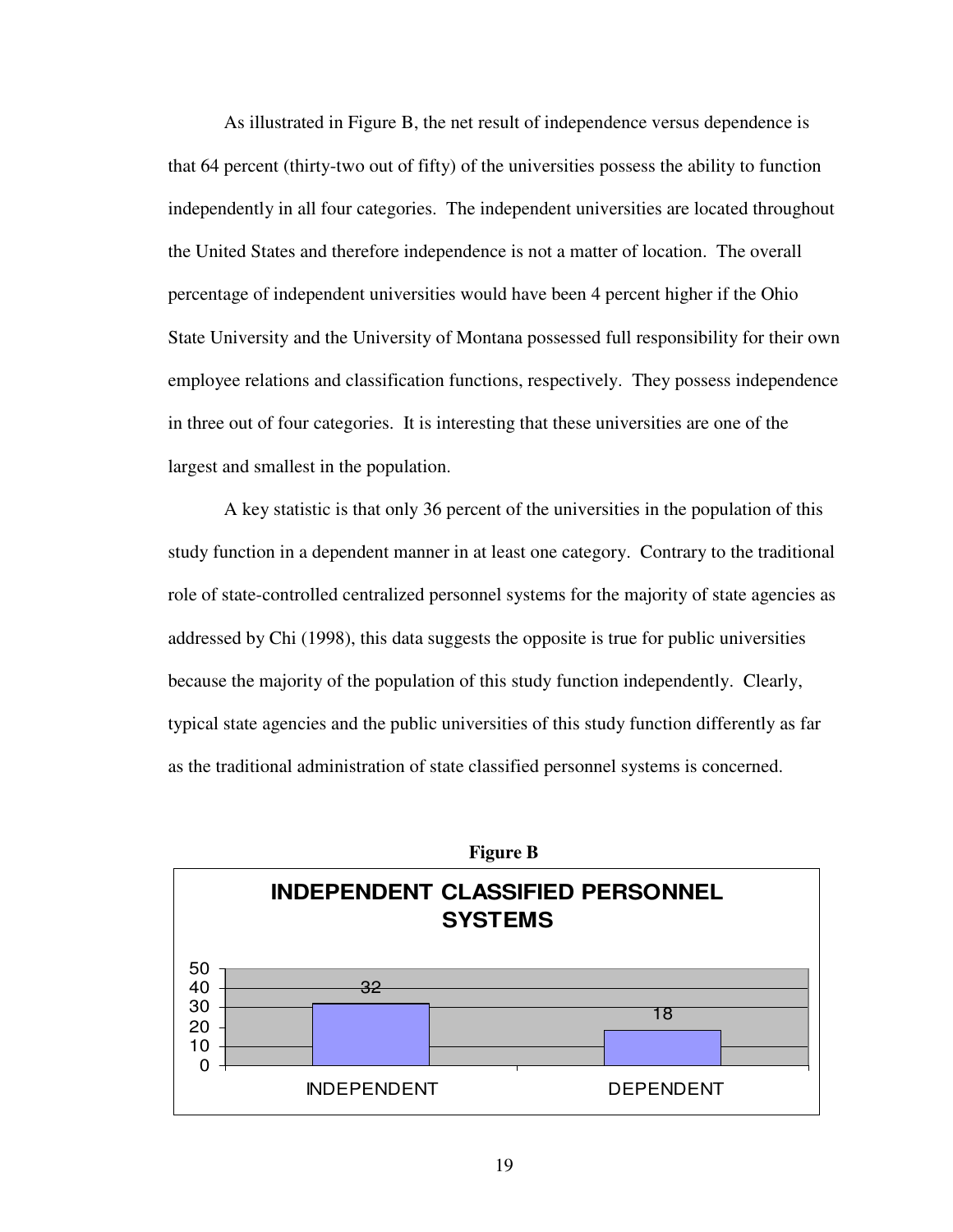The university population of the study (50 universities) was divided into three groups (Figure C from Appendix G) to determine if there was a drop-off in independence by size of the institution. The first group is universities greater than 30,000. The second group is universities between 20,000 and 30,000. The third and final group is comprised of universities less than 20,000.

The data in this figure suggests a drop-off in independence does occur based on the size of the institution. The data further suggests that larger universities have a greater likelihood of possessing an independent system because a very strong correlation is discovered and comes to light between the largest universities and independence. A weaker correlation of independent classified personnel systems exists for smaller universities. Many factors could account for the differences between the three categories but speculation could be that large universities have more political influence with the state. This could be one of many reasons for the strong relationship based on size.



**Figure C**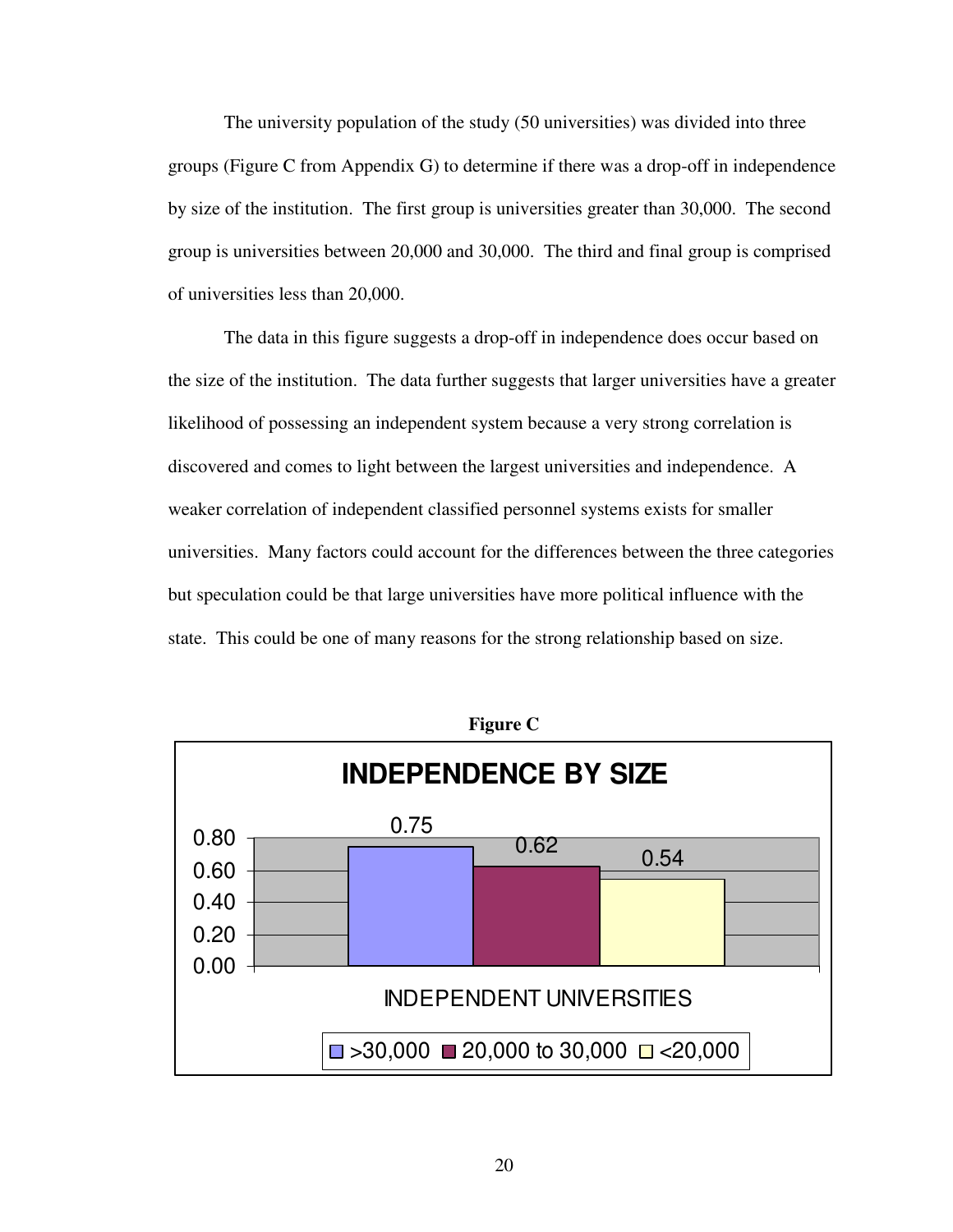Additionally, as shown in Figure D, 84 percent of the public institutions in this study have created their own employment applications. Therefore, only 16 percent of the public institutions of this study utilize state applications for classified employment vacancies. As required by the State of Nevada Department of Personnel, the University of Nevada, Las Vegas utilizes a state approved employment application.

Since 64 percent of the universities function independently and 84 percent of the total population have a university employment application (Appendix E), a strong argument could be made of the need for universities to establish an independent identity even though they are in essence state agencies. In fact, ten of the dependent universities of this study have moved in this direction. This accounts for the difference between the 64 percent and 84 percent figures listed above.

 All of the independent universities (thirty-two) have a university employment application. Therefore, no independent universities in the population of this study utilize a state employment application. Ten dependent universities have a university employment application and eight dependent universities utilize a state employment application.

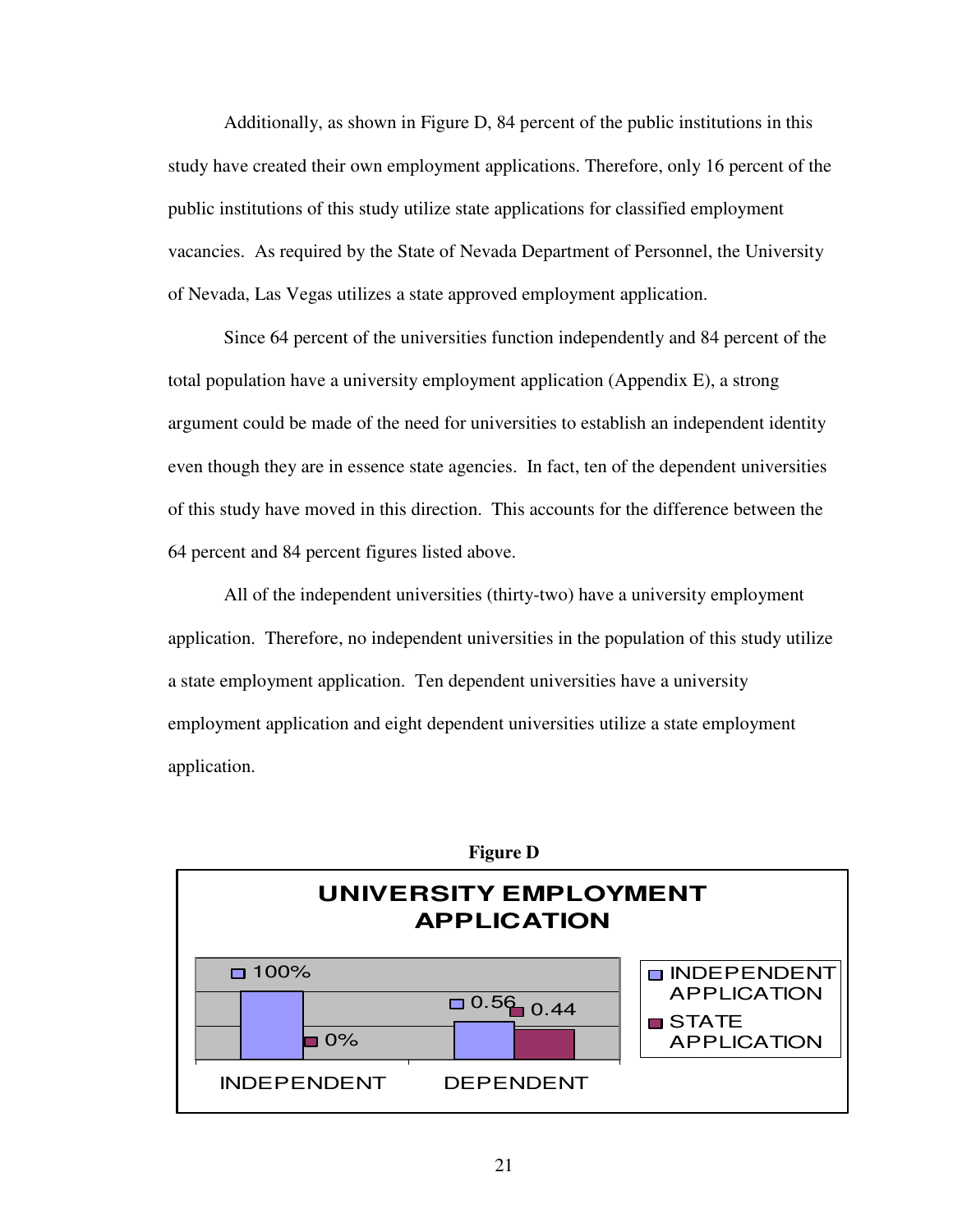An interesting relationship exists with the ability of universities to accept transfers from other state agencies, as shown in Figure E. Thirty-one (62 percent) of the universities can transfer employees back-and-forth and can accept some form of service credit from other state agencies even though 64 percent of the universities in this study function independently (see Appendix F). This percentage could indicate that public universities are willing to provide opportunities to employees from other state agencies as a means of tapping into a qualified labor pool, or they could simply be providing this service as a measure of goodwill because they receive state funding. These universities could be selecting the best state employees by accepting transfers.

Eighteen of the independent universities (56 percent) do not accept transfers but fourteen (44 percent) accept transfers. Only one dependent university (6 percent) does not accept transfers; the Ohio State University. Seventeen dependent universities (94 percent) accept transfers. The key result of this data is the fact that the majority of independent universities do not accept transfers and almost all of the dependent universities accept transfers. However, a significant number of independent universities (fourteen) are willing to accept transfers from other state agencies.



**Figure E**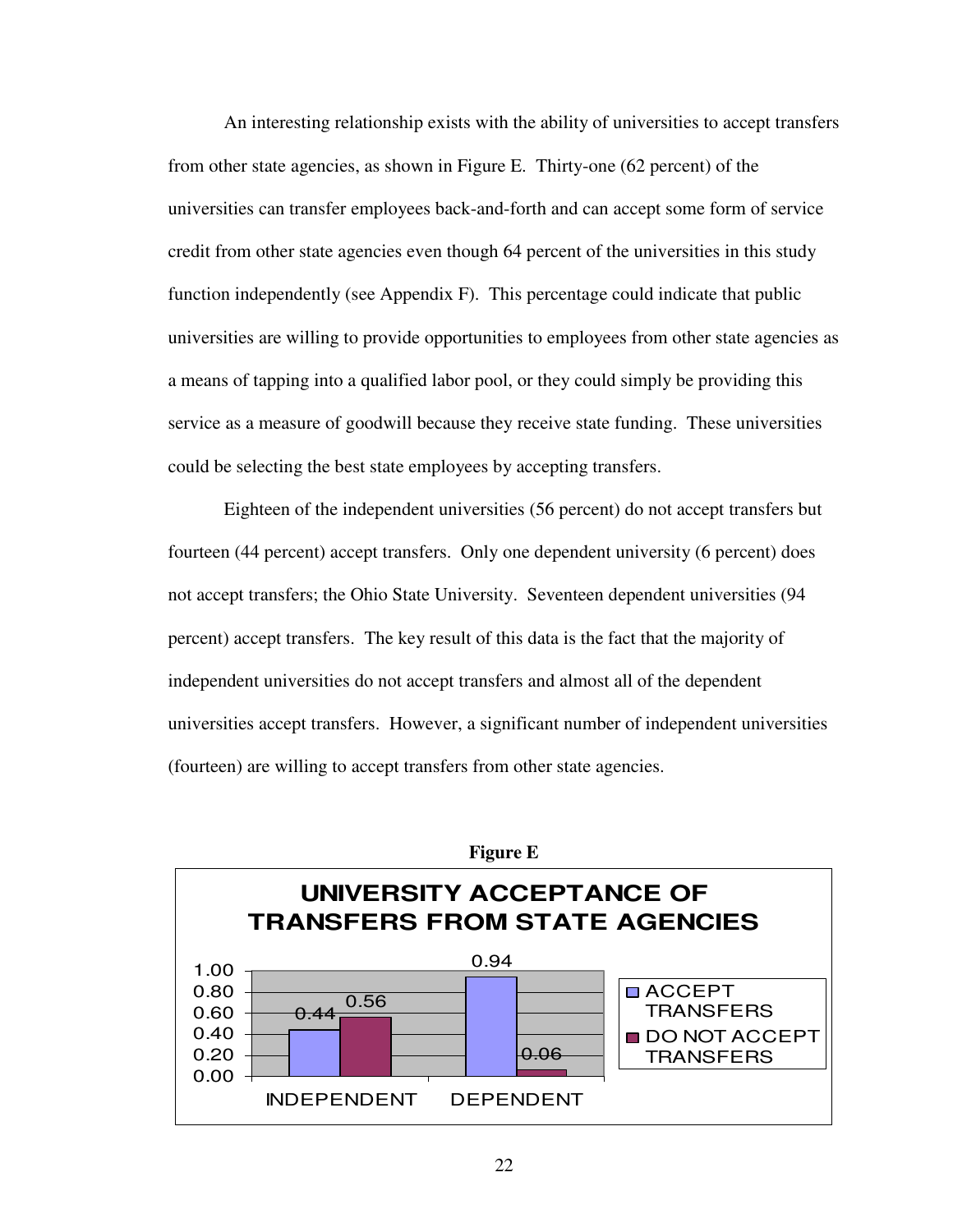#### **Portland State University Case Study**

Information gathered for this section of the paper was conducted through an interview with the "manager" and a review of the university's human resources web page (http://www.hrc.pdx.edu/index.htm). As applied to the performance of its classified personnel services, Portland State University functioned virtually in the same manner as the University of Nevada, Las Vegas prior to 1995. The one glaring exception was a collective bargaining agreement for State of Oregon classified employees. However, in 1995, Senate Bill 271, the Higher Education Administrative Efficiency Act, was enacted into law. The Act authorized independence from the state for purchasing and hiring functions (Higher Education Administrative Efficiency Act).

The Act applied to all higher education institutions of the university system in Oregon. Part of the requirement of compliance was submission of quarterly reports to the state ensuring the university system was doing what it set out to do. Because of funding, the university is ultimately accountable to the state but this Act allowed the system to function independently. The system was able to separate from the state by proposing increases in efficiency. Therefore, this was the reason for the requirement of periodic reports at the onset of the change. The data in the reports focused on how quickly positions were filled and any other increases in efficiency. The report requirement continued for three years after implementation but the reports are no longer required.

 According to the manager, the conversion to the new classified system was virtually seamless. This was the case because the state employees already had a collective bargaining agreement. Subsequently, a new university collective bargaining agreement was modified slightly from the state agreement and implemented accordingly.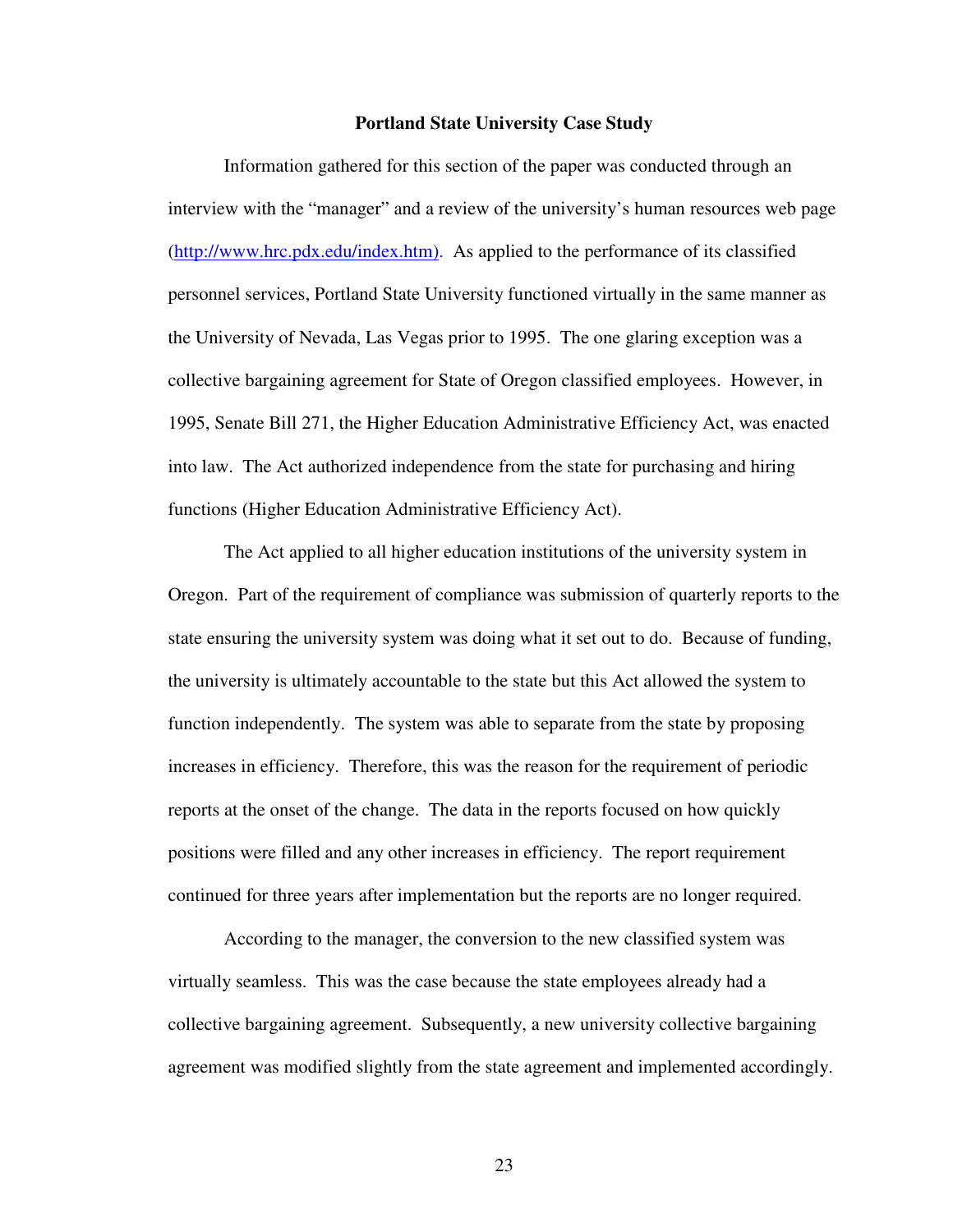Prior to the agreement, the university's human resources staff had to go through the Department of Administrative Services in Salem, Oregon, the state's capital. This is very similar to the current situation of the University of Nevada, Las Vegas and the centralized state personnel office which is located more than 400 miles north in Carson City, Nevada. The university was very dependent upon the state classified system and major functions such as recruitment and classification were heavily controlled by the state.

Portland State University no longer accepts transfer employees from the state. However, a university employee can transfer to a state agency and receive service credit for their years with the state. This change separates university employees from the state and therefore there is no confusion as the whether an employee at the university is a state employee or university employee.

 Each university within the system has its own application to better suit the needs of each institution. For example, Portland State University has a much different labor pool market than the University of Oregon which is located in Eugene or Oregon State University which is located in Corvallis. Both of these institutions have a much higher student population on campus and are located in much smaller cities.

 According to the manager, the supervisors and appointing authorities "loved the changes." The changes allowed them to develop specific job descriptions for specific jobs and recruit for the skills they needed for vacant positions. This new process is a collaborative effort between Human Resources and the departments. The departments have a voice as to how the job description is defined.

An interesting statement from the manager was the improvement in the ability to outreach and create a more diverse applicant pool. This was possible through the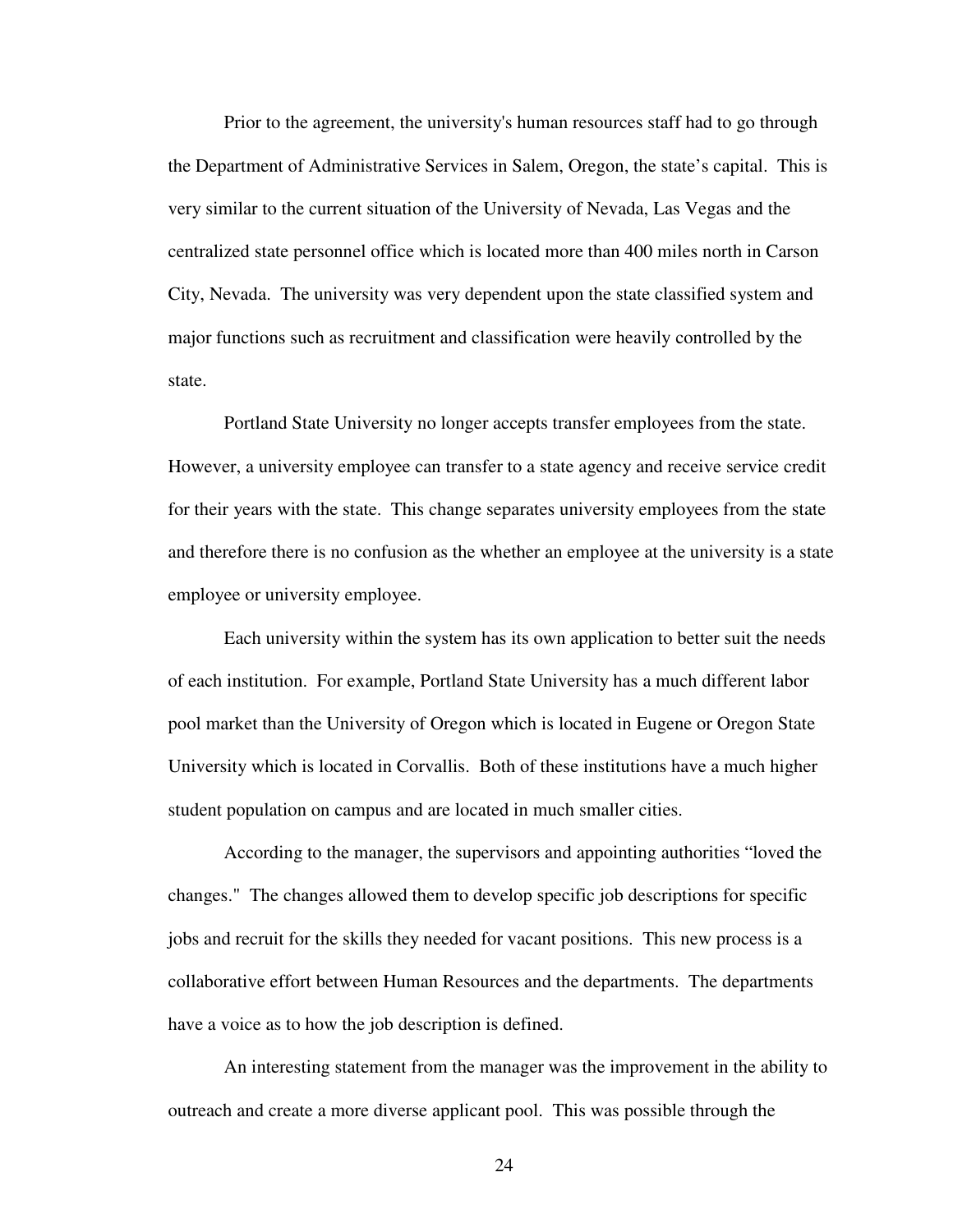elimination of the requirement of a state list. Prior to the conversion, applicants sent applications to Salem, Oregon for testing and review by the Department of Administrative Services. Incidentally, the state discontinued the administration of written tests several years ago and now uses a random selection process for interviews for recruitments with large numbers, such as administrative assistants.

 The application review process is decentralized at Portland State University. Applications are sent to Human Resources and are reviewed for completeness and screened for criminal convictions. According to the manager, this has created more monitoring work for Human Resources but the campus is pleased with the change. Once the complete and screened applications are forwarded to the hiring department, the appointing authority supervises the process and must justify why each applicant was or was not selected for an interview. This decentralization has put the pressure on the appointing authority to move the process along. In case the appointing authority is uncomfortable or inexperienced with the process, they can elect to have Human Resources review the applications. However, if they elect to do this they lose control over the review process.

 According to the manager, an unexpected consequence to the conversion was the lack of an applicant tracking system. The state had maintained the applicant tracking system prior to the conversion. Portland State University did not have this obligation because the process was centralized through Salem, Oregon.

 The recruitment and classification process is much faster now according to the manager. It used to take three to four weeks for an appointing authority to get a list after the position closed. However, they now receive a set of applications to review within twenty-four hours after the position has closed. The more centralized bureaucratic steps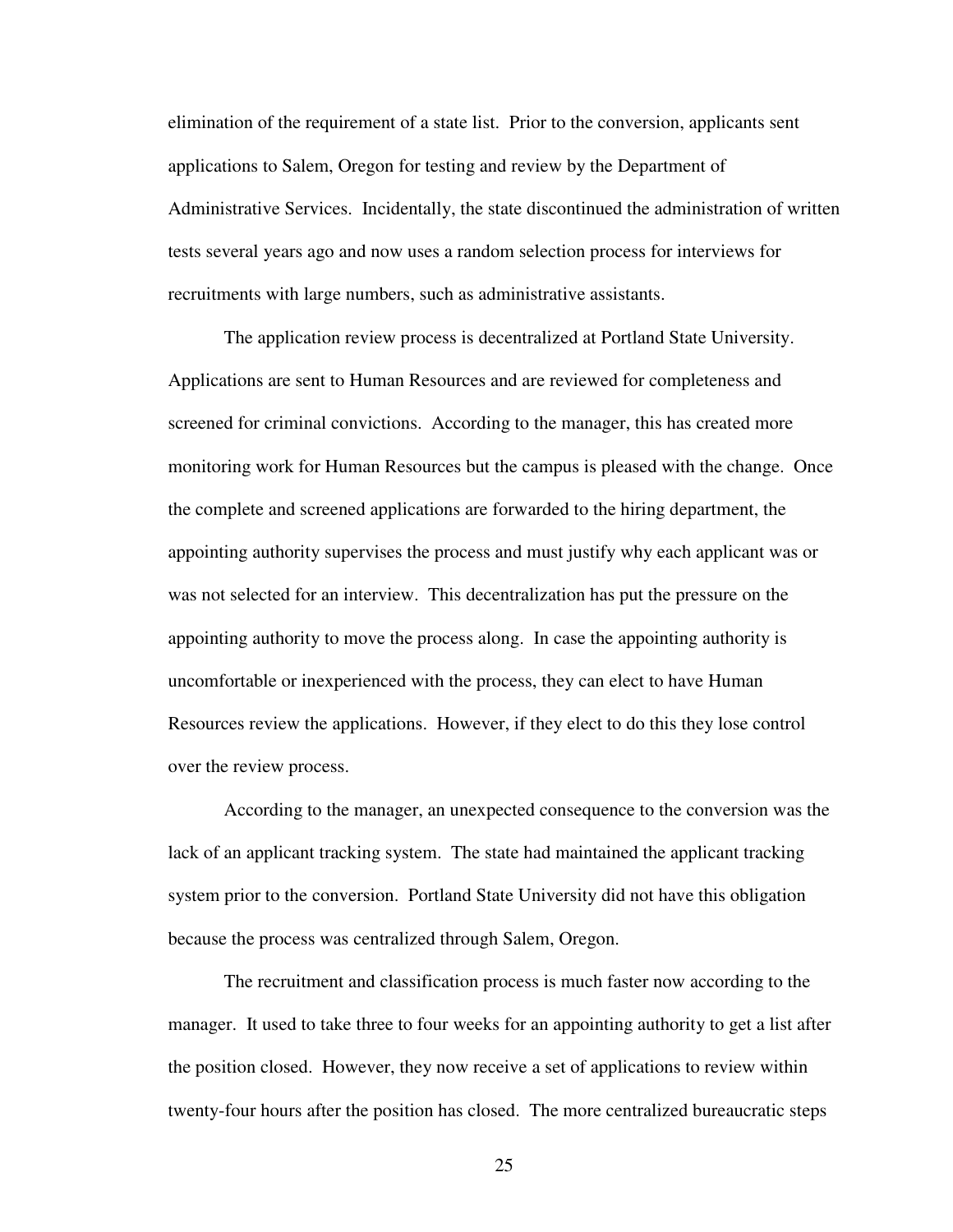have been removed and it is now the responsibility of the appointing authority to get the review process going. Additionally, Portland State University is now able to create its own job classes and the classification process is much faster because they no longer have to go through the state.

Based on the responses to the phone interview questions, a strong case can be made that the conversion to an independent system improved efficiency with respect to recruitment and classification. Because the state no longer requires Portland State University to submit reports on performance, the university possesses complete independence. Furthermore, Portland State University put in place a "justification mechanism" by requiring all departments to justify their actions as far as the interview selection process is concerned. This has allowed the Portland State University Department of Human Resources the ability to maintain and monitor the process, as well as consult with campus departments as far as outreach and the current labor market is concerned. According to the manager, the focus in Human Resources has changed from "processing" to "recruiting". Creative recruitment and outreach strategies are now being utilized. Additionally, the possession of independent control on classification and employee relations appeals is now in place as all classification and discipline appeal actions are approved by Human Resources and the president, respectively.

#### **Interviews with UNLV-Human Resources Directors**

Individual interviews were conducted with Mike Sauer, current interim Director of Human Resources and Associate Vice President for Administration; Carla Henson, former Director of Human Resources, UNLV 2000-2003; and Jose Escobedo, former Director of Human Resources, UNLV 1994-2000. Interview questions primarily focused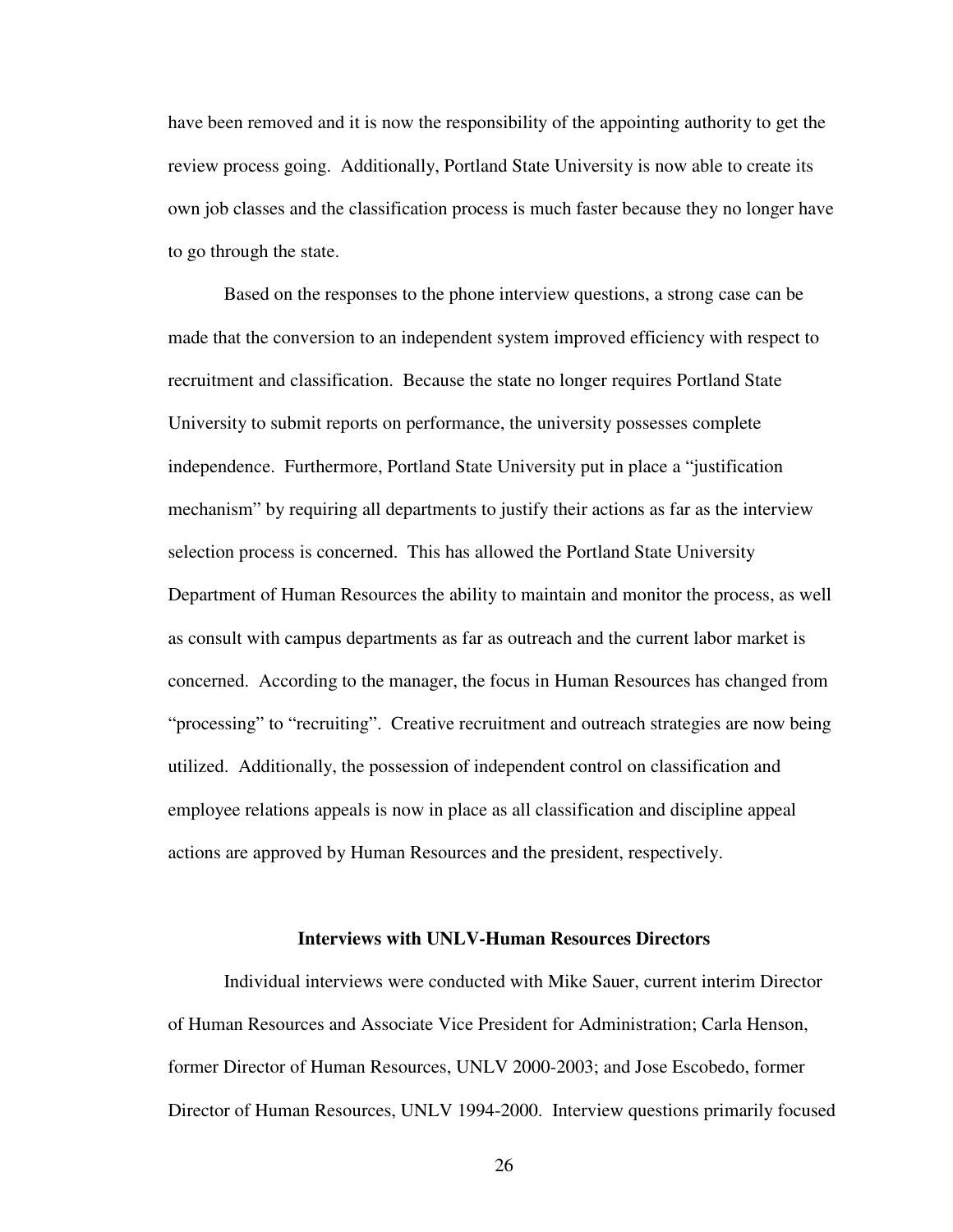on limitations of the current classified personnel system of the University of Nevada, Las Vegas. The responses have been summarized into five major areas.

**1) Inability of the University of Nevada, Las Vegas to conduct its own testing/review process for its administrative assistant position classifications.** The university must accept the testing system developed by the state and cannot create and utilize its own system. All directors emphasized the "uniqueness" of university positions compared to state positions and the need to create a mechanism to screen for the skills and abilities necessary for specific university jobs.

**2) Inability of the University of Nevada, Las Vegas to independently create its own position classifications.** The university cannot independently create its own position classifications and therefore must go through the state for approval. None of the directors was surprised to learn that approximately 2/3rds of the universities in this study possess the ability to independently create university specific job classifications. The "unique" word came up again during each interview and was a common theme as the university moves toward becoming a major research institution. Supporting faculty and students were identified as two unique duties.

**3) Inability of the University of Nevada, Las Vegas or the University and Community College System of Nevada to establish a final appeal process for employee relations disputes.** The current appeal process includes a final appeal to the state's Employee Management Committee for grievances and the state's hearing officer for disciplinary appeals. Both of these appeal processes are established, managed and controlled by the State of Nevada. Therefore, the university president or university system chancellor does not possess final approval on grievance or disciplinary actions for university employees. One interviewee felt very strongly that this creates a perception of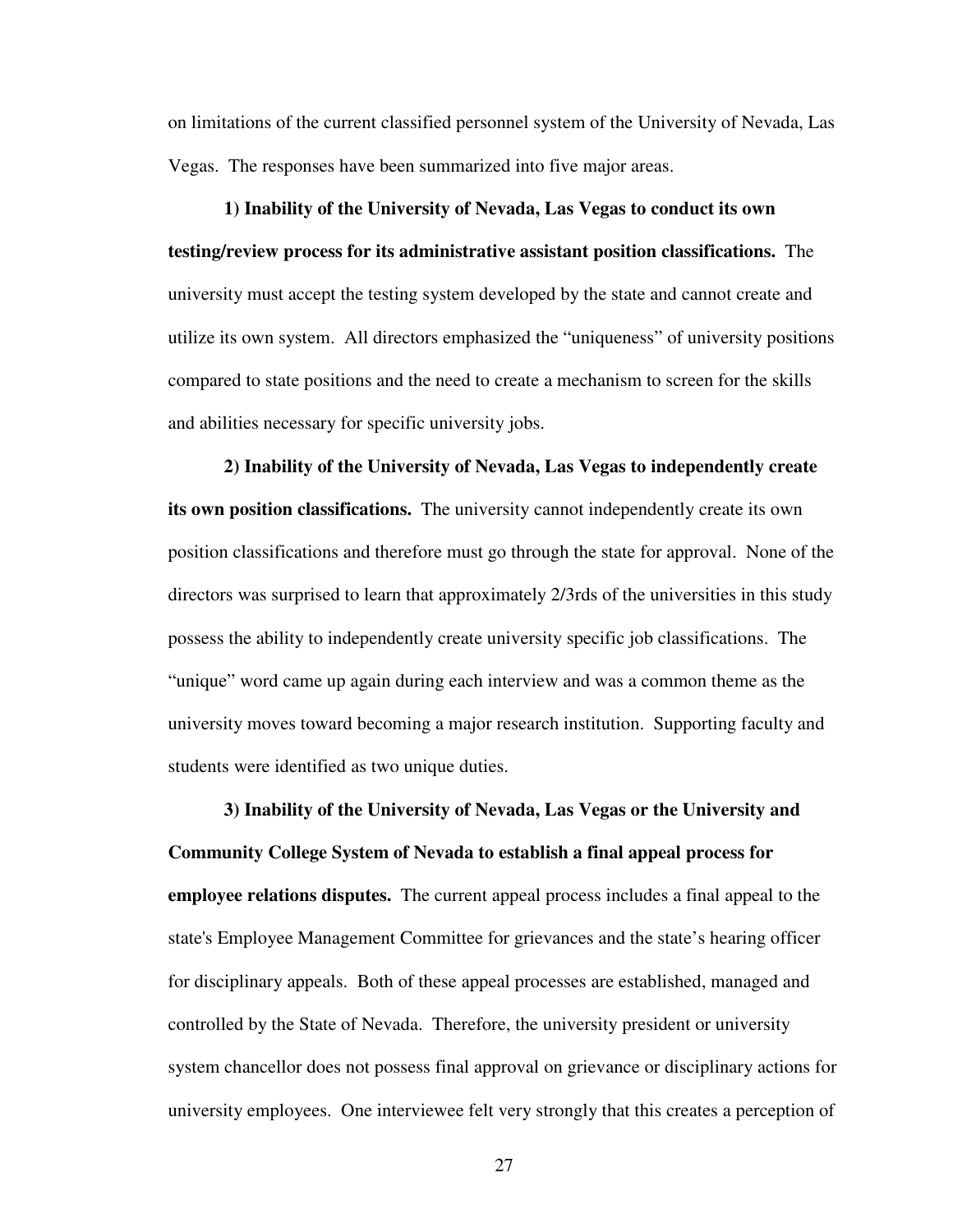"university" vs. "state" employee because it is the state that ultimately makes the final decision, not the university.

**4) Recruiting cycle for professional vacancies is actually longer than the classified employment process.** However, the process is accepted because the appointing authorities feel they have more options and can customize the process to fit their needs. They are actively involved in the process by determining the criteria to be reviewed and how applications are ranked. Conversely, when a list of classified eligible candidates is created for the appointing authority to fill an entry to mid-level administrative assistant vacancy, the list may begin with a large number of employees who applied for a state position seven to eleven months ago. The appointing authority in this case has no options and is not involved in the process. Furthermore, in this case it is likely that the top candidates from the initial list were already selected by other state agencies that utilized the list. Since Las Vegas is such a transient city, strong candidates who just relocated could have to wait many more months to apply for entry to mid-level administrative assistant vacancies at the university because state hiring lists are active for twelve months, according to state statute. All interviewees expressed concern for the quality of applicants produced from the state lists.

**5) A new system would be costly and lengthy to implement.** Current funds allocated to the State of Nevada Department of Personnel from the University of Nevada, Las Vegas for the provision of personnel services could provide the essential funding to create the necessary positions for an independent classified personnel system but it would be difficult to gain the necessary political support from the state, considering its current financial situation. All interviewees expressed concern with the timing of a change. It could take approximately two to four years to build an independent system and could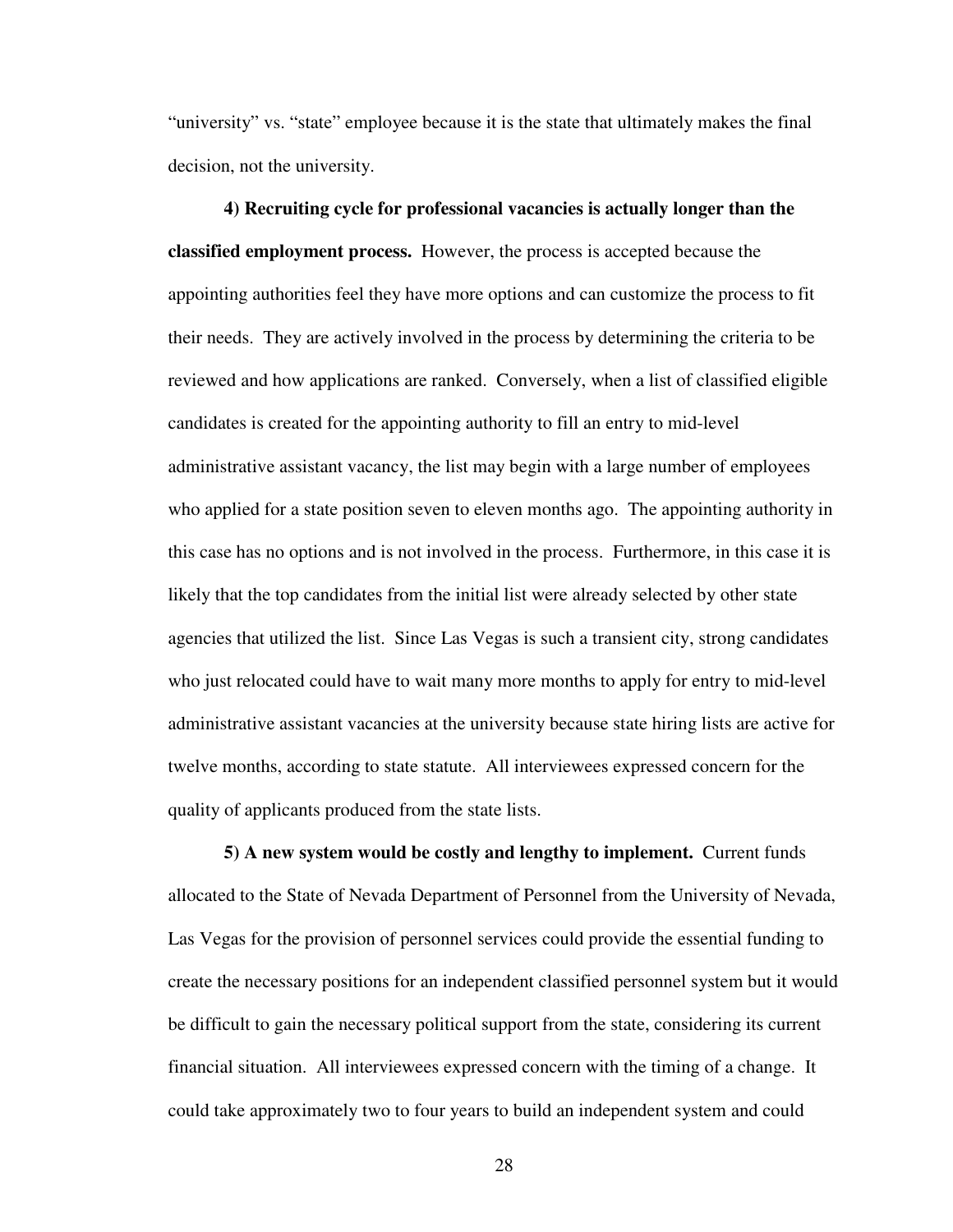require the establishment of a collective bargaining agreement. A new system would also require additional human resources employees to create, implement, manage and operate the new programs.

Overall, the directors were content with the majority of the rules and regulations of the dependent state system. They felt with a little adjusting to accommodate the university's needs, the current regulations could provide the foundation for an improved university system. Therefore, a major overhaul of the university's current classified personnel system rules would not be necessary in order to create a semi-independent system.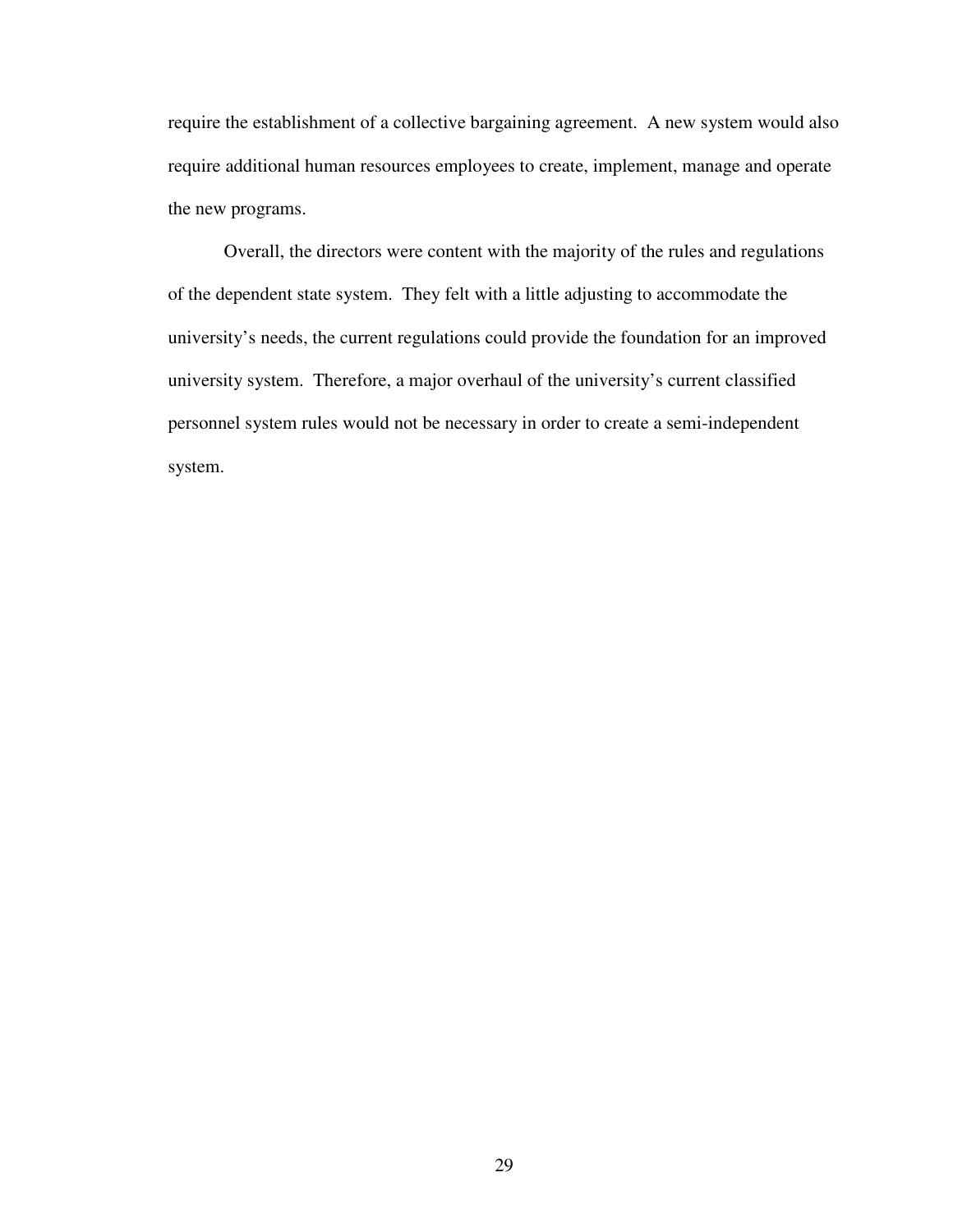#### **CHAPTER VI**

### **IMPLICATIONS AND CONCLUSION**

The University of Nevada, Las Vegas is growing at a rapid pace yet it receives less as a percentage of state tax revenue than it did ten years ago. State appropriations have declined as a proportion of the university's overall revenues from 55 percent to 36 percent in the past ten years as described in 2002 by President Carol Harter in her State of the University Speech (http://www.unlv.edu/president/speeches\_SOU\_2002.hml). The university must generate revenue in many different ways to overcome this decline in state appropriations. One could argue that compared to other state agencies, the university is in a unique position in its pursuit of new and additional revenue streams.

During this unprecedented growth, the university has been faced with many challenges to the administration of its classified personnel system. Most recently, the university has significantly increased its scope of operations with the creation of a law school, dental school, and new state of the art library, as well as consistently striving to improve its academic reputation through its pursuit of becoming a major research institution. Throughout this period of growth, its classified staff has increased 22 percent in the past four years from 760 full-time equivalent positions in 1999 to 925 in 2003 (university employee counts http://hr.unly.edu/Tables/emp\_count.html). However, due to its dependence upon the state for rules administration and the fact that none of the human resources directors interviewed proposed changes to the classified personnel system, the university has not been able to create independent major reform mechanisms to address many of the challenges that come with growth.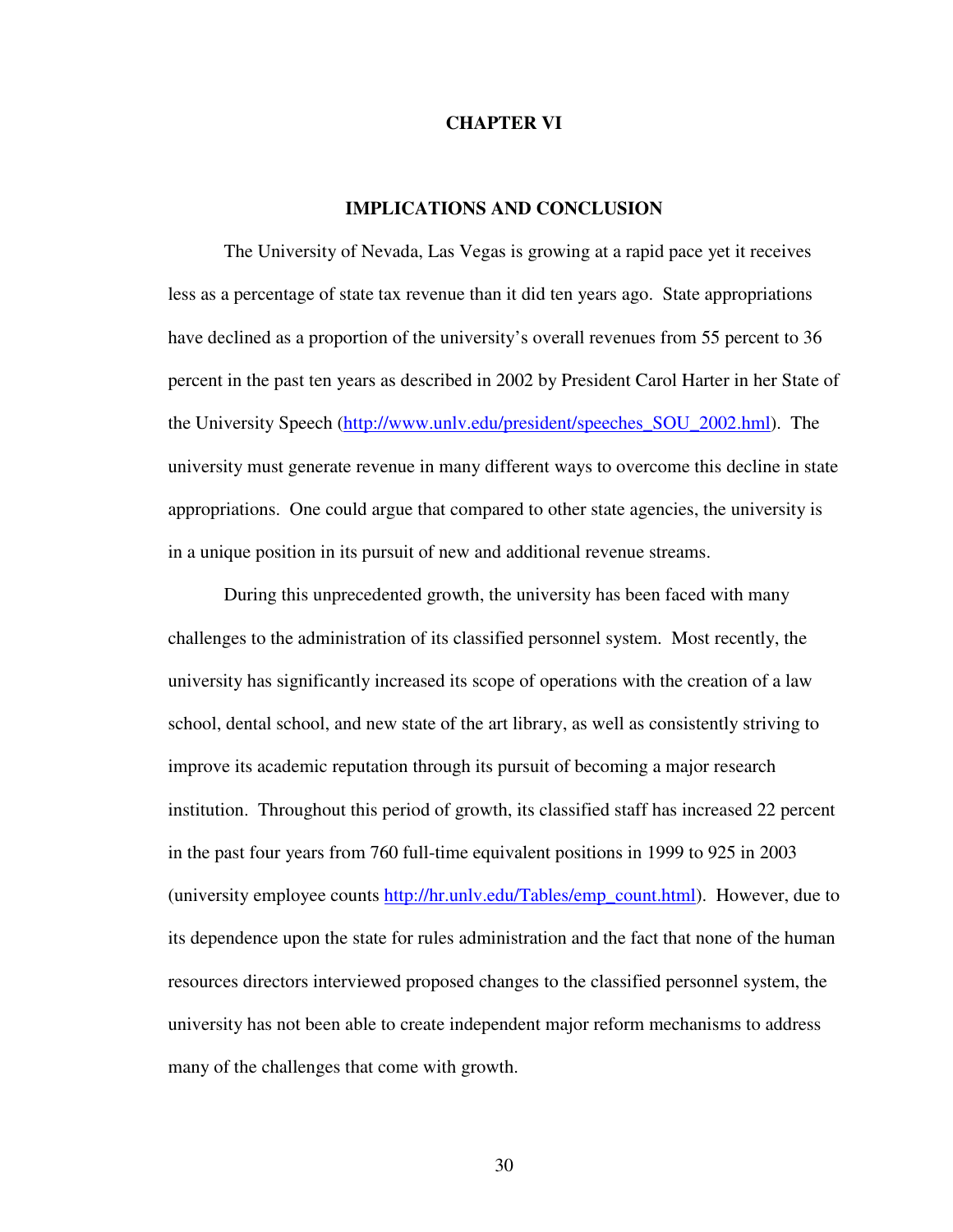Research from this paper suggests that other public universities have experienced many of the same challenges the university currently faces. In fact, these challenges have a common theme as identified in this paper to include but are not limited to: specific classifications for specific jobs; skills based testing instead of written civil service examinations; and the uniqueness of the universities and the inability of state classified personnel systems to meet current needs of universities.

As addressed in this paper, public institutions of higher education, such as the universities of Hawaii and Kansas, as well as the university system of Oregon, have initiated reform movements to their classified personnel systems. These universities compare favorably in size and scope to the University of Nevada, Las Vegas. Coincidentally, like the University of Nevada, Las Vegas, the universities of Hawaii and Kansas are both listed as dependent in this study but are currently in the process of major reform movements in a move towards independence in some categories of the major human resource functions identified in this paper.

The descriptive data from this paper suggests that public universities have been successful in selling the notion of uniqueness to their respective states because approximately 2/3rds of the university population of this study function independently.

In order to address implications of a move to an independent system, data from a study of efficiency of the current system of the University of Nevada, Las Vegas could be compared with data from multiple public universities with independent systems. A cost benefit analysis could be conducted if the necessary fiscal data for implementation could be gathered. Considering the state's current financial situation, this data may be a requirement by the state for any possible move toward an independent system. The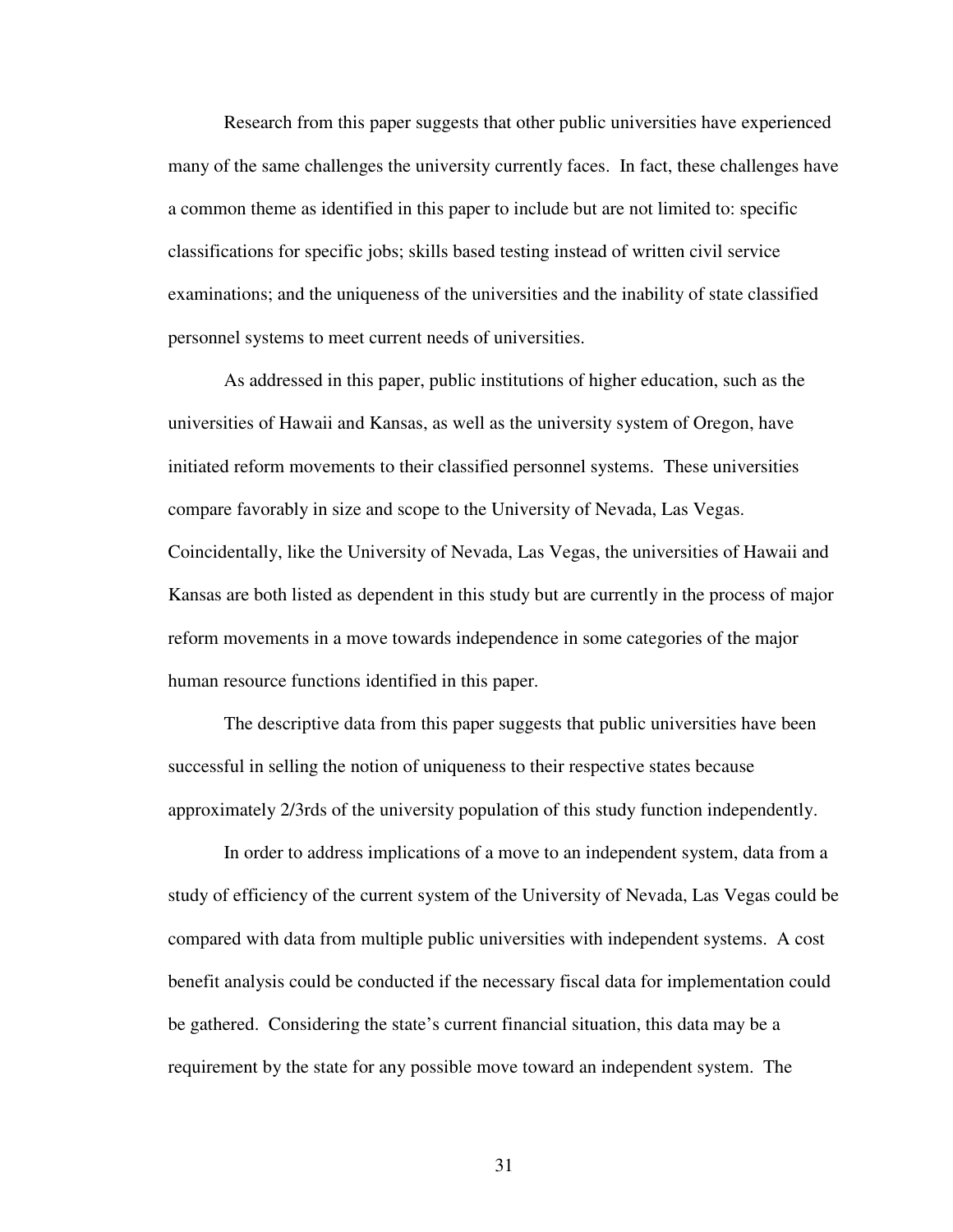efficiency data and associated cost-benefit analysis could be reviewed and analyzed by the university if it decides to propose an independent classified personnel system.

Many barriers to the creation of an independent system include but are not limited to: a potential lengthy process of conversion; proposed legislation to change the Nevada Revised Statutes to include the ability of the university and/or university system to administer an independent classified personnel system; possible need to establish collective bargaining agreements; funding for implementation; and state and university classified staff buy-in. It is possible that additional barriers, such as the current financial situation of the state, as well as the university's current human resources staffing structure, may prohibit the pursuit of an independent system at this time. However, the overall descriptive data from this study strongly supports the concept of a high level of prevalence of independent classified personnel systems in large public universities.

Therefore, based on the overall research and data compiled in this paper, coupled with the current classified personnel situation of the university, I would recommend proceeding with incremental changes rather than a move towards an independent classified personnel system at this time. Decentralization of recruitment and testing functions and requirements could form the foundation of a reform movement. A move in this direction is supported by the very high percentage of public universities that function independently in these categories. Additionally, only eight universities (16 percent) in this study function in the same manner as the University of Nevada, Las Vegas. In order to deal with the limitations and deficiencies of the dependent system, the university should create its own employment application and submit recruitment and testing reform proposals to the State of Nevada Department of Personnel in an effort to effectively address the unique and changing human resource needs of the institution.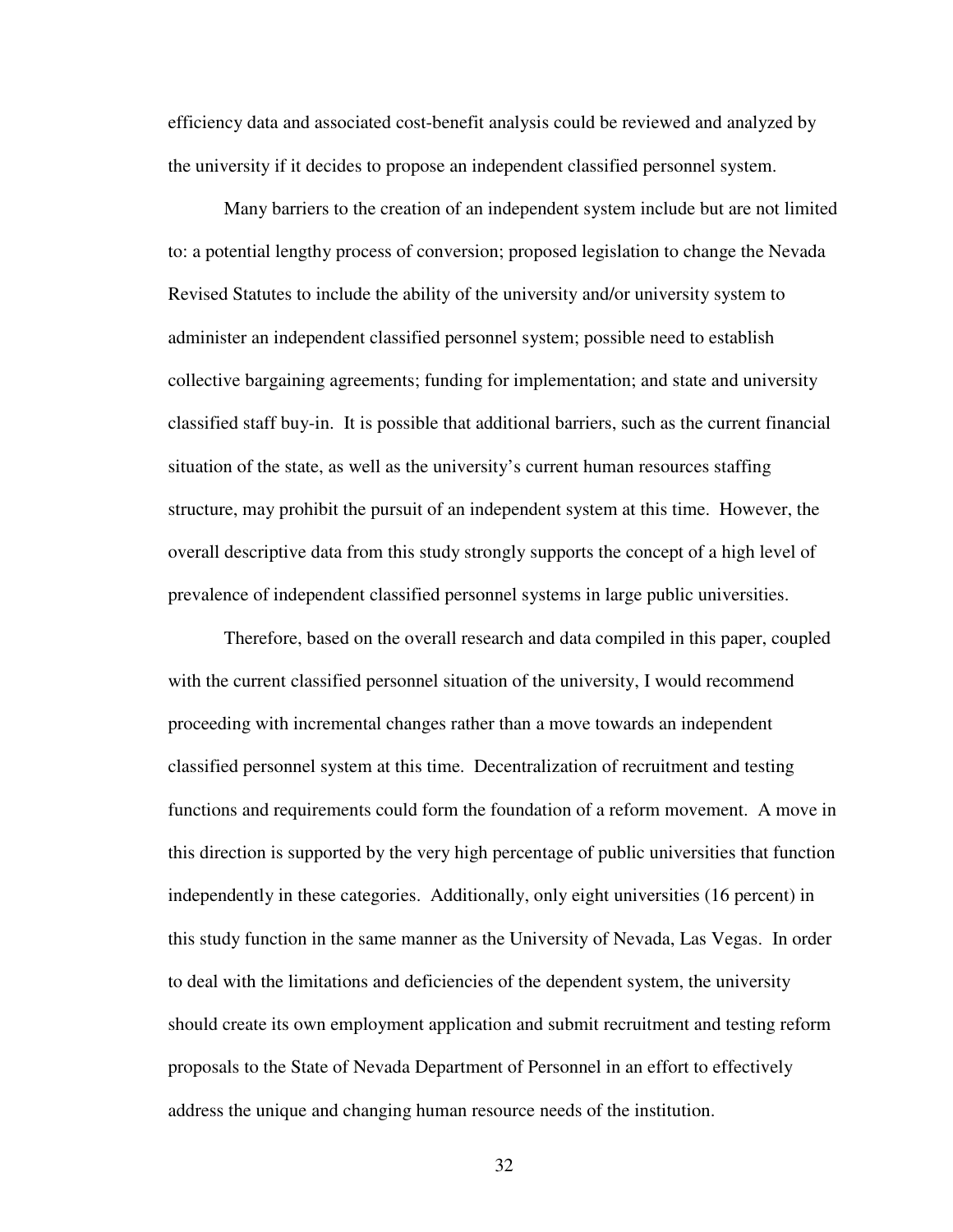| <b>STATE</b>             | <b>UNIVERSITY</b>                           | <b>CITY</b>            | <b>STUDENTS</b> |  |
|--------------------------|---------------------------------------------|------------------------|-----------------|--|
| AK                       | University of Alaska Anchorage<br>Anchorage |                        | 15,040          |  |
| AL                       | <b>Auburn University</b>                    | Auburn University      | 22,469          |  |
| AR                       | University of Arkansas                      | Fayetteville           | 15,752          |  |
| AZ                       | Arizona State University                    | Tempe<br>45,693        |                 |  |
| CA                       | University of California, Los Angeles       | Los Angeles            | 37,494          |  |
| $\rm CO$                 | Colorado State University                   | Fort Collins           | 28,103          |  |
| <b>CT</b>                | University of Connecticut                   | <b>Storrs</b>          | 19,876          |  |
| DE                       | University of Delaware                      | Newark                 | 20,949          |  |
| FL                       | University of Florida                       | Gainesville            | 46,515          |  |
| GA                       | University of Georgia                       | Athens                 | 32,317          |  |
| H <sub>I</sub>           | University of Hawaii at Manoa               | Honolulu               | 17,532          |  |
| IA                       | University of Iowa                          | Iowa City              | 28,768          |  |
| ID                       | <b>Boise State University</b>               | Boise                  | 17,100          |  |
| $\mathbf{I}$             | University of Illinois                      | Champaign              | 39,291          |  |
| $\ensuremath{\text{IN}}$ | Purdue University                           | West Lafayette         | 39,882          |  |
| <b>KS</b>                | University of Kansas                        | Lawrence               | 25,782          |  |
| KY                       | University of Kentucky                      | Lexington              | 23,901          |  |
| LA                       | Louisiana State University                  | <b>Baton Rouge</b>     | 32,059          |  |
| MA                       | University of Massachusetts                 | Amherst                | 24,678          |  |
| MD                       | University of Maryland                      | <b>College Park</b>    | 34,160          |  |
| ME                       | University of Southern Maine                | Portland               | 10,966          |  |
| MI                       | Michigan State University                   | <b>East Lansing</b>    | 44,227          |  |
| MN                       | University of Minnesota                     | Minneapolis            | 46,597          |  |
| <b>MO</b>                | University of Missouri                      | Columbia               | 23,667          |  |
| <b>MS</b>                | Mississippi State University                | Mississippi State      | 16,878          |  |
| MT                       | University of Montana                       | Missoula               | 12,645          |  |
| NC                       | North Carolina State University             | Raleigh                | 29,286          |  |
| ND                       | University of North Dakota                  | <b>Grand Forks</b>     | 11,764          |  |
| $\rm NE$                 | University of Nebraska                      | Lincoln                | 22,764          |  |
| NH                       | University of New Hampshire                 | Durham                 | 14,766          |  |
| NJ                       | <b>Rutgers University</b>                   | New Brunswick          | 35,650          |  |
| NM                       | University of New Mexico                    | Albuquerque            | 23,753          |  |
| NV                       | University of Nevada, Las Vegas             | Las Vegas              | 23,313          |  |
| NY                       | <b>SUNY</b> at Buffalo                      | Buffalo                | 25,838          |  |
| <b>OH</b>                | Ohio State University                       | Columbus               | 48,477          |  |
| OK                       | University of Oklahoma                      | Norman                 | 25,104          |  |
| <b>OR</b>                | <b>Portland State University</b>            | Portland               | 20,024          |  |
| PA                       | Pennsylvania State University               | <b>University Park</b> | 40,828          |  |
| RI                       | University of Rhode Island                  | Kingston               | 14,264          |  |
| <b>SC</b>                | University of South Carolina                | Columbia               | 23,000          |  |
| <b>SD</b>                | South Dakota State University               | <b>Brookings</b>       | 9,260           |  |
| TN                       | University of Tennessee                     | Knoxville              | 26,033          |  |
| TX                       | University of Texas                         | Austin                 | 50,616          |  |
| <b>UT</b>                | University of Utah                          | Salt Lake City         | 27,668          |  |
| <b>VA</b>                | Virginia Tech                               | Blacksburg             | 28,203          |  |
| <b>VT</b>                | University of Vermont                       | Burlington             | 10,078          |  |
| <b>WA</b>                | University of Washington                    | Seattle                | 37,412          |  |
| WI                       | University of Wisconsin                     | Madison                | 40,922          |  |
| WV                       | West Virginal University                    | Morgantown             | 22,774          |  |
| WY                       | University of Wyoming                       | Laramie                | 12,366          |  |

# **APPENDIX A: LARGEST PUBLIC UNIVERSITIES**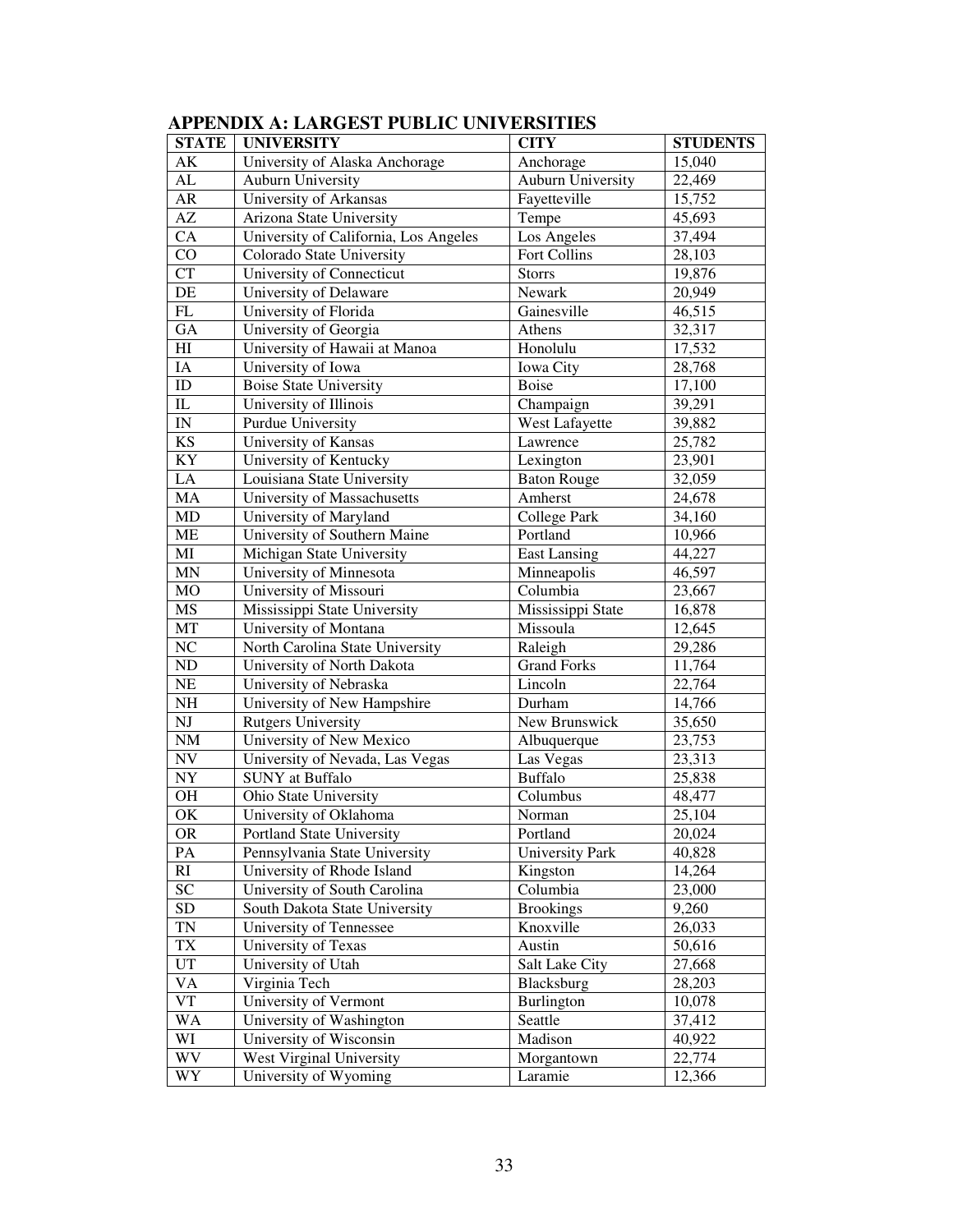| <b>UNIVERSITY</b>                     | UNIVERSITY HR OFFICE WEB SITE                                     |  |  |  |
|---------------------------------------|-------------------------------------------------------------------|--|--|--|
| University of Alaska Anchorage        | http://www.finsys.uaa.alaska.edu/uaahrs/                          |  |  |  |
| <b>Auburn University</b>              | http://www.auburn.edu/administration/human_resources/             |  |  |  |
| University of Arkansas                | http://hr.uark.edu/                                               |  |  |  |
| Arizona State University              | http://www.asu.edu/hr/                                            |  |  |  |
| University of California, Los Angeles | http://www.chr.ucla.edu/                                          |  |  |  |
| Colorado State University             | http://www.hrs.colostate.edu/                                     |  |  |  |
| University of Connecticut             | http://www.hr.uconn.edu/                                          |  |  |  |
| University of Delaware                | http://www.udel.edu/ExecVP/polprod/                               |  |  |  |
| University of Florida                 | http://www.hr.ufl.edu/                                            |  |  |  |
|                                       | http://www.hr.uga.edu/                                            |  |  |  |
| University of Georgia                 |                                                                   |  |  |  |
| University of Hawaii at Manoa         | http://www.hawaii.edu/ohr/                                        |  |  |  |
| University of Iowa                    | http://www.uiowa.edu/hr/                                          |  |  |  |
| <b>Boise State University</b>         | http://admin.boisestate.edu/hr/                                   |  |  |  |
| University of Illinois                | http://www.uihr.uillinois.edu/                                    |  |  |  |
| Purdue University                     | http://www.adpc.purdue.edu/Personnel/                             |  |  |  |
| University of Kansas                  | http://www.ku.edu/~kuhr/                                          |  |  |  |
| University of Kentucky                | http://www.uky.edu/HR/                                            |  |  |  |
| Louisiana State University            | http://appl003.lsu.edu/hrm/hrmweb.nsf/index                       |  |  |  |
| University of Massachusetts           | http://www.umass.edu/humres/welcome.htm                           |  |  |  |
| University of Maryland                | http://www.personnel.umd.edu/                                     |  |  |  |
| University of Southern Maine          | http://www.usm.maine.edu/hrs/                                     |  |  |  |
| Michigan State University             | http://www.hr.msu.edu/                                            |  |  |  |
| University of Minnesota               | http://www1.umn.edu/ohr/                                          |  |  |  |
| University of Missouri                | http://www.missouri.edu/services.htm#hr                           |  |  |  |
| Mississippi State University          | http://www.hrm.msstate.edu/                                       |  |  |  |
| University of Montana                 | http://www.umt.edu/hrs/                                           |  |  |  |
| North Carolina State University       | http://www2.acs.ncsu.edu/hr/                                      |  |  |  |
| University of North Dakota            | http://www.humanresources.und.edu/                                |  |  |  |
| University of Nebraska                | http://busfin.unl.edu/hr/index1.html                              |  |  |  |
| University of New Hampshire           | http://www.unh.edu/hr/                                            |  |  |  |
| <b>Rutgers University</b>             | http://uhr.rutgers.edu/                                           |  |  |  |
| University of New Mexico              | http://www.unm.edu/%7Ehravp/                                      |  |  |  |
| University of Nevada, Las Vegas       | http://hr.unlv.edu                                                |  |  |  |
| <b>SUNY</b> at Buffalo                | http://ubbusiness.acsu.buffalo.edu/ubb/cfm/ubs_pages/homepage.cfm |  |  |  |
| Ohio State University                 | http://hr.osu.edu/                                                |  |  |  |
| University of Oklahoma                | http://www.ou.edu/persvcs/                                        |  |  |  |
| Portland State University             | http://www.hrc.pdx.edu/index.htm                                  |  |  |  |
| Pennsylvania State University         | http://www.ohr.psu.edu/                                           |  |  |  |
| University of Rhode Island            | http://www.uri.edu/human_resources/index.html                     |  |  |  |
| University of South Carolina          | http://hr.sc.edu/                                                 |  |  |  |
| South Dakota State University         | http://www3.sdstate.edu/Administration/HumanResources/Index.cfm   |  |  |  |
| University of Tennessee               | http://admin.tennessee.edu/hr/hr.html                             |  |  |  |
| University of Texas                   | http://www.utexas.edu/hr/                                         |  |  |  |
| University of Utah                    | http://www.hr.utah.edu                                            |  |  |  |
| Virginia Tech                         | http://www.ps.vt.edu/                                             |  |  |  |
| University of Vermont                 | http://www.uvm.edu/~uvmhr/                                        |  |  |  |
| University of Washington              | http://www.washington.edu/admin/hr/                               |  |  |  |
| University of Wisconsin               | http://www.ohr.wisc.edu/                                          |  |  |  |
| West Virginia University              | http://www.wvu.edu/~humanres/                                     |  |  |  |
| University of Wyoming                 | http://uwadmnweb.uwyo.edu/HR/                                     |  |  |  |

# **APPENDIX B: HUMAN RESOURCES WEB SITES**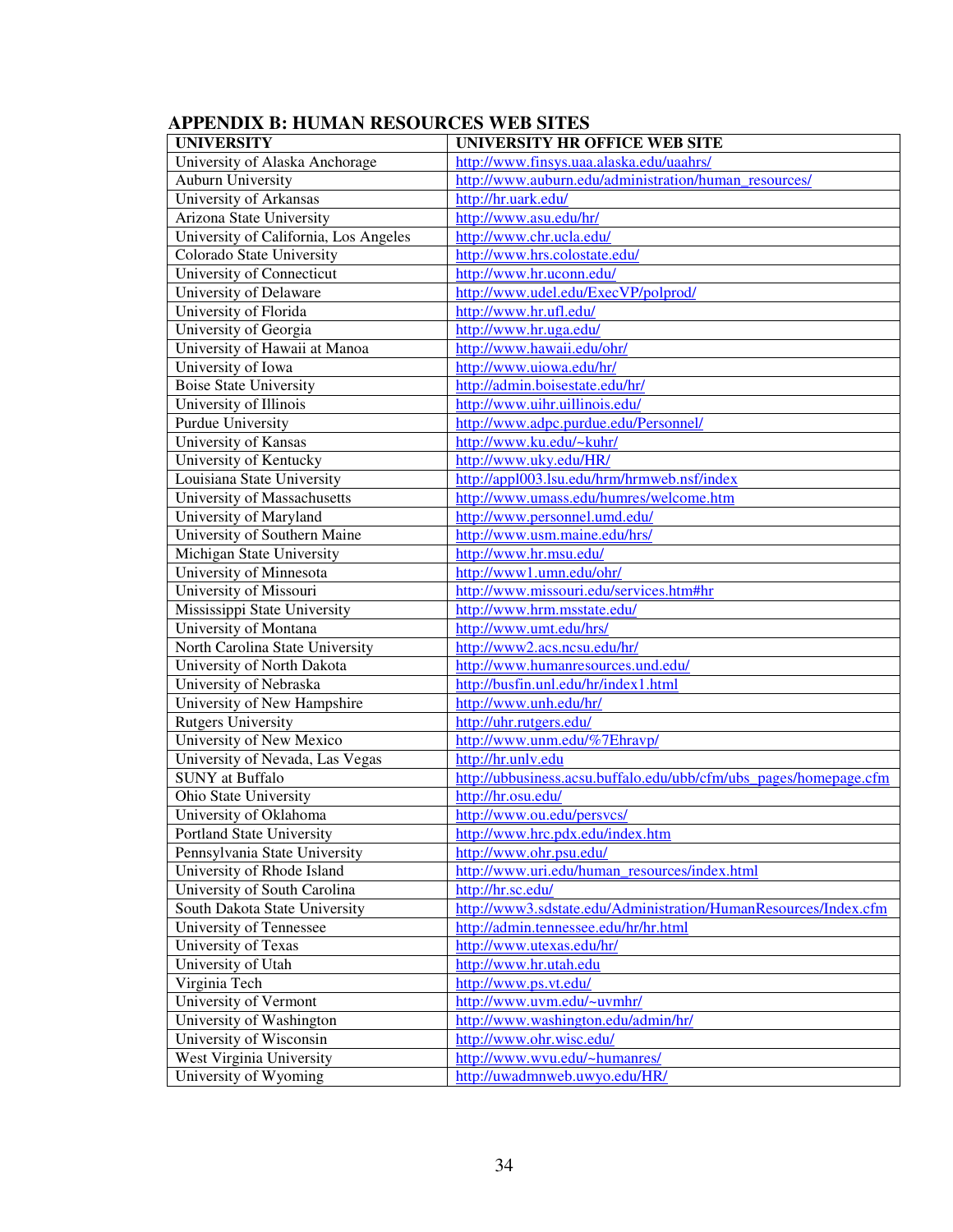## **APPENDIX C**

## **E-MAIL SENT TO UNIVERSITIES**

M.P.A. graduate student seeking assistance

Hello Mr./Ms. \_\_\_\_\_\_\_\_\_\_\_\_\_\_\_\_, my name is John Mueller and I'm a graduate student at the University of Nevada, Las Vegas. I found this e-mail address on the "name of institution" web page. In order to finish my requirements for a master's degree in Public Administration, I'm completing a professional paper. The topic of my paper is "Independent Classified Personnel Systems of Public Universities." I'm also the Assistant Director of Human Resources for the University of Nevada, Las Vegas. I have three questions for you that can be answered very quickly with a simple "yes" or "no" answer to Q1, Q2 and Q3 listed below. Please reply via e-mail or call me at 702-895- 1523. Thank you for your assistance. Please contact me if I can help you with any research or questions you may have about the Human Resources Department of the University of Nevada, Las Vegas or the State of Nevada classified employment system.

Q1. Is the university required to hire re-employments from other state agencies? In order to answer "no" the university does not accept state re-employments (layoffs).

Q2. Does the university accept transfers from other state agencies? In order to answer "yes" the university considers transfers and accepts the employee's time served in state civil service, accepts the employee's accrued leave time, and accepts any probationary time served by the employee.

Q3 Does the university utilize a required state civil service written examination for its clerical and classified support staff? In order to respond with a "no" answer, the university or university system creates its own tests for administrative assistant recruitments or other recruitments with a written test requirement? For example, the University of Nevada, Las Vegas would answer "yes" because it must utilize a written exam created by the State of Nevada Department of Personnel for all recruitments with a written test requirement.

Sincerely,

John Mueller, SPHR Assistant Director of Human Resources University of Nevada, Las Vegas mueller@ccmail.nevada.edu 702-895-1523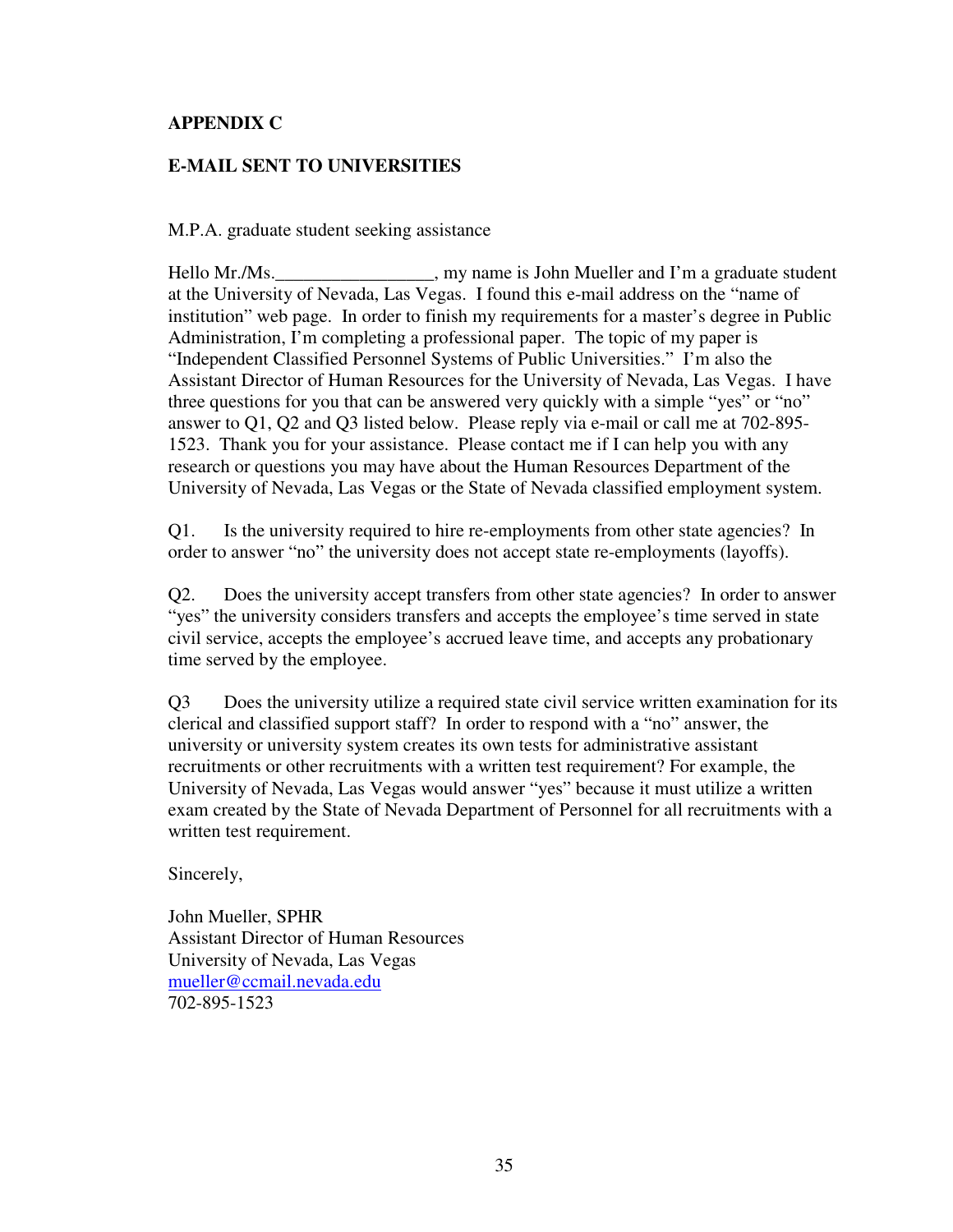| $\#$            | <b>STATE</b>             | <b>UNIVERSITY</b>                                                 | <b>RECRUIT</b>           | <b>TEST</b>             | <b>CLASS</b>          | ER                    | <b>IND</b>            |
|-----------------|--------------------------|-------------------------------------------------------------------|--------------------------|-------------------------|-----------------------|-----------------------|-----------------------|
| $\mathbf{1}$    | AK                       | University of Alaska Anchorage                                    | Y                        | Y                       | Y                     | $\mathbf Y$           | $\mathbf Y$           |
| $\mathfrak{2}$  | ${\rm AL}$               | <b>Auburn University</b>                                          | Y                        | $\overline{Y}$          | $\overline{Y}$        | Y                     | Y                     |
| $\mathfrak{Z}$  | AZ                       | Arizona State University                                          | $\overline{Y}$           | $\overline{Y}$          | $\overline{Y}$        | Y                     | $\overline{Y}$        |
| $\overline{4}$  | CA                       | University of California, Los Angeles                             | Y                        | $\overline{Y}$          | $\overline{Y}$        | Y                     | $\overline{Y}$        |
| 5               | DE                       | University of Delaware                                            | Y                        | $\overline{Y}$          | $\overline{Y}$        | Y                     | $\overline{Y}$        |
| 6               | $\mathbf{FL}$            | University of Florida                                             | Y                        | $\overline{Y}$          | $\overline{Y}$        | Y                     | $\overline{Y}$        |
| 7               | GA                       | University of Georgia                                             | Y                        | $\overline{Y}$          | $\overline{Y}$        | Y                     | $\overline{Y}$        |
| $\,$ 8 $\,$     | IA                       | University of Iowa                                                | Y                        | $\overline{Y}$          | $\overline{Y}$        | Y                     | $\overline{Y}$        |
| 9               | ${\rm IL}$               | University of Illinois                                            | Y                        | $\overline{Y}$          | $\overline{Y}$        | Y                     | $\overline{Y}$        |
| 10              | $\ensuremath{\text{IN}}$ | Purdue University                                                 | Y                        | Y                       | $\overline{Y}$        | Y                     | $\overline{Y}$        |
| 11              | KY                       | University of Kentucky                                            | Y                        | Y                       | $\overline{Y}$        | Y                     | $\overline{Y}$        |
| 12              | MA                       | University of Massachusetts                                       | Y                        | Y                       | $\overline{Y}$        | Y                     | $\overline{Y}$        |
| 13              | MD                       | University of Maryland                                            | Y                        | $\overline{Y}$          | $\overline{Y}$        | Y                     | $\overline{Y}$        |
| 14              | ME                       | University of Southern Maine                                      | Y                        | $\overline{Y}$          | $\overline{Y}$        | Y                     | $\overline{Y}$        |
| 15              | MI                       | Michigan State University                                         | Y                        | $\overline{Y}$          | $\overline{Y}$        | Y                     | $\overline{Y}$        |
| 16              | <b>MN</b>                | University of Minnesota                                           | Y                        | $\overline{Y}$          | $\overline{Y}$        | Y                     | $\overline{Y}$        |
| 17              | MO                       | University of Missouri                                            | Y                        | $\overline{Y}$          | $\overline{Y}$        | Y                     | $\overline{Y}$        |
| 18              | MS                       | Mississippi State University                                      | Y                        | $\overline{Y}$          | $\overline{Y}$        | Y                     | $\overline{Y}$        |
| 19              | ND                       | University of North Dakota                                        | Y                        | $\overline{Y}$          | $\overline{Y}$        | Y                     | $\overline{Y}$        |
| 20              | $\rm NE$                 | University of Nebraska                                            | Y                        | $\overline{Y}$          | $\overline{Y}$        | Y                     | $\overline{Y}$        |
| 21              | NH                       | University of New Hampshire                                       | Y                        | $\overline{Y}$          | $\overline{Y}$        | Y                     | $\overline{Y}$        |
| 22              | $\mathbf{N}\mathbf{J}$   | <b>Rutgers University</b>                                         | Y                        | $\overline{Y}$          | $\overline{Y}$        | Y                     | $\overline{Y}$        |
| 23              | <b>NM</b>                | $\overline{Y}$<br>$\overline{Y}$<br>Y<br>University of New Mexico |                          |                         | Y                     | $\overline{Y}$        |                       |
| 24              | OK                       | University of Oklahoma                                            | $\overline{Y}$<br>Y<br>Y |                         |                       | Y                     | $\overline{Y}$        |
| 25              | <b>OR</b>                | Portland State University                                         | Y                        | Y                       | $\overline{Y}$        | Y                     | $\overline{Y}$        |
| 26              | PA                       | Pennsylvania State University                                     | Y                        | Y                       | $\overline{Y}$        | Y                     | $\overline{Y}$        |
| 27              | $\mathbf{T}\mathbf{N}$   | University of Tennessee                                           | Y                        | $\overline{Y}$          | $\overline{Y}$        | Y                     | $\overline{Y}$        |
| 28              | <b>TX</b>                | University of Texas                                               | Y                        | $\overline{Y}$          | $\overline{Y}$        | Y                     | $\overline{Y}$        |
| 29              | UT                       | University of Utah                                                | Y                        | $\overline{Y}$          | $\overline{Y}$        | Y                     | $\overline{Y}$        |
| 30              | <b>VT</b>                | University of Vermont                                             | Y                        | Y                       | $\overline{Y}$        | Y                     | $\overline{Y}$        |
| 31              | <b>WV</b>                | West Virginia University                                          | Y                        | Y                       | $\overline{Y}$        | Y                     | $\overline{Y}$        |
| 32              | <b>WY</b>                | University of Wyoming                                             | Y                        | $\overline{Y}$          | Y                     | Y                     | $\overline{Y}$        |
| 33              | <b>WA</b>                | University of Washington                                          | $\mathbf N$              | $\mathbf N$             | $\overline{N}$        | ${\bf N}$             | $\mathbf N$           |
| 34              | ${\sf AR}$               | University of Arkansas                                            | Y                        | Y                       | $\overline{N}$        | $\mathbf N$           | $\mathbf N$           |
| 35              | CO                       | Colorado State University                                         | Y                        | $\overline{N}$          | $\overline{N}$        | $\mathbf N$           | $\mathbf N$           |
| 36              | <b>CT</b>                | University of Connecticut                                         | $\mathbf N$              | $\mathbf N$             | $\overline{N}$        | ${\bf N}$             | $\mathbf N$           |
| $\overline{37}$ | $\overline{\mathrm{HI}}$ | University of Hawaii at Manoa                                     | $\overline{\text{N}}$    | $\overline{\mathbf{Y}}$ | $\overline{\text{N}}$ | $\overline{\text{N}}$ | $\overline{\text{N}}$ |
| 38              | ID                       | <b>Boise State University</b>                                     | Y                        | $\mathbf N$             | $\mathbf N$           | ${\bf N}$             | $\mathbf N$           |
| 39              | <b>KS</b>                | University of Kansas                                              | ${\bf N}$                | Y                       | $\mathbf N$           | ${\bf N}$             | N                     |
| 40              | LA                       | Louisiana State University                                        | Y                        | $\mathbf N$             | ${\bf N}$             | ${\bf N}$             | $\mathbf N$           |
| 41              | MT                       | Y<br>University of Montana                                        |                          | $\mathbf Y$             | $\overline{N}$        | Y                     | $\mathbf N$           |
| 42              | NC                       | Y<br>Y<br>$\overline{N}$<br>North Carolina State University       |                          |                         | ${\bf N}$             | $\mathbf N$           |                       |
| 43              | <b>NV</b>                | University of Nevada, Las Vegas                                   | ${\bf N}$                | $\mathbf N$             | $\overline{N}$        | ${\bf N}$             | $\mathbf N$           |
| 44              | <b>NY</b>                | <b>SUNY</b> at Buffalo                                            | ${\bf N}$                | ${\bf N}$               | ${\bf N}$             | ${\bf N}$             | $\mathbf N$           |
| 45              | OH                       | Ohio State University                                             | Y                        | $\mathbf Y$             | $\overline{Y}$        | ${\bf N}$             | $\mathbf N$           |
| 46              | RI                       | University of Rhode Island                                        | ${\bf N}$                | $\mathbf N$             | $\mathbf N$           | ${\bf N}$             | $\mathbf N$           |
| 47              | <b>SC</b>                | University of South Carolina                                      | Y                        | $\mathbf Y$             | ${\bf N}$             | ${\bf N}$             | $\mathbf N$           |
| 48              | <b>SD</b>                | South Dakota State University                                     | Y                        | $\mathbf Y$             | ${\bf N}$             | ${\bf N}$             | $\mathbf N$           |
| 49              | VA                       | Virginia Tech                                                     | ${\bf N}$                | Y                       | ${\bf N}$             | ${\bf N}$             | $\mathbf N$           |
| 50              | WI                       | University of Wisconsin                                           | ${\bf N}$                | ${\bf N}$               | ${\bf N}$             | ${\bf N}$             | $\mathbf N$           |
| ۰.              | ---                      | <b>TOTALS</b>                                                     | 41                       | 41                      | 33                    | 33                    | 32                    |

**LEGEND: Y = YES; N = NO; RECRUIT = Independent Recruitment; TEST = Independent Testing; CLASS = Independent Classification; ER = No State Appeals; IND = Independent Personnel System**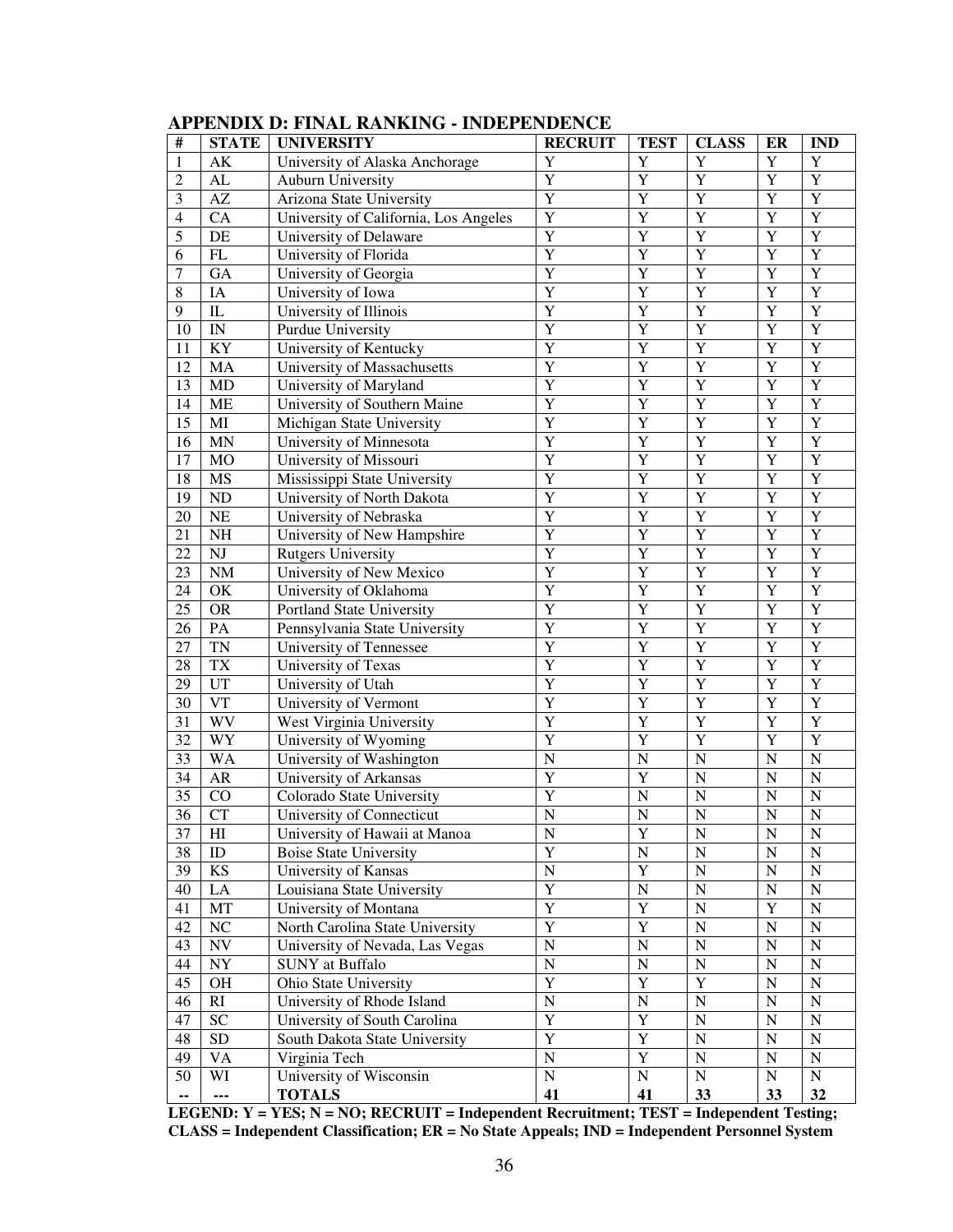| <b>STATE</b>             | <b>UNIVERSITY</b>                     | <b>INDEPENDENT</b> |                       |  |  |
|--------------------------|---------------------------------------|--------------------|-----------------------|--|--|
| AK                       | University of Alaska Anchorage        | Y                  | Y                     |  |  |
| AL                       | Auburn University                     | Y                  | Y                     |  |  |
| AZ                       | Arizona State University              | $\overline{Y}$     | $\overline{Y}$        |  |  |
| $\overline{CA}$          | University of California, Los Angeles | $\overline{Y}$     | Y                     |  |  |
| DE                       | University of Delaware                | Y                  | Y                     |  |  |
| ${\rm FL}$               | University of Florida                 | Y                  | Y                     |  |  |
| GA                       | University of Georgia                 | Y                  | Y                     |  |  |
| IA                       | University of Iowa                    | Y                  | Y                     |  |  |
| ${\rm IL}$               | University of Illinois                | Y                  | Y                     |  |  |
| $\ensuremath{\text{IN}}$ | Purdue University                     | Y                  | Y                     |  |  |
| KY                       | University of Kentucky                | Y                  | Y                     |  |  |
| MA                       | University of Massachusetts           | Y                  | Y                     |  |  |
| MD                       | University of Maryland                | Y                  | Y                     |  |  |
| <b>ME</b>                | University of Southern Maine          | Y                  | Y                     |  |  |
| MI                       | Michigan State University             | Y                  | Y                     |  |  |
| $\mbox{MN}$              | University of Minnesota               | Y                  | Y                     |  |  |
| <b>MO</b>                | University of Missouri                | Y                  | Y                     |  |  |
| <b>MS</b>                | Mississippi State University          | Y                  | Y                     |  |  |
| ND                       | University of North Dakota            | Y                  | Y                     |  |  |
| NE                       | University of Nebraska                | Y                  | Y                     |  |  |
| $\rm NH$                 | University of New Hampshire           | Y                  | Y                     |  |  |
| NJ                       | <b>Rutgers University</b>             | Y                  | Y                     |  |  |
| $\rm{NM}$                | University of New Mexico              | Y                  | Y                     |  |  |
| OK                       | University of Oklahoma                | Y                  | Y                     |  |  |
| <b>OR</b>                | Portland State University             | Y                  | Y                     |  |  |
| PA                       | Pennsylvania State University         | $\overline{Y}$     | Y                     |  |  |
| <b>TN</b>                | University of Tennessee               | Y                  | Y                     |  |  |
| <b>TX</b>                | University of Texas                   | Y                  | Y                     |  |  |
| <b>UT</b>                | University of Utah                    | Y                  | Y                     |  |  |
| $\overline{\text{VT}}$   | University of Vermont                 | Y                  | Y                     |  |  |
| <b>WV</b>                | West Virginia University              | Y                  | Y                     |  |  |
| WY                       | University of Wyoming                 | Y                  | Y                     |  |  |
| ${\sf AR}$               | University of Arkansas                | Y                  | $\overline{N}$        |  |  |
| CT                       | University of Connecticut             | Y                  | $\overline{N}$        |  |  |
| <b>KS</b>                | University of Kansas                  | Y                  | $\overline{N}$        |  |  |
| MT                       | University of Montana                 | Y                  | $\overline{N}$        |  |  |
| $\overline{\text{NC}}$   | North Carolina State University       | Y                  | $\overline{\text{N}}$ |  |  |
| ${\rm NY}$               | <b>SUNY</b> at Buffalo                | Y                  | $\mathbf N$           |  |  |
| OH                       | Ohio State University                 | $\overline{Y}$     | $\mathbf N$           |  |  |
| $\overline{SC}$          | University of South Carolina          | $\overline{Y}$     | $\mathbf N$           |  |  |
| ${\rm SD}$               | South Dakota State University         | $\overline{Y}$     | $\mathbf N$           |  |  |
| <b>WA</b>                | University of Washington              | $\overline{Y}$     | $\mathbf N$           |  |  |
| CO                       | Colorado State University             | ${\bf N}$          | $\mathbf N$           |  |  |
| H                        | University of Hawaii at Manoa         | ${\bf N}$          | $\mathbf N$           |  |  |
| ID                       | <b>Boise State University</b>         | ${\bf N}$          | $\mathbf N$           |  |  |
| $\rm LA$                 | Louisiana State University            | ${\bf N}$          | $\mathbf N$           |  |  |
| $\ensuremath{\text{NV}}$ | University of Nevada, Las Vegas       | ${\bf N}$          | $\mathbf N$           |  |  |
| RI                       | University of Rhode Island            | ${\bf N}$          | $\mathbf N$           |  |  |
| <b>VA</b>                | Virginia Tech                         | ${\bf N}$          | $\mathbf N$           |  |  |
| WI                       | University of Wisconsin               | ${\bf N}$          | ${\bf N}$             |  |  |
| ---                      | <b>TOTALS</b>                         | 42 (YES)           | 32 (YES)              |  |  |

## **APPENDIX E: UNIVERSITY EMPLOYMENT APPLICATION**

#### **LEGEND:**

**Y = YES; N = NO; APPLICATION = UNIVERSITY SPECIFIC APPLICATION (42/50)**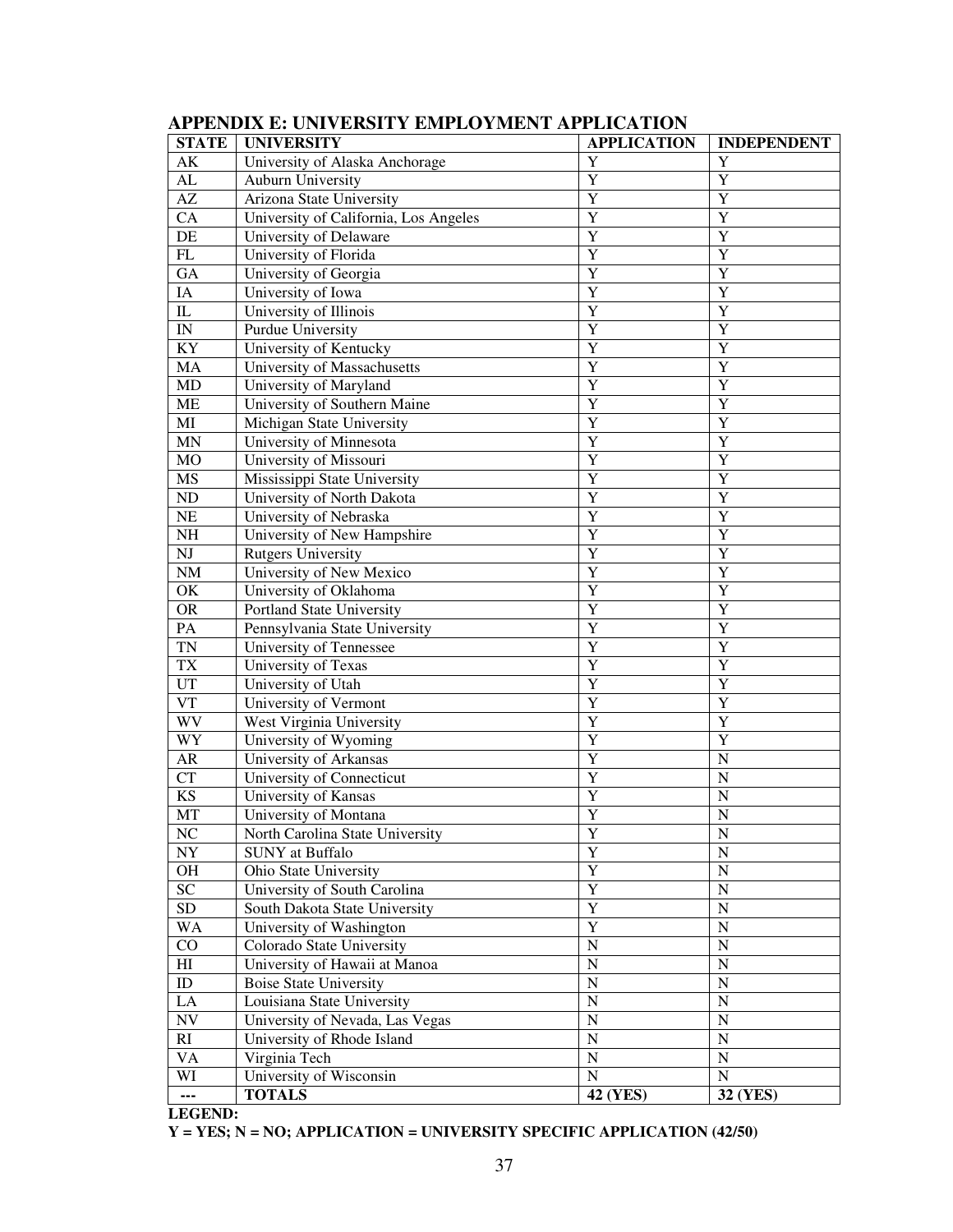| <b>STATE</b>             | <b>UNIVERSITY</b>                     | <b>INDEPENDENT</b>         |                         |  |  |
|--------------------------|---------------------------------------|----------------------------|-------------------------|--|--|
| CA                       | University of California, Los Angeles | Y                          | Y                       |  |  |
| <b>GA</b>                | University of Georgia                 | Y                          | $\overline{Y}$          |  |  |
| IA                       | University of Iowa                    | Y                          | $\overline{Y}$          |  |  |
| $\rm IL$                 | University of Illinois                | Y                          | Y                       |  |  |
| MA                       | University of Massachusetts           | Y                          | Y                       |  |  |
| MD                       | University of Maryland                | Y                          | Y                       |  |  |
| <b>MN</b>                | University of Minnesota               | Y                          | Y                       |  |  |
| <b>MS</b>                | Mississippi State University          | Y                          | Y                       |  |  |
| $\rm ND$                 | University of North Dakota            | Y                          | Y                       |  |  |
| NE                       | University of Nebraska                | Y                          | Y                       |  |  |
| NJ                       | <b>Rutgers University</b>             | Y                          | Y                       |  |  |
| <b>TN</b>                | University of Tennessee               | Y                          | Y                       |  |  |
| <b>TX</b>                | University of Texas                   | Y                          | Y                       |  |  |
| WV                       | West Virginia University              | Y                          | Y                       |  |  |
| AR                       | University of Arkansas                | Y                          | N                       |  |  |
| CO                       | Colorado State University             | Y                          | $\overline{N}$          |  |  |
| <b>CT</b>                | University of Connecticut             | Y                          | $\overline{N}$          |  |  |
| H                        | University of Hawaii at Manoa         | Y                          | $\overline{N}$          |  |  |
| ID                       | <b>Boise State University</b>         | Y                          | $\overline{N}$          |  |  |
| <b>KS</b>                | University of Kansas                  | Y                          | $\overline{N}$          |  |  |
| LA                       | Louisiana State University            | Y                          | $\overline{N}$          |  |  |
| MT                       | University of Montana                 | Y                          | $\overline{N}$          |  |  |
| NC                       | North Carolina State University       | Y                          | $\overline{N}$          |  |  |
| NV                       | University of Nevada, Las Vegas       | Y                          | $\overline{N}$          |  |  |
| $\ensuremath{\text{NY}}$ | <b>SUNY</b> at Buffalo                | Y                          | $\overline{N}$          |  |  |
| RI                       | University of Rhode Island            | Y                          | $\overline{N}$          |  |  |
| <b>SC</b>                | University of South Carolina          | Y                          | $\overline{N}$          |  |  |
| <b>SD</b>                | South Dakota State University         | Y                          | $\overline{N}$          |  |  |
| <b>VA</b>                | Virginia Tech                         | Y                          | $\overline{N}$          |  |  |
| <b>WA</b>                | University of Washington              | Y                          | $\overline{N}$          |  |  |
| WI                       | University of Wisconsin               | Y                          | $\overline{N}$          |  |  |
| AK                       | University of Alaska Anchorage        | $\overline{N}$             | $\overline{Y}$          |  |  |
| AL                       | <b>Auburn University</b>              | N                          | Y                       |  |  |
| AZ                       | Arizona State University              | N                          | Y                       |  |  |
| DE                       | University of Delaware                | N                          | Y                       |  |  |
| ${\rm FL}$               | University of Florida                 | N                          | Y                       |  |  |
| $\mathbf{IN}$            | Purdue University                     | $\overline{N}$             | $\overline{\mathbf{Y}}$ |  |  |
| KY                       | University of Kentucky                | $\mathbf N$                | Y                       |  |  |
| ME                       | University of Southern Maine          | $\mathbf N$                | $\overline{Y}$          |  |  |
| MI                       | Michigan State University             | $\mathbf N$                | $\overline{Y}$          |  |  |
| MO                       | University of Missouri                | $\mathbf N$                | $\overline{Y}$          |  |  |
| NH                       | University of New Hampshire           | $\mathbf N$                | $\overline{Y}$          |  |  |
| $\rm{NM}$                | University of New Mexico              | $\mathbf N$                | $\overline{Y}$          |  |  |
| OK                       | University of Oklahoma                | $\mathbf N$                | $\overline{Y}$          |  |  |
| <b>OR</b>                | Portland State University             | $\mathbf N$                | $\overline{Y}$          |  |  |
| PA                       | Pennsylvania State University         | $\mathbf N$                | $\overline{Y}$          |  |  |
| UT                       | University of Utah                    | $\mathbf N$                | $\overline{Y}$          |  |  |
| <b>VT</b>                | University of Vermont                 | $\mathbf N$                | $\overline{Y}$          |  |  |
| WY                       | University of Wyoming                 | $\mathbf N$<br>$\mathbf N$ | $\overline{Y}$          |  |  |
| OН                       | Ohio State University                 | $\mathbf N$                |                         |  |  |
| ---                      | <b>TOTALS</b>                         | 31 (YES)                   | <b>32 (YES)</b>         |  |  |

# **APPENDIX F: UNIVERSITY ACCEPTANCE OF TRANSFERS**

**LEGEND:** 

**TRANSFER = ABILITY TO ACCEPT TRANSFERS FROM OTHER STATE AGENCIES (31/50)**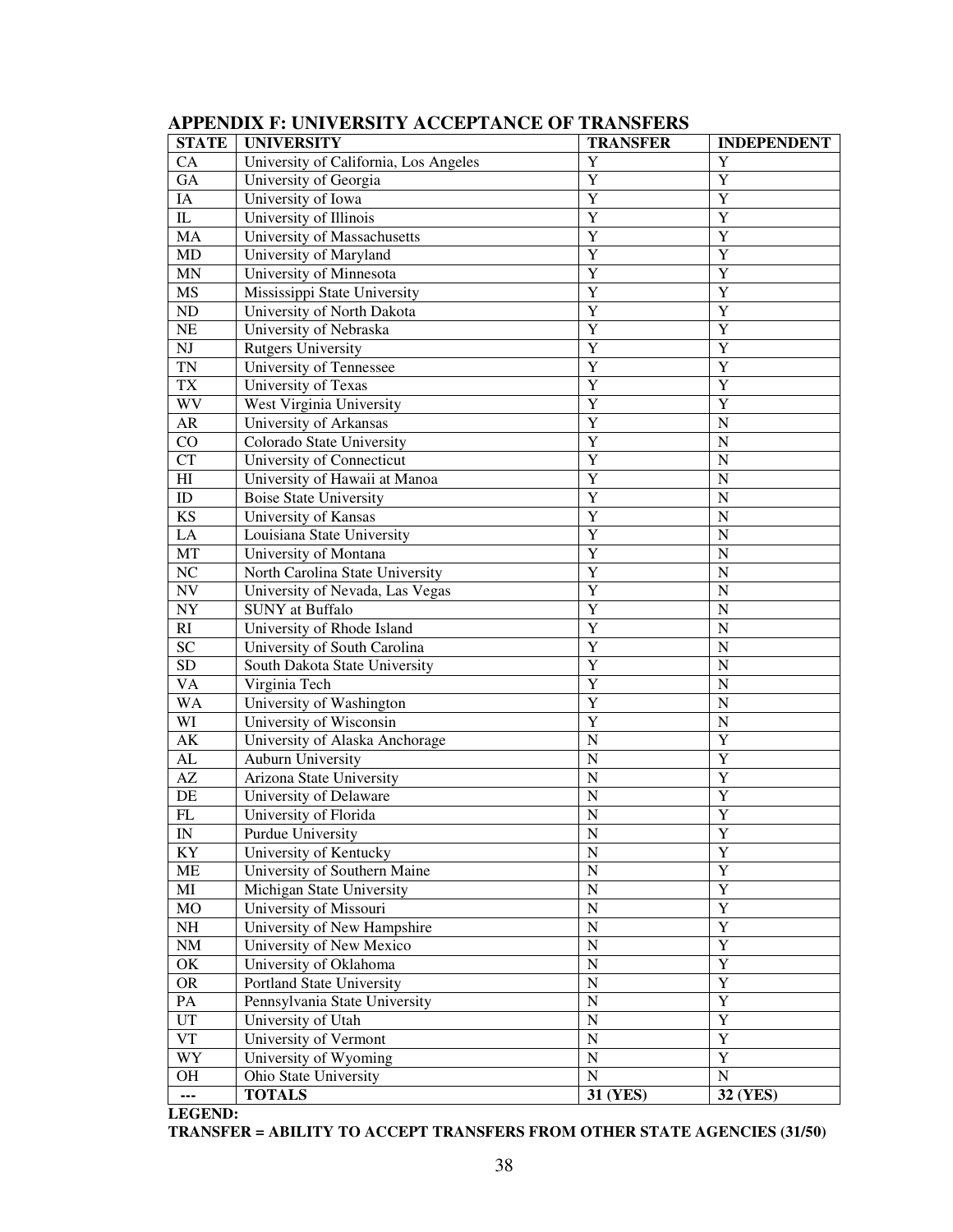| $\#$            | <b>IND</b>     | <b>CAT</b>     | <b>STATE</b>             | <b>UNIVERSITY</b>                     | <b>CITY</b>            | <b>STUDENTS</b> |
|-----------------|----------------|----------------|--------------------------|---------------------------------------|------------------------|-----------------|
| $\mathbf{1}$    | Y              | A              | <b>TX</b>                | University of Texas                   | Austin                 | 50,616          |
| $\overline{c}$  | $\overline{N}$ | $\mathbf{A}$   | OH                       | Ohio State University                 | Columbus               | 48,477          |
| 3               | Y              | $\mathbf{A}$   | <b>MN</b>                | University of Minnesota               | Minneapolis            | 46,597          |
| $\overline{4}$  | $\overline{Y}$ | $\mathbf{A}$   | ${\rm FL}$               | University of Florida                 | Gainesville            | 46,515          |
| $\overline{5}$  | $\overline{Y}$ | $\mathbf{A}$   | $\mathbf{A}\mathbf{Z}$   | Arizona State University              | Tempe                  | 45,693          |
| 6               | $\overline{Y}$ | $\mathbf{A}$   | MI                       | Michigan State University             | <b>East Lansing</b>    | 44,227          |
| $\overline{7}$  | $\overline{N}$ | $\mathbf{A}$   | WI                       | University of Wisconsin               | Madison                | 40,922          |
| 8               | Y              | $\mathbf{A}$   | PA                       | Pennsylvania State University         | <b>University Park</b> | 40,828          |
| 9               | $\overline{Y}$ | $\mathbf{A}$   | $\mathbf{IN}$            | Purdue University                     | West Lafayette         | 39,882          |
| 10              | $\overline{Y}$ | $\mathbf{A}$   | ${\rm IL}$               | University of Illinois                | Champaign              | 39,291          |
| 11              | $\overline{Y}$ | $\mathbf{A}$   | CA                       | University of California, Los Angeles | Los Angeles            | 37,494          |
| 12              | $\overline{N}$ | $\mathbf{A}$   | $\overline{W}A$          | University of Washington              | Seattle                | 37,412          |
| 13              | $\mathbf Y$    | $\mathbf{A}$   | NJ                       | <b>Rutgers University</b>             | New Brunswick          | 35,650          |
| 14              | $\overline{Y}$ | $\mathbf{A}$   | MD                       | University of Maryland                | College Park           | 34,160          |
| 15              | $\overline{Y}$ | $\mathbf{A}$   | GA                       | University of Georgia                 | Athens                 | 32,317          |
| 16              | $\overline{N}$ | $\mathbf{A}$   | LA                       | Louisiana State University            | <b>Baton Rouge</b>     | 32,059          |
| 17              | $\overline{N}$ | $\, {\bf B}$   | NC                       | North Carolina State University       | Raleigh                | 29,286          |
| 18              | Y              | $\bf{B}$       | IA                       | University of Iowa                    | Iowa City              | 28,768          |
| 19              | $\overline{N}$ | $\bf{B}$       | <b>VA</b>                | Virginia Tech                         | Blacksburg             | 28,203          |
| 20              | $\overline{N}$ | $\bf{B}$       | CO                       | Colorado State University             | Fort Collins           | 28,103          |
| 21              | $\overline{Y}$ | $\bf{B}$       | UT                       | University of Utah                    | Salt Lake City         | 27,668          |
| 22              | $\overline{Y}$ | $\bf{B}$       | <b>TN</b>                | University of Tennessee               | Knoxville              | 26,033          |
| 23              | $\mathbf N$    | $\bf{B}$       | NY                       | <b>SUNY</b> at Buffalo                | <b>Buffalo</b>         | 25,838          |
| 24              | $\overline{N}$ | $\bf{B}$       | KS                       | University of Kansas                  | Lawrence               | 25,782          |
| 25              | $\mathbf Y$    | $\, {\bf B}$   | OK                       | University of Oklahoma                | Norman                 | 25,104          |
| 26              | $\overline{Y}$ | $\bf{B}$       | MA                       | University of Massachusetts           | Amherst                | 24,678          |
| 27              | $\overline{Y}$ | $\bf{B}$       | KY                       | University of Kentucky                | Lexington              | 23,901          |
| 28              | $\overline{Y}$ | $\bf{B}$       | $\rm{NM}$                | University of New Mexico              | Albuquerque            | 23,753          |
| 29              | $\mathbf Y$    | $\bf{B}$       | MO                       | University of Missouri                | Columbia               | 23,667          |
| 30              | $\overline{N}$ | $\bf{B}$       | $\ensuremath{\text{NV}}$ | University of Nevada, Las Vegas       | Las Vegas              | 23,313          |
| 31              | $\mathbf N$    | $\bf{B}$       | SC                       | University of South Carolina          | Columbia               | 23,000          |
| 32              | $\mathbf Y$    | $\bf{B}$       | WV                       | West Virginal University              | Morgantown             | 22,774          |
| 33              | $\overline{Y}$ | $\bf{B}$       | NE                       | University of Nebraska                | Lincoln                | 22,764          |
| 34              | $\overline{Y}$ | $\, {\bf B}$   | AL                       | <b>Auburn University</b>              | Auburn University      | 22,469          |
| 35              | $\overline{Y}$ | $\, {\bf B}$   | $\rm DE$                 | University of Delaware                | Newark                 | 20,949          |
| 36              | $\overline{Y}$ | $\overline{B}$ | OR                       | Portland State University             | Portland               | 20,024          |
| 37              | N              | B              | <b>CT</b>                | University of Connecticut             | <b>Storrs</b>          | 19,876          |
| 38              | $\mathbf N$    | $\overline{C}$ | H                        | University of Hawaii at Manoa         | Honolulu               | 17,532          |
| 39              | ${\bf N}$      | $\mathsf C$    | ID                       | <b>Boise State University</b>         | Boise                  | 17,100          |
| 40              | $\mathbf Y$    | $\mathsf{C}$   | $\rm MS$                 | Mississippi State University          | Mississippi State      | 16,878          |
| 41              | ${\bf N}$      | $\mathsf{C}$   | AR                       | University of Arkansas                | Fayetteville           | 15,752          |
| 42              | $\mathbf Y$    | $\mathsf{C}$   | $\mathbf{A}\mathbf{K}$   | University of Alaska Anchorage        | Anchorage              | 15,040          |
| 43              | $\mathbf Y$    | $\mathsf{C}$   | $\rm NH$                 | University of New Hampshire           | Durham                 | 14,766          |
| 44              | ${\bf N}$      | $\mathsf{C}$   | RI                       | University of Rhode Island            | Kingston               | 14,264          |
| 45              | ${\bf N}$      | $\mathsf{C}$   | MT                       | University of Montana                 | Missoula               | 12,645          |
| 46              | $\mathbf Y$    | $\mathsf C$    | WY                       | University of Wyoming                 | Laramie                | 12,366          |
| 47              | $\mathbf Y$    | $\mathsf C$    | ${\rm ND}$               | University of North Dakota            | <b>Grand Forks</b>     | 11,764          |
| 48              | $\mathbf Y$    | $\mathsf C$    | ME                       | University of Southern Maine          | Portland               | 10,966          |
| 49              | $\mathbf Y$    | $\mathsf C$    | VT                       | University of Vermont                 | Burlington             | 10,078          |
| $\overline{50}$ | $\overline{N}$ | $\mathsf C$    | ${\rm SD}$               | South Dakota State University         | <b>Brookings</b>       | 09,260          |

# **APPENDIX G: INDEPENDENCE BY SIZE OF UNIVERSITY**

**LEGEND: CAT = CATEGORY - A, B, C (rounded to the nearest thousand)** 

**A = >30,000 (12/16); B = 20,000 – 30,000 (13/21); C = <20,000 (7/13)**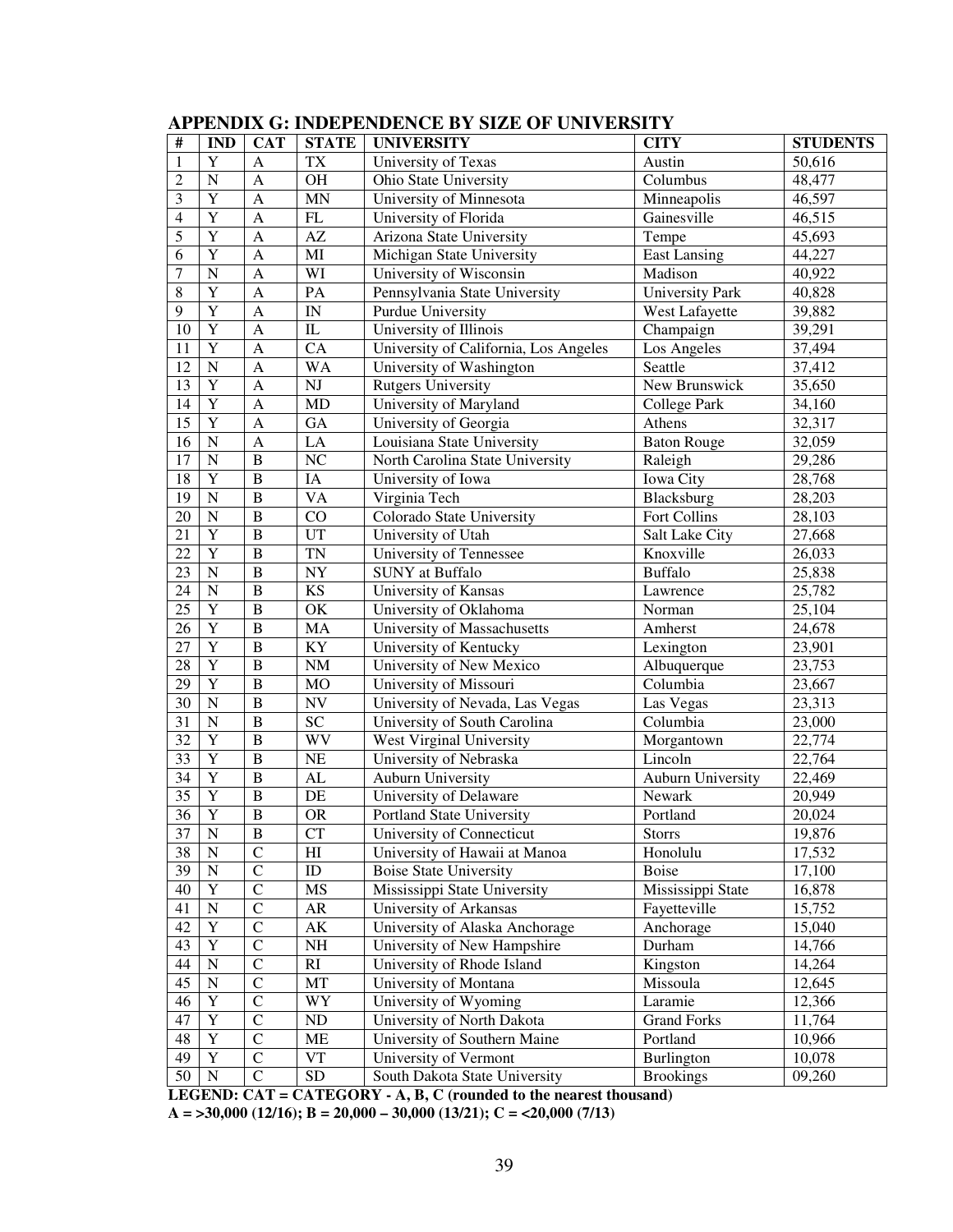## **APPENDIX H CASE STUDY QUESTIONS FOR PORTLAND STATE UNIVERSITY**

Phone Interview Questions with Portland State University Human Resources John Mueller - Public Administration, UNLV

How long did it take to move from a state controlled classified personnel system to an independent system?

How did the classified employees buy-in to the change? Did they have to buy-in? Did they vote or did the university just arbitrarily make the change?

Was the change phased in by functions such as recruitment, classification, employee relations, etc. or did it occur all at once?

Describe the initial reaction of the classified employees at the time of the change? Is their reaction different now?

Describe the reaction of the State Personnel Department at the time of the change? Is their reaction different now?

Describe the reaction of the staff of the university's human resources department at the time of the change? Is their reaction different now?

Describe the reaction of the departments on campus at the time of the change? Is their reaction different now?

Describe the reaction of the university's administration at the time of the change? Is their reaction different now?

Has service improved to the appointing authorities? Service such as recruitment turnaround time, classification, discipline?

What are the most significant improvements?

Has there been a "cost" to the university?

Did the university have to give in to anything to make the change possible?

In your opinion, did the change improve efficiency? If so, what functions are more efficient?

In your opinion, did the change cause any problems or unexpected consequences? If so, what are the problems and consequences?

If you could recommend a different course of action for a future conversion, what would it be?